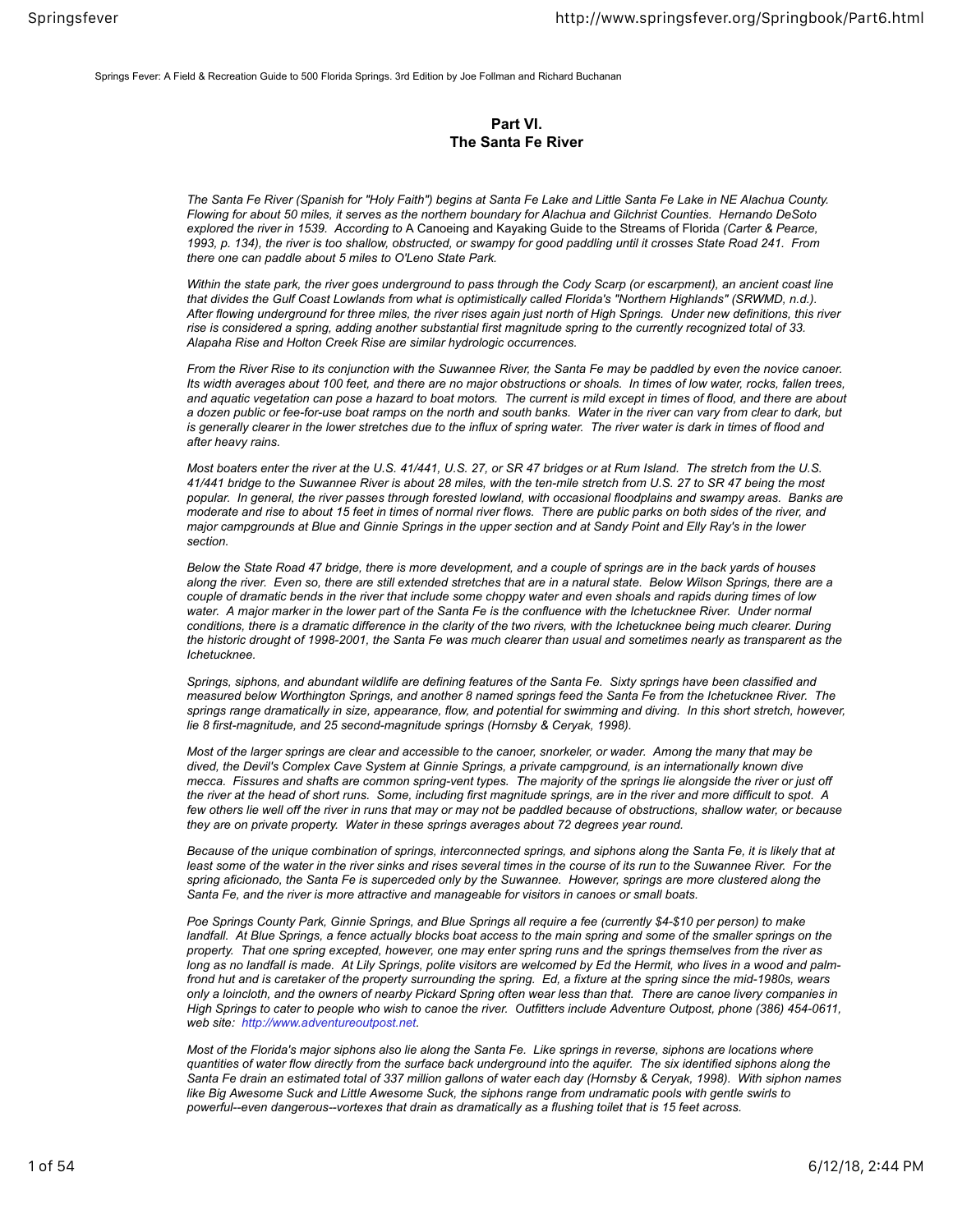For precise GPS coordinates of the springs and siphons on the Santa Fe, obtain a copy of Springs of the Suwannee River Basin in Florida*, which is published by the Suwannee River Water Management District, Department of Water Resources, 9225 County Road 49, Live Oak, FL 386-361-1001 or toll-free (in Florida) 800-226-1066.*

*Much of the land along the river is managed and protected by the Suwannee River Water Management District. Because of this protection, canoers will see an abundance of wildlife, particular in the upper sections. Turtles of all stripes bask on logs and often allow very close approach. All major types of heron and egret will be seen on most days, and owls, hawks, osprey, limkin, and ibis are also common. Alligators are less frequent, but have been seen by the authors even in areas that are used heavily for recreation. Otters, feral hogs, deer, beavers, raccoons, and armadillos may also be spotted in quiet spots, especially in the mornings and evenings.*

*In all, the Santa Fe is perhaps the best little stretch in the world for seeing springs. One can see over 30 springs in a oneday paddle.*

*On a related note, recent research had shed additional light on the underground flow of the Santa Fe River. Heck et al., reported on exploration of nearly 50,000 feet of previously unexplored cave passages that began in 1995. The outflow at the Santa Fe River rise is significantly larger than the amount that goes underground where the river sinks at O'Leno State Park. Divers and researchers found a series of sinkholes (11 so far) that feed the sub-surface river. The divers also* removed an extensive amount of garbage from the sinkholes, including a Harley Davidson motorcycle (in Abstracts of .. *2003, pp. 22-23).*

**Part VI Contents**

## **A. North of High Springs**

 Worthington Spring Santa Fe Rise Treehouse Spring (ALA112971) Hornsby Spring COL428981 Darby Columbia

**B. U.S. 27 to State Road 47**

 *An Essay on the Santa Fe River Between U.S. 27 and S.R. 47* ALA930972 ALA930971 (Alcove and Log) Spring Allen Spring (or COL428982) Poe Springs COL930971 Lily Springs COL101971 Pickard Spring Jonathan Spring (or COL101972) COL101974 (at Rum Island) COL101975 (at Rum Island) Rum Island Spring GIL101971 Naked Spring Johnson Spring Blue Spring Little Blue Spring Little Devil Spring Devil's Eye Spring Devil's Ear Spring July Spring Ginnie Spring Dogwood Spring Twin Spring Sawdust Spring Deer Spring Unnamed Spring COL1012972 COL1012971 Big Awesome Siphon Little Awesome Siphon Siphon Creek Rise Spring (GIL1012973) Myrtle's Fissure GIL1012971 GIL1012972 47 Boatramp Spring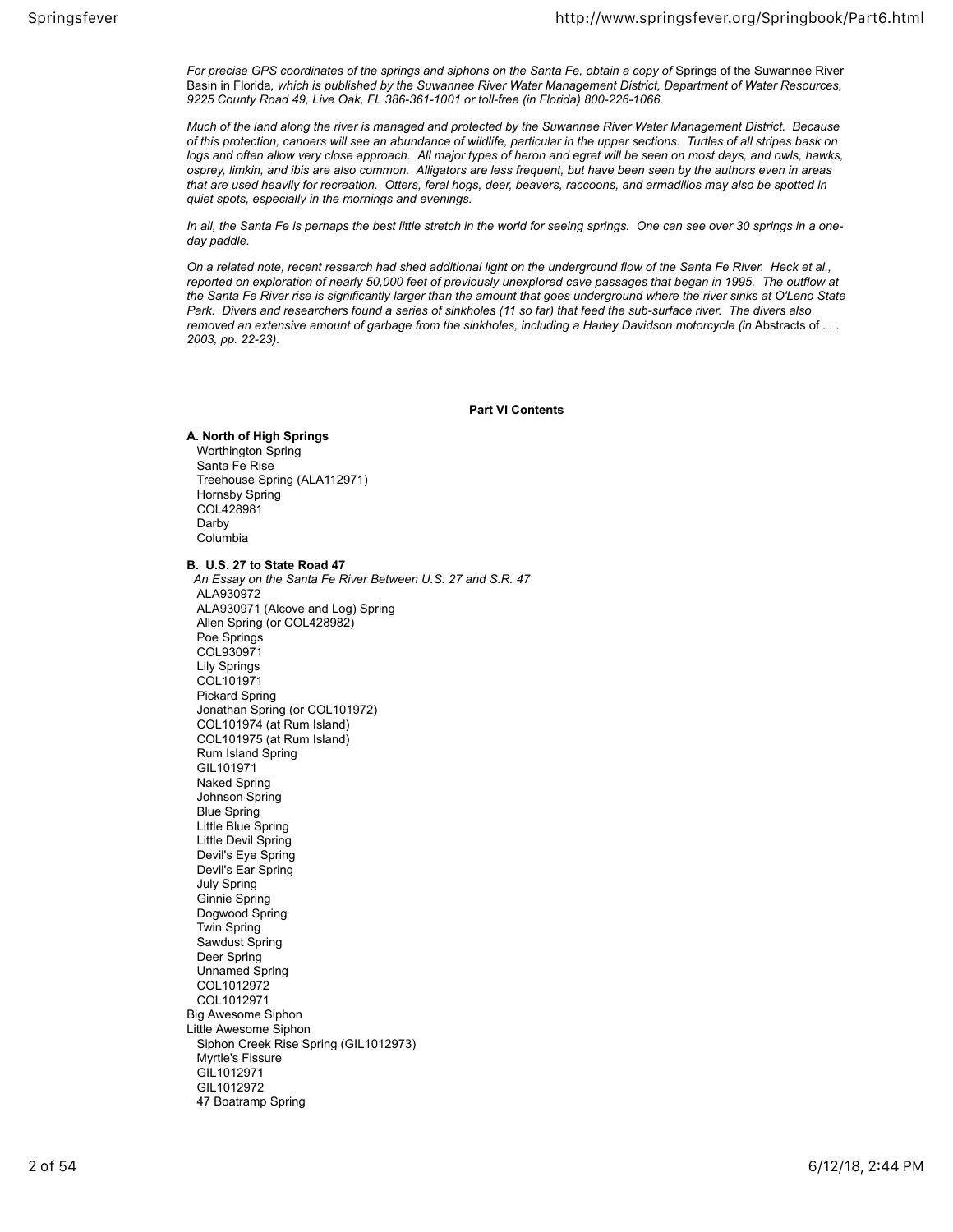**C. State Road 47 to the Suwannee River** GIL928971 Cedar Spring GIL928972 COL928971 Wilson Springs **GIL99974**  Unnamed Spring Unnamed Possible Spring COL917971 Sunbeam Spring Oasis Spring SUW917971 GIL99972 GIL99971 Betty Spring GIL729972 (or GIL729973) GIL917971 SUW917972 Campground Spring Trail/Pleasant Grove Spring SUW107971 GIL107971 GIL729971

## **A. Santa Fe River, North of High Springs**

**Worthington Spring** Union County

## **Summary of Features**

Scale - 4<sup>th</sup> magnitude Scenery ‐ fair How Pristine? ‐ overgrown concrete structure around spring Swimming ‐ no Protection ‐ none Crowds ‐ none Access ‐ very good Facilities ‐ none Safety ‐ good Scuba ‐ no Cost ‐ free

## **Directions**

From the junction of State Roads 121 and 18 in the town of Worthington Springs, drive south about 0.4 miles and turn right onto poorly maintained dirt road that leads down to the river before the bridge over the Santa Fe. Park at the bottom and look to the right for the remnants of the enclosure around the spring.

*For maps, latitude/longitude data, driving directions, satellite imagery, and topographic representations as well as weather conditions at this spring, go to Greg Johnson's informative "Florida Springs Database" web site at the following address: http://www.ThisWaytothe.Net/springs/floridasprings.htm#Florida*

## **Spring Description**

The spring is in a low and damp wooded area near the north bank of the river. The area is subject to flooding when the Santa Fe River is high. The spring is surrounded by the crumbling remains of a concrete pool enclosure that rises up to 20 feet from the ground. The pool was once filled with water from the spring that was enclosed by an adjacent 12-foot-square concrete wall at the east end of the pool. The enclosure is overgrown with foliage. The pool walls are crumbling, and the nearly imperceptible flow from the spring piddles through a hole in the wall into the river at the east end.

## **Use/Access**

- There is no current use of the pool, which was already long-abandoned when visited by Rosenau et al. (1977, p. 391) in 1972. The ruin of the concrete swimming enclosure is all that remains of a hotel, recreation hall, and bathhouse.
- A marker at the turnoff from SR 121 has information and photographs of the old pool when the spring was the social centerpiece of the town that carries its name.

#### **Personal Impressions**

The spring is vaguely reminiscent of an overgrown Mayan ruin. There appear to be no plans to either restore the pool or tear down the crumbling structure that once enclosed it. It is not worth visiting for its physical beauty.

# **Nearby Springs**

Santa Fe River Rise Spring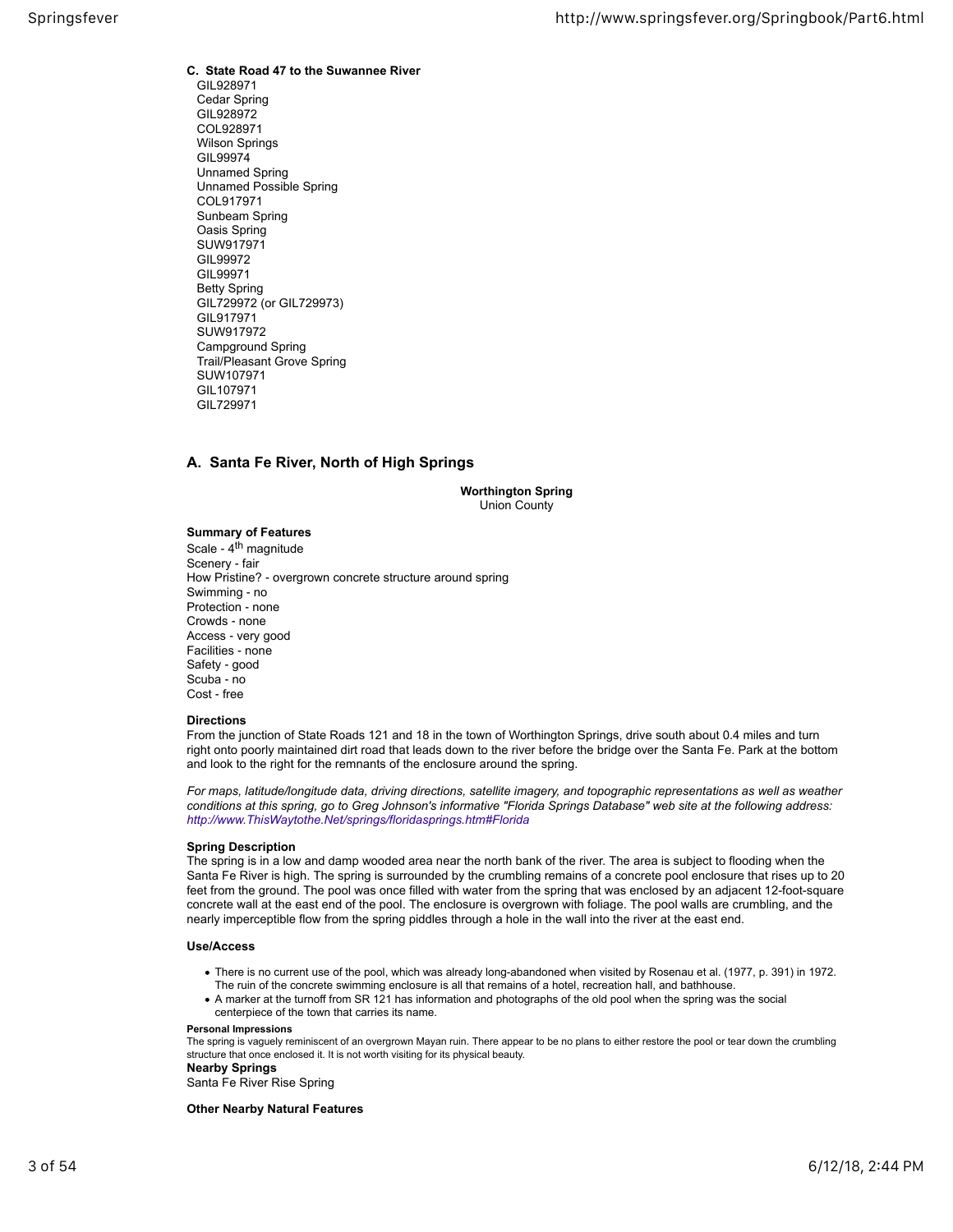- Ichetucknee Springs State Park
- O'Leno State Park
- San Felasco Hammock State Preserve
- Devil's Millhopper State Geologic Site
- River Rise State Preserve
- Mike Roess Gold Head Branch State Park

#### **Santa Fe River Rise Spring** Columbia County

## **Summary of Features**

Scale - 1<sup>st</sup> magnitude Scenery ‐ very good How Pristine? ‐ trails around spring, fairly pristine Swimming ‐ fair Protection ‐ excellent Crowds ‐ none to small Access ‐ can be difficult by water Facilities ‐ none Safey ‐ good Scuba ‐ yes Cost ‐ free

#### **Directions**

*By land*: Go north from High Springs on U.S. 27 about three miles. Cross the Santa Fe River and pass turnoff to boat ramp. Look for entrance to River Rise State Preserve on the right in the next quarter mile. Use map in State Preserve to walk to river rise.

*By water*: From downtown High Springs drive about two miles north on U.S. 41/441 to bridge over the Santa Fe. The boat ramp to the river is on the NW side of the bridge. Put in and go two miles to river rise.

*For maps, latitude/longitude data, driving directions, satellite imagery, and topographic representations as well as weather conditions at this spring, go to Greg Johnson's informative "Florida Springs Database" web site at the following address: http://www.ThisWaytothe.Net/springs/floridasprings.htm#Florida*

#### **Spring Description**

The Santa Fe River rises and forms a horseshoe approximately 200 feet in diameter. The large upwelling is visible in wide slicks on the surface. The water is tannin colored, and the depth of the vent cannot be determined visually. According to Hornsby & Ceryak (1998, p. 27), the pool is 61 feet deep. According to Scott et al., water flows up from beneath a limestone ledge at the NE side of the pool (2002, p. 51). Land around the spring is hardwood forest and contains several trails and some small cleared areas. Little aquatic vegetation is visible in the pool, except for duckweed. The run below the pool was thick with vegetation, making passage by canoe challenging.

#### **Use/Access**

The river rise may be accessed by either land or water, although the authors have not been to the site from the land. People appear to picnic on the banks above the river. The site has few visitors.

#### **Local Springiana**

The land between where the river sinks and rises is a natural bridge that has been used for millennia by animals and people. Because the area is in state hands, hunting for and removing artifacts is prohibited.

#### **Personal Impressions**

The authors, lacking any scientific standing or knowledge, do not consider this river upwelling to be a "true" spring, for its water is not clear and has not been filtered like that of other springs.

#### **Nearby Springs**

- Worthington Spring
- Treehouse Spring
- Hornsby Spring
- Darby Spring
- Columbia Spring
- COL428981

## **Other Nearby Natural Features**

- Ichetucknee Springs State Park
- O'Leno State Park
- San Felasco Hammock State Preserve
- Devil's Millhopper State Geologic Site
- River Rise State Preserve
- Mike Roess Gold Head Branch State Park

**Treehouse Spring** Alachua County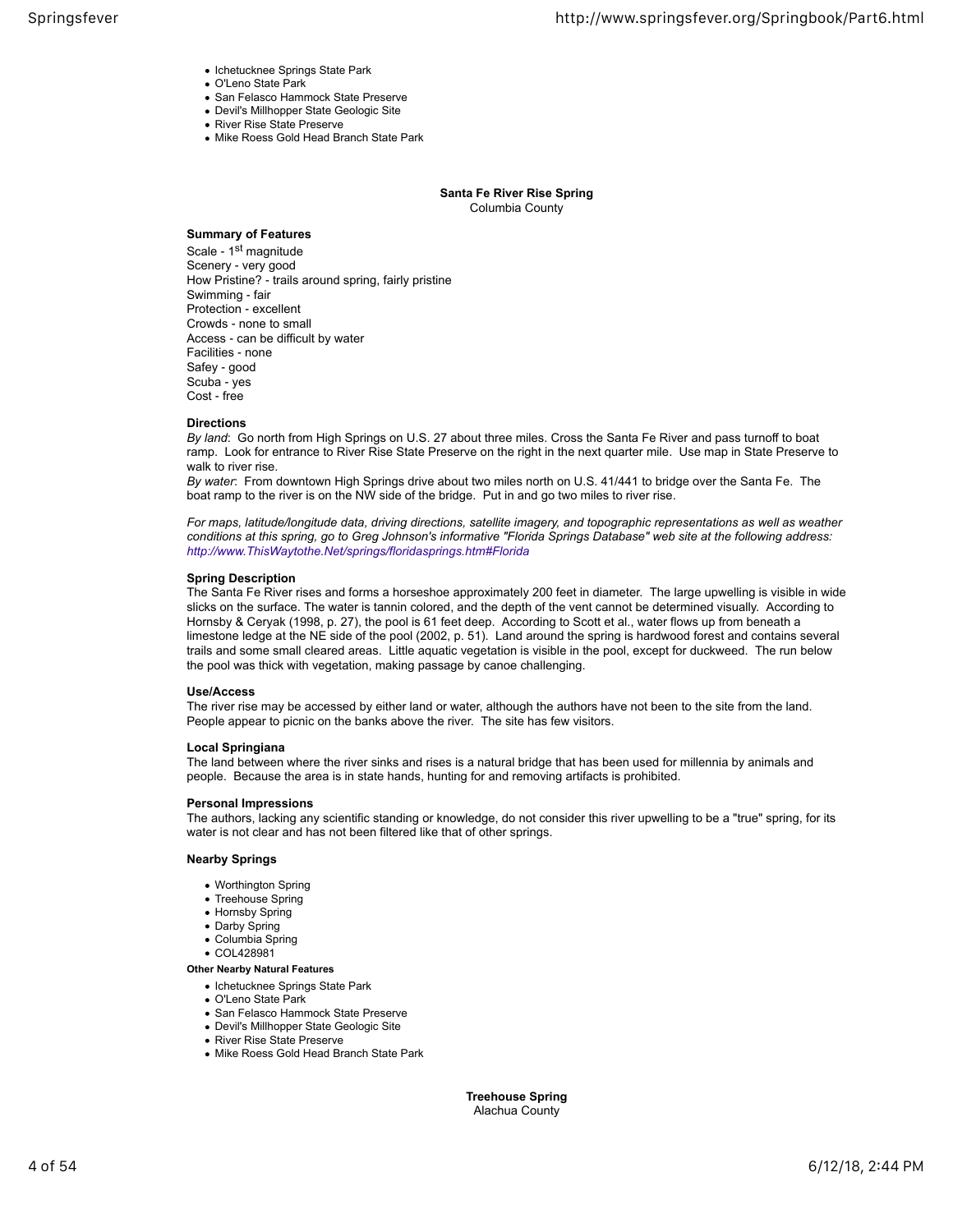## **Summary of Features**

Scale - 1st magnitude Scenery ‐ very good How Pristine? ‐ completely pristine Swimming ‐ fair Protection ‐ excellent Crowds ‐ none Access ‐ good, boat only Facilities ‐ none Safety ‐ good Scuba ‐ yes Cost ‐ free

## **Directions**

From downtown High Springs drive about two miles north on U.S. 41/441 to bridge over the Santa Fe. The boat ramp to the river is on the NW side of the bridge. Put in and go upriver about 2/3 mile. Look for a circular cove on the right, created by the spring.

*For maps, latitude/longitude data, driving directions, satellite imagery, and topographic representations as well as weather conditions at this spring, go to Greg Johnson's informative "Florida Springs Database" web site at the following address: http://www.ThisWaytothe.Net/springs/floridasprings.htm#Florida*

## **Spring Description**

The large first-magnitude spring, with an estimated flow of nearly 260 MGD, was not formally classified as a spring or measured until 1997 by Hornsby & Ceryak (1998, p. 20). It is, however, one of Florida's largest individual springs. Water flows up in wide slicks from a depth measured at 44 feet. The spring pool is oval and was about 150 by 200 feet in diameter on date of visit (April 2000), a time of drought. On this date, water in the Santa Fe River was quite clear, but the water in the spring was not clear enough to see the bottom or any limestone formations. The authors speculated the flow might be an additional portion of the Santa Fe River Rise a short distance upriver. The land surrounding the spring sloped upward about eight feet into low rolling hills of hardwood and floodplain forest.

#### **Use/Access**

- No apparent use. The water did not invite swimming. The Hornsby Spring run is 150-200 yards inland from the back of the spring run and easy to spot due to its long low natural bank.
- The land around the spring was not posted; according to Scott et al., the land around the spring is private property (2002, p. 54), although it appears to be in the river floodplain.

#### **Personal Impressions**

One of Florida's largest, this spring was not named until 2001.

## **Nearby Springs**

- Santa Fe River Rise
- COL428981
- Hornsby Spring
- Darby Spring
- Columbia Spring

## **Other Nearby Natural Features**

- Ichetucknee Springs State Park
- O'Leno State Park
- San Felasco Hammock State Preserve
- Devil's Millhopper State Geologic Site
- River Rise State Preserve
- Mike Roess Gold Head Branch State Park

#### **Hornsby Spring** Alachua County

## **Summary of Features**

Scale - 1st magnitude Scenery ‐ fine How Pristine? ‐ boardwalk and swim/recreation area around spring, float in water, land above spring is cleared and parkor campus-like Swimming ‐ excellent Protection ‐ excellent Crowds ‐ can be heavy Access ‐ private, access must be arranged Facilities ‐ outstanding Safety ‐ excellent Scuba ‐ only with special permission Cost ‐ varies

#### **Directions**

From downtown High Springs, drive about 1 mile on U.S. 41/441 to entrance to (and sign for) Camp Kulaqua on the right.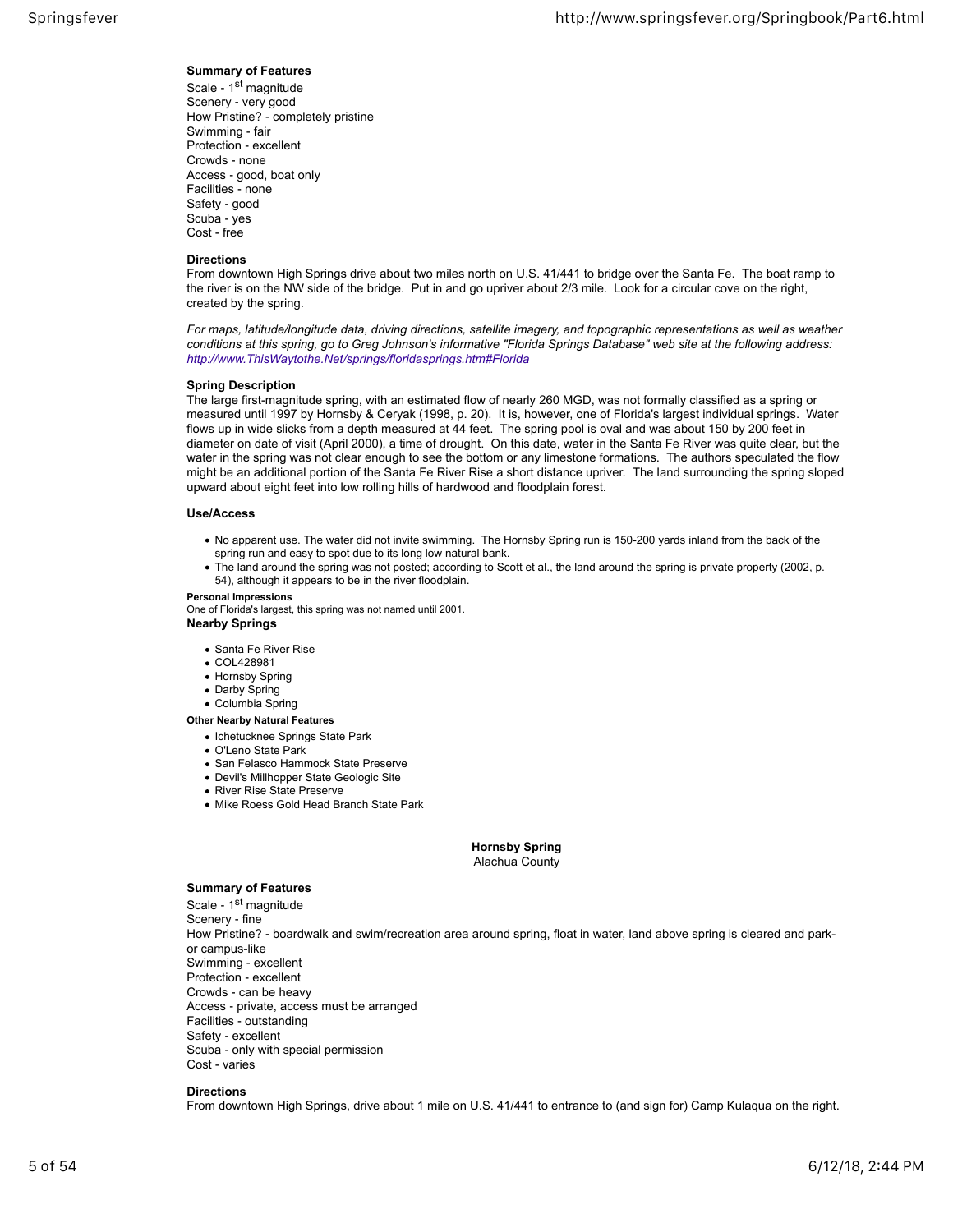Follow dirt road about 1.5 miles to Camp Kulaqua grounds and the spring. There are signs in the Camp.

*For maps, latitude/longitude data, driving directions, satellite imagery, and topographic representations as well as weather conditions at this spring, go to Greg Johnson's informative "Florida Springs Database" web site at the following address: http://www.ThisWaytothe.Net/springs/floridasprings.htm#Florida*

## **Spring Description**

The spring pool is about 150 feet wide and 150 feet long before narrowing into a run that flows about 0.8 mile to join the Santa Fe River a short distance above the U.S. 41/441 bridge. The water is clear and blue and flows from under a long (50 feet) limestone ledge. The ledge is 15-20 feet deep, and a lifeguard at the spring said the bottom was more than 40 feet deep. The spring run can be paddled in times of normal to high water on the river, but can also be obstructed. The run flows through a bottom-land floodplain area with hardwoods. There are small springs in the run. Land above the spring rises perhaps 18 feet in a park-like setting withlarge hardwood trees and buildings associated with Camp Kulaqua. There are boardwalks and swimming facilities (dive board, lifeguard chair, large flotation device) at and in the spring.

#### **Use/Access**

- The spring is part of Camp Kulaqua, a church-owned facility used for summer camps, retreats, meetings, and conferences. It has full lodging, dining, and worship facilities as well as stables, trails, swimming, a zoo, and a small nature museum with displays and small animals in tanks. Visitors to the spring may be surprised to hear the roar of lions.
- The float in the pool is like that in Camp Indian Springs in Wakulla County a long inflatable tube. Bathers jump onto the tube, crawl out to the end, and are then catapulted into the water by the next person who jumps onto the tube.
- The swim area has a lifeguard.

#### **Personal Impressions**

The spring is lovely, well maintained, and in a beautiful setting designed to restore the mind, body, and soul.

## **Local Springiana**

- Bones from large Pleistocene-era animals have been found in the spring, including a mastodon bone imbedded with the head of a spear and dated to 12,000 years ago (Adventure Outpost, n.d.).
- The levels of pollutants and nutrients in the spring have risen significantly since the site was tested in 1972 (Scott et al., 2002, p. 25).

#### **Nearby Springs**

- Darby Spring
- Columbia Spring
- COL428981
- Treehouse Spring
- Santa Fe River Rise Spring

#### **Other Nearby Natural Features**

- Ichetucknee Springs State Park
- O'Leno State Park
- San Felasco Hammock State Preserve
- Devil's Millhopper State Geologic Site
- River Rise State Preserve
- Mike Roess Gold Head Branch State Park

**Contact Information** Camp Kulaqua

High Springs, Fla. 386-454-1351

> **COL428981 Spring** Columbia County

## **Summary of Features**

Scale - 3<sup>rd</sup> magnitude to dry Scenery - very good How Pristine? ‐ very pristine Swimming ‐ no Protection ‐ private Crowds ‐ none Access ‐ private Scuba ‐ no

#### **Directions**

From downtown High Springs, drive about two miles north on U.S. 41/441 to bridge over the Santa Fe. The boat ramp to the river is on the NW side of the bridge. Put in and go upriver about 1/2 mile. Look for a small (3-5 feet) opening in the bank on the left that is the mouth of the spring.

*For maps, latitude/longitude data, driving directions, satellite imagery, and topographic representations as well as weather conditions at this spring, go to Greg Johnson's informative "Florida Springs Database" web site at the following address: http://www.ThisWaytothe.Net/springs/floridasprings.htm#Florida*

#### **Spring Description**

The spring lies just behind the 4-6 foot bank of the Santa Fe River. On date of visit (April 2000), a time of drought, the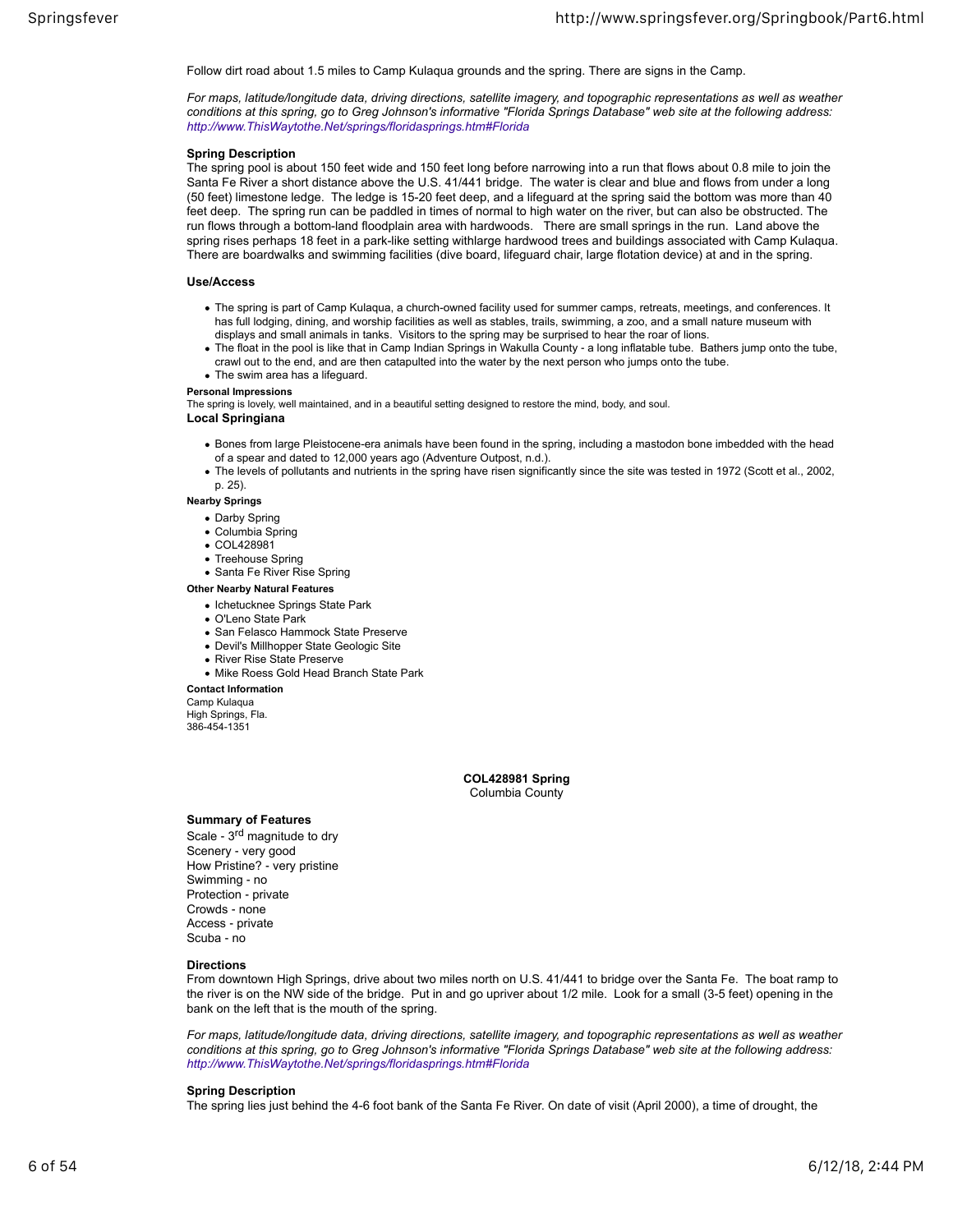spring contained water but was not flowing. The circular pool was 45 feet across and covered in duckweed. Hornsby & Ceryak (1998) describe the spring pool as "100 feet wide with a maximum depth of 15 feet and the run is approximately 15 feet long" (p. 35). They measured a flow of 1.54 MGD on April 28, 1998 (p. 35). In times of high water on the river, the spring would be flooded and would perhaps reverse.

## **Use/Access**

No apparent use. The spring is on private property.

## **Personal Impressions**

Except in times of high water (when dark water would prevent a good look at the spring anyway), the spring cannot be canoed or otherwise entered by boat.

#### **Nearby Springs**

- Darby Spring
- Columbia Spring
- Hornsby Spring
- Treehouse Spring • Santa Fe River Rise Spring
- 

## **Other Nearby Natural Features**

- Ichetucknee Springs State Park
- O'Leno State Park
- San Felasco Hammock State Preserve
- Devil's Millhopper State Geologic Site
- River Rise State Preserve
- Mike Roess Gold Head Branch State Park

## **Darby Spring**

## Alachua County

## **Summary of Features**

Scale - 2<sup>nd</sup> magnitude Scenery ‐ fair How Pristine? ‐ exotics in water, dock adjacent to spring, cleared land and highway nearby Swimming ‐ no Protection ‐ unknown Crowds ‐ adjacent to private land Access ‐ very good Facilities ‐ none Safety ‐ unknown Scuba ‐ no Cost ‐ free

## **Directions**

From downtown High Springs drive about two miles north on U.S. 41/441 to bridge over the Santa Fe. The boat ramp to the river is on the NW side of the bridge. Put in and go upriver about 100 yards to spring run on the right. Look for small dock.

*For maps, latitude/longitude data, driving directions, satellite imagery, and topographic representations as well as weather conditions at this spring, go to Greg Johnson's informative "Florida Springs Database" web site at the following address: http://www.ThisWaytothe.Net/springs/floridasprings.htm#Florida*

## **Spring Description**

The spring lies in a pool that is just above where the 0.8 mile run from Hornsby Spring joins the Santa Fe River. On date of visit (April 2000), the water was completely covered in exotic aquatic vegetation and clogged to the point that it could not be canoed. The vent from the spring, measured by Hornsby & Ceryak at 9.6 MGD from a vent ten feet deep (1998, p. 21), was not visible. Land rose up above the spring and was cleared and grassy.

## **Use/Access**

The land around the pool is private and posted. A swinging bench is built into a small platform above the small dock near the spring.

## **Personal Impressions**

The clogged spring was unappealing and a disappointment ‐ the legacy of invasive exotics.

## **Nearby Springs**

- COL428981
- Columbia Spring
- Hornsby Spring
- Treehouse Spring
- Santa Fe River Rise Spring
- **Other Nearby Natural Features**
	- Ichetucknee Springs State Park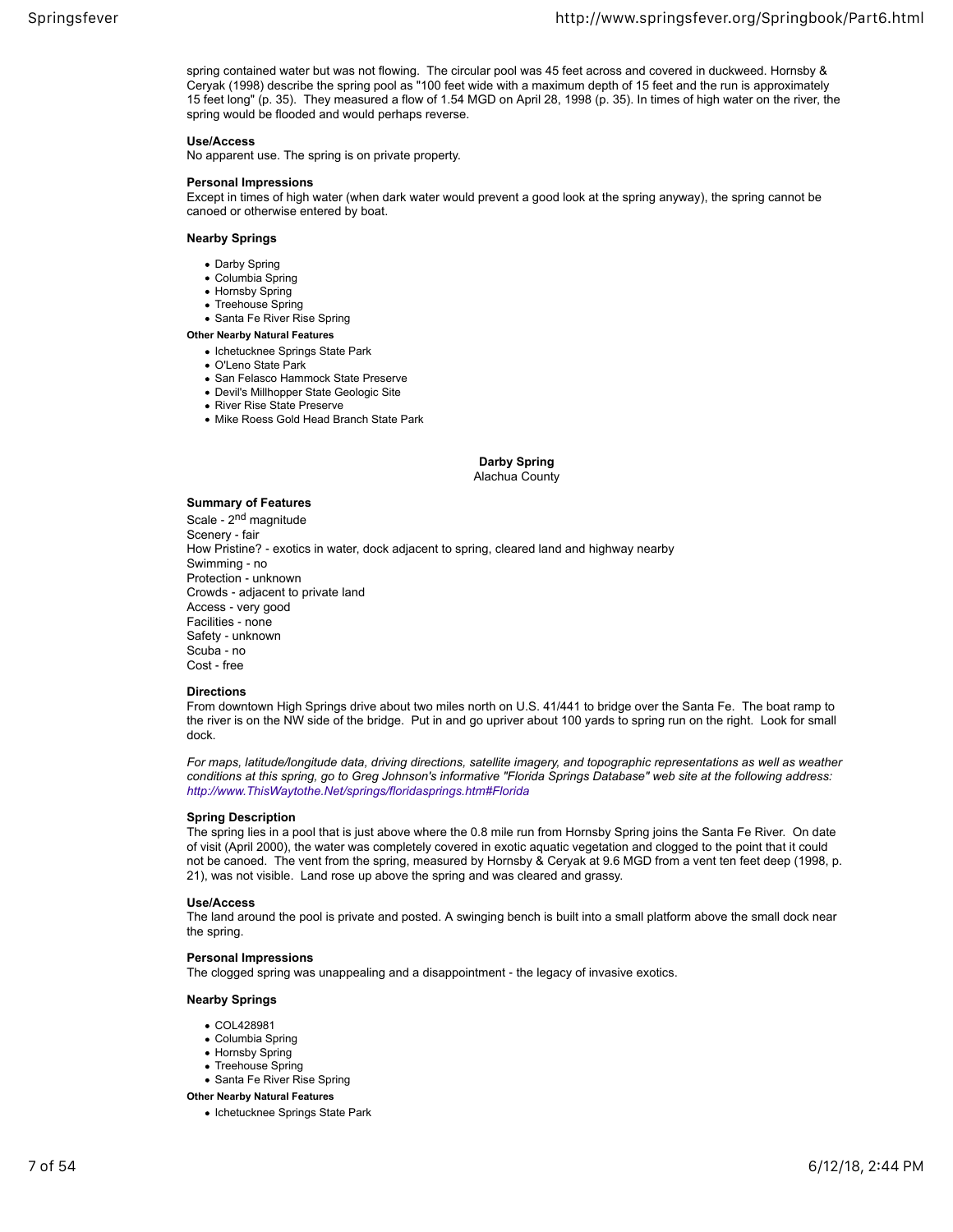- O'Leno State Park
- San Felasco Hammock State Preserve
- Devil's Millhopper State Geologic Site • River Rise State Preserve
- 
- Mike Roess Gold Head Branch State Park

**Columbia Spring** Columbia County

## **Summary of Features**

Scale - 1<sup>st</sup> magnitude Scenery - fine to excellent How Pristine? ‐ very pristine, near highway Swimming ‐ poor Protection ‐ unknown/private Crowds ‐ none Access ‐ very good, water only Facilities ‐ none Safety ‐ very good Scuba ‐ unknown Cost ‐ free

#### **Directions**

From downtown High Springs drive about two miles north on U.S. 41/441 to bridge over the Santa Fe. The boat ramp to the river is on the NW side of the bridge. Put in and go downriver about 1/5 mile to the spring run on the right.

*For maps, latitude/longitude data, driving directions, satellite imagery, and topographic representations as well as weather conditions at this spring, go to Greg Johnson's informative "Florida Springs Database" web site at the following address: http://www.ThisWaytothe.Net/springs/floridasprings.htm#Florida*

#### **Spring Description**

The spring forms a semi-circular pool over 150 feet wide with a run of nearly equal width that flows about 500 feet to the Santa Fe River. Water was flowing strongly from the spring on date of visit, forming a large boil area. The water was not very clear and may include non-filtered water from the main river as well as "spring" water. Limestone was visible on the bottom in the shallow areas, and some algae is evident. The land around the spring is low, swampy, and heavily forested. There is a house on land above the spring to the east.

According to Carter & Pearce (1985, p. 139) a large sink in the bed of the Santa Fe River just outside of the Columbia Spring run swallows part of the river. The water rises again a few hundred yards downstream.

#### **Use/Access**

- No landfall can be made on the private property surrounding the spring, but it is only a five-minute paddle from the U.S. 41/441 bridge and even less from the canoe livery at the bridge's SW end.
- In time of low water, paddling upriver can be difficult due to shoals and aquatic vegetation.
- During the 1920s and '�30s, there was a hotel directly across the Santa Fe River from Columbia Spring on the Alachua County side (Hornsby & Ceryak, 1998, p. 26).

#### **Personal Impressions**

The authors suspect that, as with Treehouse Spring upriver, the water flowing from Columbia Spring contains water from the Santa Fe River and is, in effect, another river rise. Rosenau et al., 1977 reference testing of the water in this spring as showing it contained both river water and water directly from the Floridan aquifer (pp. 105-106).

## **Nearby Springs**

- COL428981
- Darby Spring
- Hornsby Spring
- Treehouse Spring
- Santa Fe River Rise Spring

#### **Other Nearby Natural Features**

- Ichetucknee Springs State Park
- O'Leno State Park
- San Felasco Hammock State Preserve
- Devil's Millhopper State Geologic Site
- River Rise State Preserve
- Mike Roess Gold Head Branch State Park
- **B. Santa Fe River, U.S. 27 to State Road 47**

*This stretch is perhaps the best ten-mile string of springs anywhere, with numerous large attractive and swim-able springs. An Essay on the Santa Fe River Between U.S. 27 and S.R. 47*

Arching over Gainesville and Alachua County like a bad toupee, the Santa Fe River flows from Santa Fe Lakes for 50 miles before joining the Suwannee River south of Branford. At one point, it dips underground for three miles before rising. Fed by the Ichetucknee River and 60 other springs, the Santa Fe widens, deepens, and becomes clearer as it goes. It passes through a variety of plant communities and is a rich and increasingly vital haven for wildlife.

There are three or four sections of the river that make excellent paddling, but one section stands heads above the rest. This liquid strip, 100 feet wide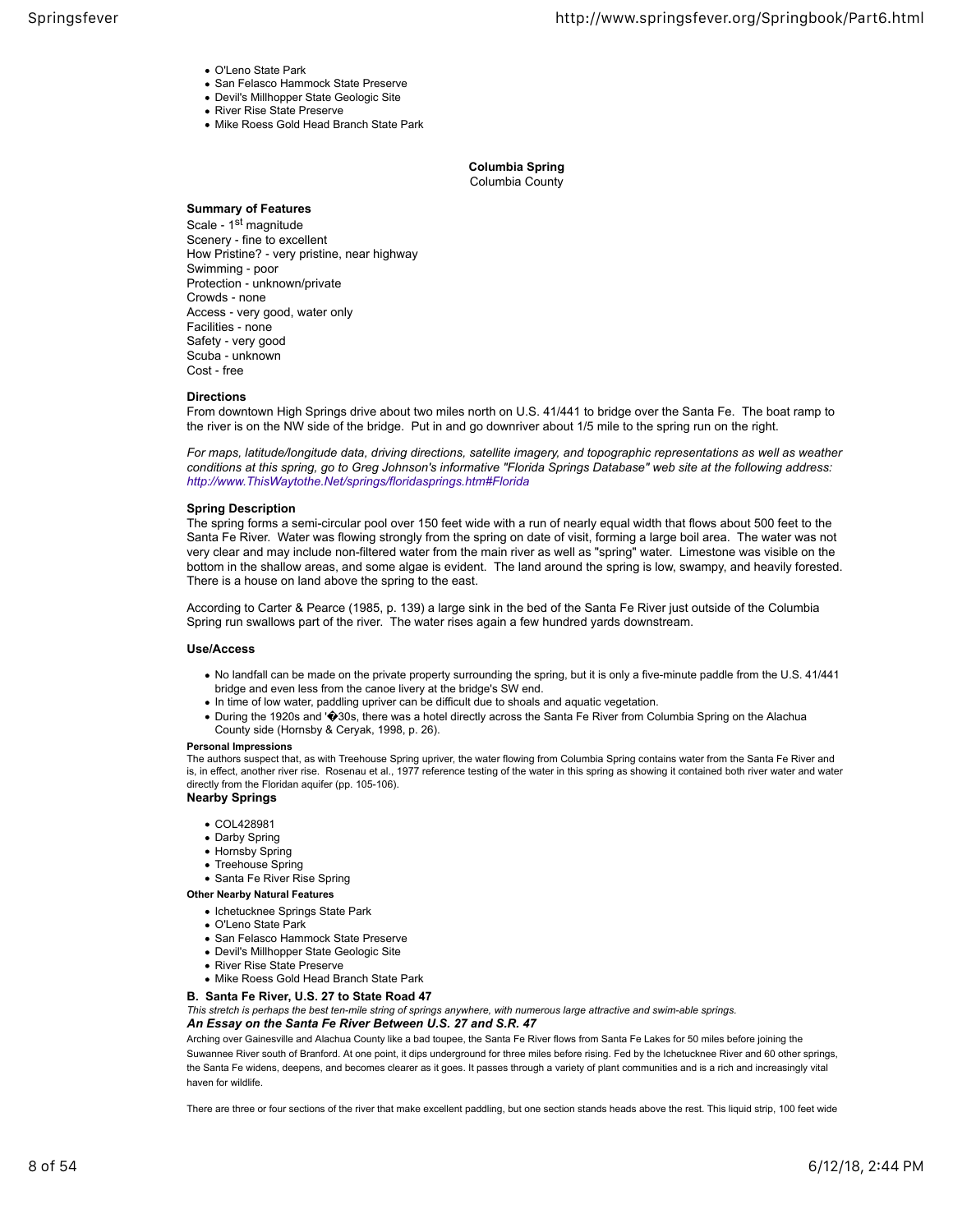and 10 miles long, is one of the most amazing and entertaining places in Florida. Canoeing is the best means of travel due to shoals, shallow water, and aquatic vegetation, but a small boat with a tilt motor would also work.

The put-in is at the U.S. 27 bridge near High Springs. There are canoe liveries in town if you don't have a canoe or don't want to take two cars. The springs begin immediately; there is one just upriver and opposite the boat ramp. Water boils up at the rate of about 50M gallons/day, but you'll miss it if you don't look carefully in the tannin-colored water. Heading downstream, there are occasional houses, and the banks range from 10-15 feet. Soon, however, the land levels out and swamp and flood-plain forest bracket the river. Large cypress, oak, maple, and many lowland hardwoods provide a tranquil and wild setting.

Turtles are everywhere. Cooters, stinkpots, chicken turtles, and sliders of all sizes bask in the sun and allow quiet approaches to within 10 feet. You could easily see 100 in a day. And waterfow!! On our last visit we spotted not only the usual suspects - great and little blues; great, reddish, snow, and cattle egrets; greenback and tri-color herons; bit also ibis, limkin, yellow- and black-crowned night herons, as well as predatory hawks, owls, and osprey. The increasingly rare limkin thrives on apple snails, which have disappeared from many sites in Florida. The suspected culprit is rising nitrate levels from fertilizer runoff. The snail eggs and limkin were still abundant on the Santa Fe in June 2002. The sharp-eyed observer will also see snakes curled in the trees and roots along the river.

After 30 minutes, the springs really get popping, and it seems like there is a pull-off at almost every riverbend. As the Tramps say in their immortal classic, "Disco Inferno," "satisfaction came in a chain reaction." The springs along here take two general forms ‐ fissures and shafts. The more common fissures are cracks in the aquifer below the surface. The springs range in size from a few feet to monsters 60 feet deep and 100 feet long and issuing up to 400 million gallons a day. Most of the springs are swimmable, and we dipped into 10 of them on our last trip.

Poe Springs is unmistakable on the left about an hour downriver. It is a county park, and you cannot make landfall without paying a fee. However, you may walk up the clear run to the springhead. It is a wide funnel-shaped basin, and water flows powerfully from several crevasses about 20 below the surface. After Poe, the PG-rated springs are next. Lily and Pickard both have caretakers with somewhat indifferent attitudes about clothing.

Lily is in a little cove occupied by Ed the Hermit. Ed lives in a wood-and-grass hut on stilts, and wears only a loincloth. My daughter, who was 12 when she visited, noticed that it is a furry loincloth. Ed is somewhat wooly himself, but is very friendly despite his hand-painted sign saying unaccompanied children will be fed to the alligators. A half-dozen springs flow from beneath his dock ‐ not a bad set-up. Pickard is 100 yards downriver, and its owners are fond of skinny-dipping. You've been warned.

There is a boatramp a little further downriver at Rum Island. It has several large and small springs as well as a boat ramp and picnic areas (and lots of fire ants). We startled a good-sized gator guarding one of the Rum Island springs, and it didn't have any clothing on, either.

My daughter's favorite spring was next. The Blue Springs Campground is a full-facility campground with four springs and a 100-yard boardwalk along its spring run to the river. Access is not permitted without paying, but we threaded our canoe under the boardwalk and up one of its runs to Naked Spring. This secluded and canopied spot offers a lovely swimming hole and two springs.

The Ginnie Springs group is next with its ten springs including the picturesque Devil's Eye, a 30-foot shaft leading to an underwater tunnel. Ginnie is a major dive spot featuring a camp store and full facilities. One can camp along the river as well as alongside several springs.

After Ginnie, traffic on the river ceases. In this last stretch, if you look carefully and are willing to paddle into side channels, you'll observe a rare phenomenon ‐ springs in reverse. Called siphons, these are places where water flows out of the river and back into the aquifer. One siphon along the riverbank was draining the river dramatically, with a powerful whirlpool 25 feet across and a spinning clump of eel grass and hydrillathree feet across looking like a green tornado. The two best-known examples are "Big Awesome Suck" and "Little Awesome Suck," and the sihpons drain up to 150 million gallons a day each from the river.

#### **ALA930972 (***U.S. 27 Ramp***) Spring** Alachua County

## **Summary of Features**

Scale - 2<sup>nd</sup> magnitude Scenery ‐ good How Pristine? ‐ very pristine, near boat ramp and cleared areas Swimming ‐ fair, fine snorkeling Protection ‐ excellent Crowds ‐ can be crowded at nearby boat ramp Access ‐ fine, water only Facilities ‐ fair Safety ‐ very good Scuba ‐ yes Cost ‐ free

#### **Directions**

From downtown High Springs, drive northwest on U.S. 27/SR 20 about 2.5 miles to where the highway crosses the Santa Fe River. A launch ramp and parking area are just past the river on the right (north) side of the road. Launch upriver (to the left or north). The spring lies in the river about 150 feet from the boat ramp, near the north bank, about 15 feet from shore and nearly underneath the limbs of an oak tree.

*For maps, latitude/longitude data, driving directions, satellite imagery, and topographic representations as well as weather conditions at this spring, go to Greg Johnson's informative "Florida Springs Database" web site at the following address: http://www.ThisWaytothe.Net/springs/floridasprings.htm#Florida*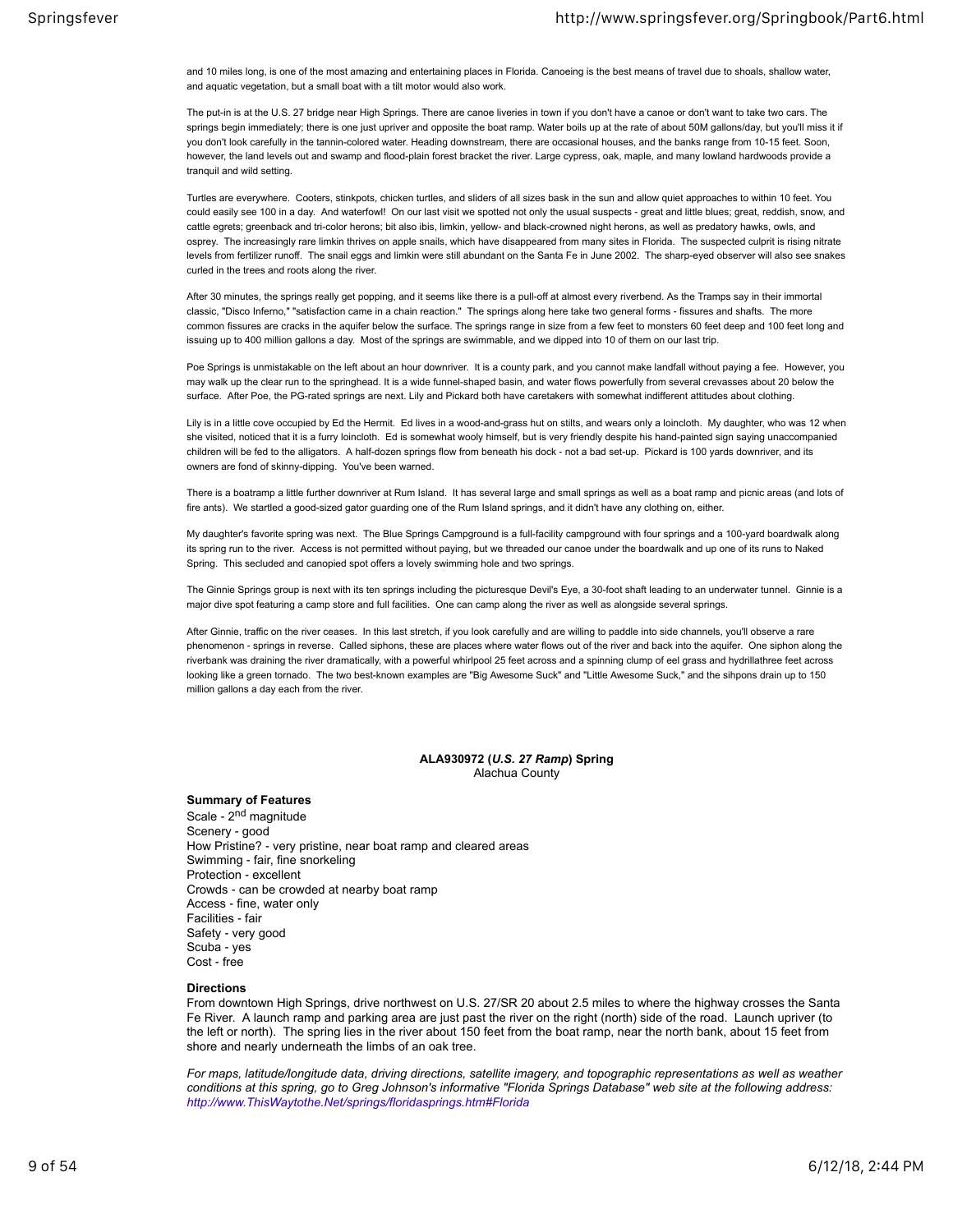## **Spring Description**

The spring flows from a crack in the limestone that was about 12 feet deep on dates of visit in 2000. It creates a strong flow toward the middle of the river and forms a large slick. On dates of visit, the springflow was only slightly clearer than the surrounding river, and glare made it difficult to see the vent. When visited June 1, 2002, the water was green and stagnant looking, and there was no boil.

## **Use/Access**

Swimming in the spring is possible and safe, but somewhat awkward because of a lack of nearby footholds and because the water is not very clear.

## **Personal Impressions**

It is likely that only a few of the thousands of people who put in at the boat ramp nearby know of the existence of this large, second-magnitude spring just feet away.

## **Nearby Springs**

- Columbia Spring
- COL428981
- Allen Spring
- Poe Springs
- Darby Spring
- Hornsby Spring
- Santa Fe River Rise Spring
- ALA930971
- AI A930972
- **Other Nearby Natural Features**
	- Ichetucknee Springs State Park
	- O'Leno State Park
	- San Felasco Hammock State Preserve
	- Devil's Millhopper State Geologic Site
	- River Rise State Preserve
	- Mike Roess Gold Head Branch State Park

#### **ALA930971 (***Alcove and Log***) Spring** Alachua County

#### **Summary of Features**

Scale - 2<sup>nd</sup> magnitude Scenery ‐ excellent How Pristine? ‐ completely pristine Swimming ‐ fair, good snorkeling Protection ‐ unknown Crowds ‐ none Access ‐ very good, boat only Facilities ‐ none Safety ‐ very good Scuba ‐ no Cost ‐ free

#### **Quick Directions**

About a half-mile downriver from the put-in at the U.S. 27 bridge over the Santa Fe River in an alcove on the left.

## **Full Directions**

From downtown High Springs, drive northwest on U.S. 27/SR 20 about 2.5 miles to where the highway crosses the Santa Fe River. A launch ramp and parking area are just past the river on the right (north) side of the road. The spring is about half a mile downriver from the boatramp on the left. Look for a small island in the river on the right and a circular widening of the river on the left.

*For maps, latitude/longitude data, driving directions, satellite imagery, and topographic representations as well as weather conditions at this spring, go to Greg Johnson's informative "Florida Springs Database" web site at the following address: http://www.ThisWaytothe.Net/springs/floridasprings.htm#Florida*

#### **Spring Description**

The spring is in the back left corner of the widening area a few feet from the main channel. When visited in 2000, it was framed by fallen trees that lay between it and the river. Water flows from a circular cavity 8-10 feet deep. A log lay across the vent, splitting its flow and causing slicks over an area perhaps 20 feet across. The water was very clear. Native and exotic vegetation surround the spring, including rotting mats of algae. The spring silted easily when explored and was slow to clear. On June 1, 2002, two flows were clearly visible, about 15 feet apart and each with a clear boil on the surface that was 2-5 feet in diameter.

#### **Use/Access**

The larger spring cavity can be skin-dived with relative ease, but is quick to cloud.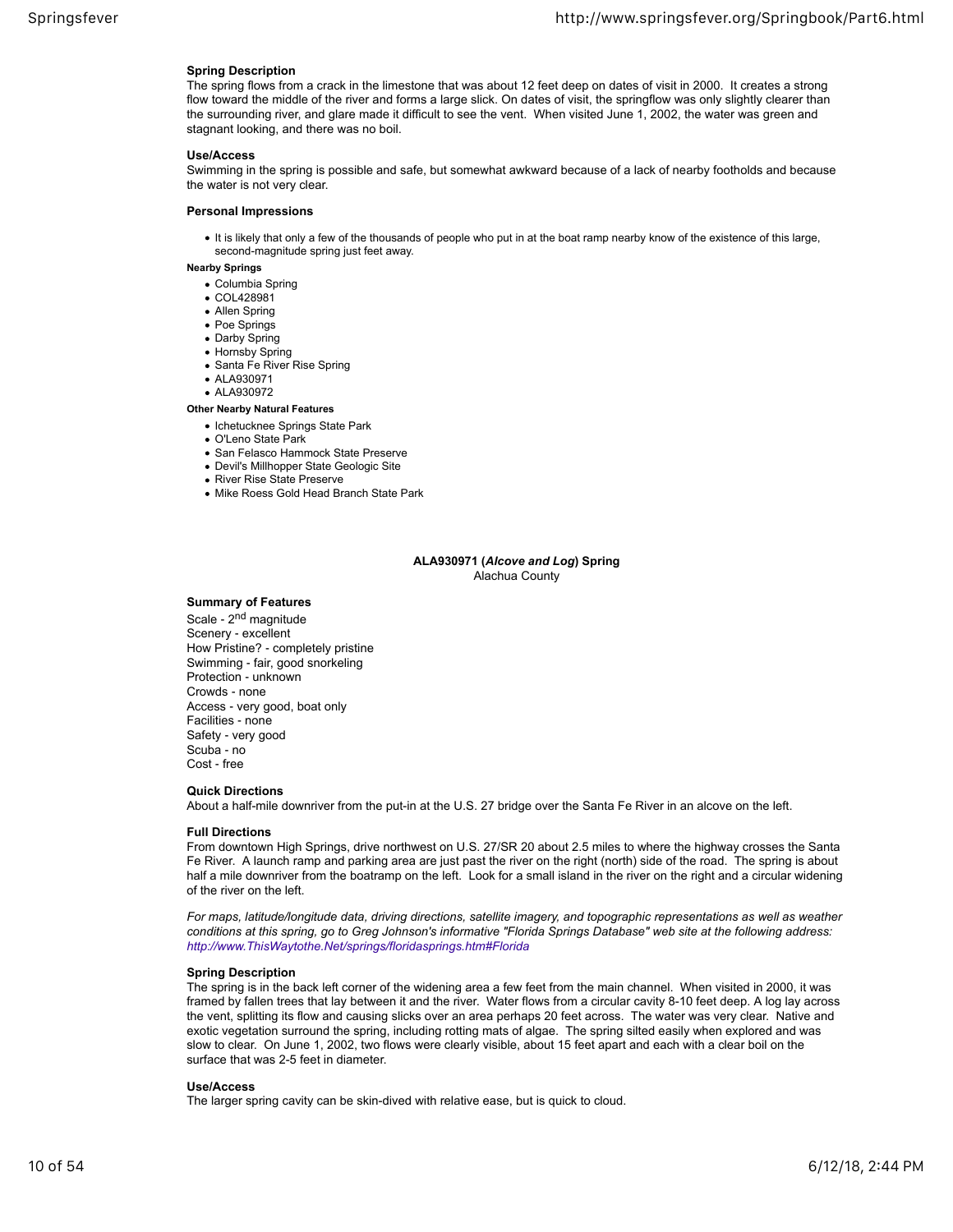## **Personal Impressions**

A lovely little spring that is a refreshing dip after canoeing for a while on a warm day.

## **Nearby Springs**

- Columbia Spring
- COL428981
- Allen Spring
- Poe Springs • Darby Spring
- Hornsby Spring
- 
- **Other Nearby Natural Features** • Ichetucknee Springs State Park
	- O'Leno State Park
	- San Felasco Hammock State Preserve
	- Devil's Millhopper State Geologic Site
	- River Rise State Preserve
	- Mike Roess Gold Head Branch State Park

## **Allen Spring (or COL428982)** Columbia County

## **Summary of Features**

Scale - 2<sup>nd</sup> magnitude Scenery ‐ fine How Pristine? ‐ completely pristine Swimming ‐ no Protection ‐ unknown/private property Crowds ‐ none Access ‐ arduous to good Facilities ‐ none Safety ‐ good Scuba ‐ no Cost ‐ free

#### **Quick Directions**

About 1.5 miles below the put-in at the U.S. 27 bridge on the right in the NE end of a widening of the river.

#### **Full Directions**

From downtown High Springs, drive northwest on U.S. 27/SR 20 about 2.5 miles to where the highway crosses the Santa Fe River. A launch ramp and parking area are just past the river on the right (north) side of the road. After about a mile and a half from the 27 bridge, there are houses perched on the left bank, some with rock "retaining walls." In the middle of the river is an island, with trees and large rocks, long and narrow. On the right side of the river is what looks like a slough or tributary. Go into this opening, right across from the upriver edge of the island, and head upstream in the narrow channel on the right ‐ this is the short run from Allen Spring.

*For maps, latitude/longitude data, driving directions, satellite imagery, and topographic representations as well as weather conditions at this spring, go to Greg Johnson's informative "Florida Springs Database" web site at the following address: http://www.ThisWaytothe.Net/springs/floridasprings.htm#Florida*

## **Spring Description**

Allen is a narrow fissure paralleling the main river. The crevice in the rock drops to a depth of about 20 feet, and the pool was 15 feet wide on dates of visit in 2000, a time of low water. The water was clear, but the shallow rocky surface was covered with muck. As you stand on the edge of the crack, your feet may sink into mud. The spring and run are canopied, and the algae on the rocks appears almost fluorescent. Land around the spring is thick floodplain hardwood forest. On date of visit in June 2002, the entire area around Allen was choked with exotic water lettuce that effectively blocked access by canoe.

#### **Use/Access**

On private property, the spring is difficult to enter in times of low water and the canoe must be dragged in. Access is easier in higher water. The surrounding area is low and mucky.

## **Personal Impressions**

A narrow fissure spring common along this stretch of the Santa Fe, Allen is very natural and unspoiled, although not as large or attractive as some others downriver.

## **Nearby Springs**

Columbia Spring, COL428981, Poe Springs, Darby Spring, Hornsby Spring, ALA930971, COL930971

- Ichetucknee Springs State Park
- O'Leno State Park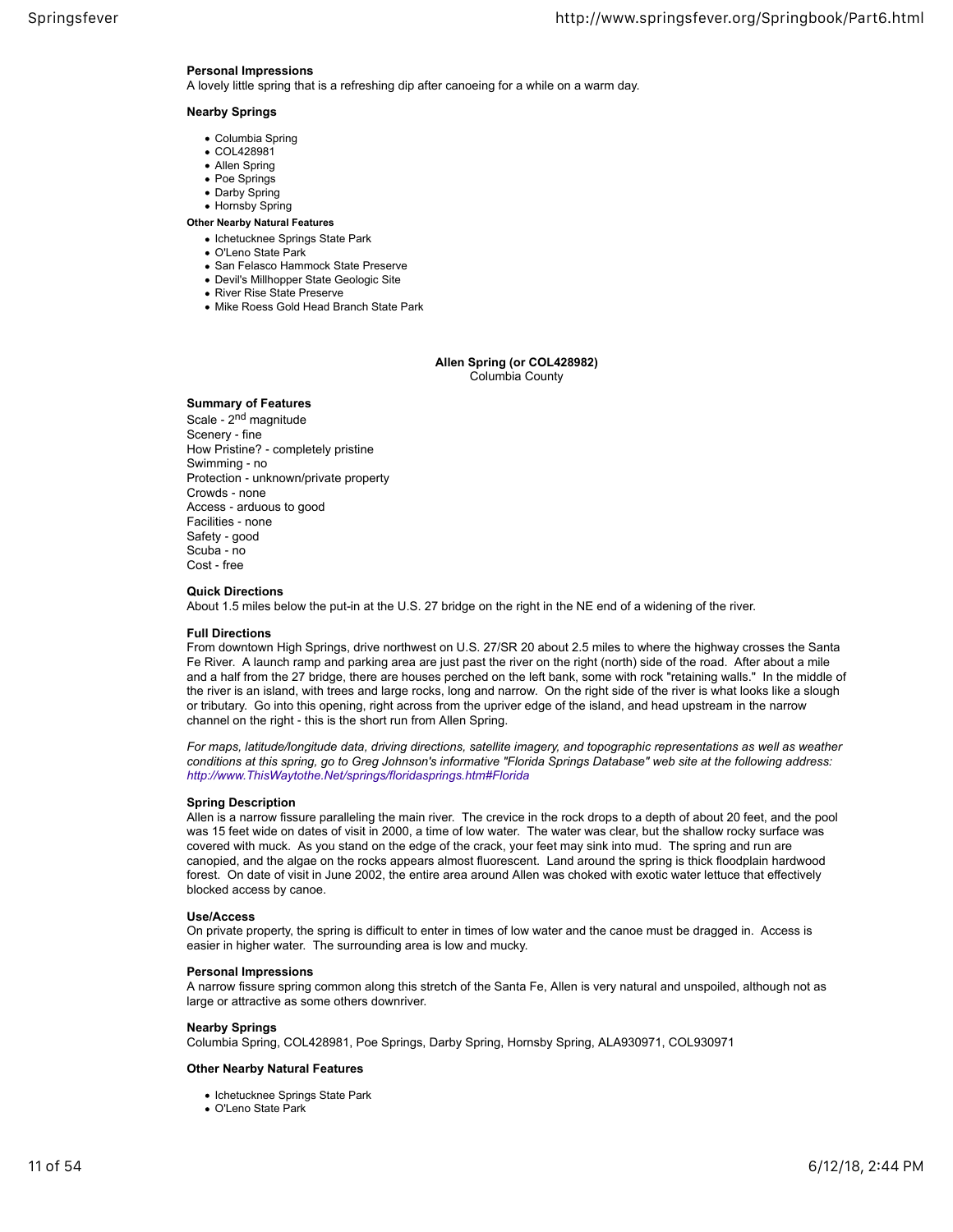- San Felasco Hammock State Preserve
- Devil's Millhopper State Geologic Site
- River Rise State Preserve
- Mike Roess Gold Head Branch State Park

**Poe Spring** Alachua County

## **Summary of Features**

Scale - 2<sup>nd</sup> magnitude Scenery ‐ fine How Pristine? ‐ retaining wall, beach area, walkway along spring and run, developed swim/recreation area Swimming ‐ outstanding Protection ‐ excellent Crowds ‐ heavy on warm weekends Access ‐ Fine, land or water Facilities ‐ Excellent Safety ‐ Fine Scuba ‐ yes Cost ‐ \$4 per person to swim

#### **Directions**

*By Land*: From High Springs, drive south on US 41/27 about one mile. Turn west (right) onto State Road 340 (Poe Springs Road) and proceed about 2.5 miles to entrance to Poe Springs County Park. Follow signs to the spring, which is a  $\frac{1}{4}$  mile walk from the parking area.

*By Water*: From downtown High Springs, drive northwest on U.S. 27/SR 20 about 2.5 miles to where the highway crosses the Santa Fe River. A launch ramp and parking area are just past the river on the right (north) side of the road. Canoe about 1.75 miles downstream to Poe Springs County Park on the left. Look for picnic enclosures and a sign for the park. Alternatively, put in at the boat ramp in Poe Spring County Park and go upriver about 1/3 mile to the spring.

For maps, latitude/longitude data, driving directions, satellite imagery, and topographic representations as well as weather conditions at this spring, go to Greg Johnson's informative "Florida Springs Database" web site at the following address: http://www.ThisWaytothe.Net/springs/floridasprings.htm#Florida

## **Spring Description**

Flow from at least three vents creates a circular pool that is about 80 feet in diameter, and about 18 feet deep at the deepest (and most powerful) vent. Water flows from limestone openings. The main opening is several feet across and large enough to admit a diver. The pool bottom is sandy, and water is very clear with a tint that varies from blue to green depending on conditions. The flow creates a shallow run (2-4 feet deep) that flows about 200 feet and which is about 40 feet wide. A

retaining wall has been constructed on the north end of the spring, with an artificial beach and concrete steps leading to the water. The south end of the spring is swampy forest.

Rosenau et al., 1977 note there are several seeps and small springs in the vicinity of Poe (p. 63). One such spring is located 250 feet downstream of where the Poe Spring run enters the Santa Fe River, also on the south bank of the Santa Fe. The spring is adjacent to the bank and consists of three small flows from openings in small (1-2 feet in diameter) limestone boulders at a depth of about 18 inches. Each vent creates a small slick, and the three vents are in an area perhaps 6 feet in diameter. The water is clear, but the bottom and limestone are covered in dark algae and other plant growth, and the openings were not visible. The springs were about 10 feet from the bank, which rises a few feet in an area of hardwood forest. Wes Skiles told JF that there is another small spring just in from the riverbank below the mouth of the Poe run. This spring flows back away from the river and empties into the run.

#### **Use/Access**

- Poe is only a couple of hundred yards downriver from Allen Spring.
- The spring is good for wading.
- The spring area has picnic facilities.
- Signs on the bank, directed at canoeists and boaters, say "\$4 Entry Fee," so be prepared to pay if you set foot ashore.
- A rope blocks across the mouth of the spring run blocks access to the spring.
- The park has pay areas, a concession stand, ample parking, ball fields, meeting facilities, a dock, and a boat ramp.

#### **Local Springiana**

According to Rosenau et al. (1977), Poe Springs was developed as a commercial swim and picnic area in the 1940s. There is no evidence of the earlier retaining walls, bathhouses, or other structures on the site.

#### **Personal Impressions**

When JF first visited Poe in 1996, he was struck by the "deadness" of the site. Whereas most springs are teeming with flora and fauna, Poe had no fish and its bottom was choked with dead, black, rotting roots and other vegetative debris and detritus. Most of this material was gone when the spring was visited again in April and July, 2000, but there was little evidence of flora or fauna in the water.

## **Nearby Springs**

Columbia Spring, COL428981, Allen Spring, Darby Spring, Hornsby Spring, Santa Fe Spring, ALA930971, COL930971, Lily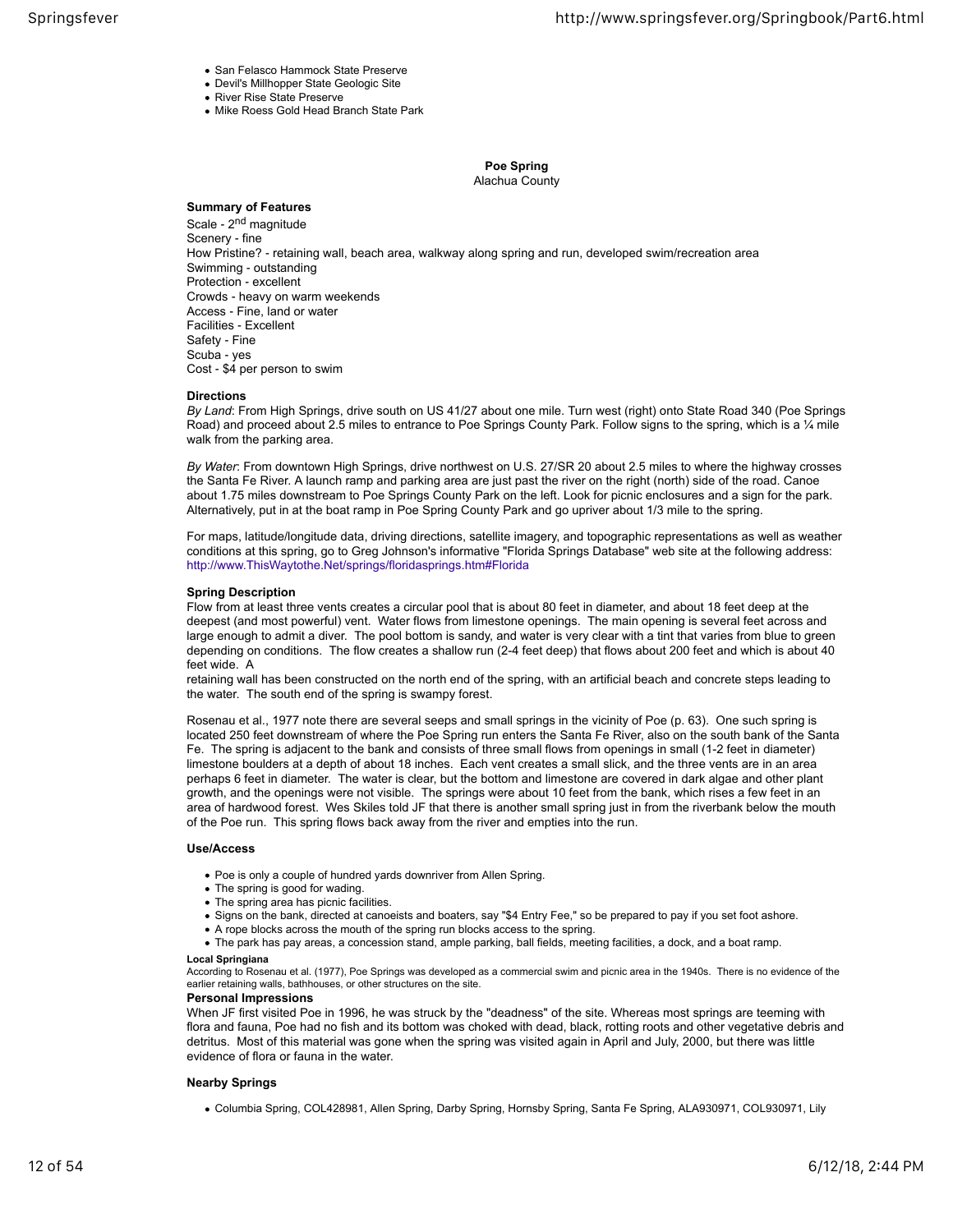Springs, Pickard Spring, COL101971, Jonathan Spring, Rum Island Springs, Blue Springs, Little Blue Springs, Naked Spring, Johnson Spring

**Other Nearby Natural Features** • Ichetucknee Springs State Park

- O'Leno State Park
- San Felasco Hammock State Preserve
- Devil's Millhopper State Geologic Site
- River Rise State Preserve
- Mike Roess Gold Head Branch State Park

**Contact Information**

Poe Springs County Park 28800 NW 182nd Avenue High Springs, Fla. 904-454-1992

## **COL930971 (***Twisting ¼-mile Run***) Spring** Columbia County

## **Summary of Features**

Scale - 2<sup>nd</sup> magnitude Scenery ‐ Fine-excellent How Pristine? ‐ completely pristine Swimming ‐ no Protection ‐ unknown ‐ private Crowds ‐ none Access ‐ none/private

#### **Directions**

Lying between Poe and Lily Springs on the Columbia (north) side of the Santa Fe River. The spring is about 1/3 mile below the boat ramp at Poe Springs and about 300 yards upriver of Lily Springs. It is also about half a mile upriver from the boat ramp at Rum Island.

*Directions to ramp at Poe Springs*: From High Springs, drive south on US 41/27 about one mile. Turn west (right) onto State Road 340 (Poe Springs Road) and proceed about 2.5 miles to entrance to Poe Springs County Park.

*Directions to ramp at Rum Island*: From High Springs, drive NW on US 27/SR20 about four miles. Turn left (west) onto State Road 138 and drive about two miles to turnoff to the left (south) at sign for Rum Island. Follow dirt road about 1.5 miles to river and ramp.

*For maps, latitude/longitude data, driving directions, satellite imagery, and topographic representations as well as weather conditions at this spring, go to Greg Johnson's informative "Florida Springs Database" web site at the following address: http://www.ThisWaytothe.Net/springs/floridasprings.htm#Florida*

## **Spring Description**

The spring lies at the head of a 1/4 mile run that empties into the Santa Fe River. At the mouth of the run, the spring flow is in the opposite direction of the river. The run is narrow (10-15 feet), shallow, contains many turns, and is obstructed by fallen tree trunks and cypress knees. The land about the run and spring is private property, and the spring itself was not visited. Boaters who passed by the authors at the mouth of the run in 2001 said they has seen the spring and that if was a small-to-medium-sized pool with blue water.

#### **Use/Access**

- Because it is on private property, the spring is not accessible.
- Two boaters fishing at the mouth of the run described the spring as being "small," and not as large as nearby Lily, Pickard, or Poe Springs.

#### **Personal Impressions**

It is always frustrating to be so close to a spring and not be able to reach it. One is consoled, however, by the profusion of accessible springs nearby.

#### **Nearby Springs**

Columbia Spring, COL428981, Allen Spring, Poe Springs, Darby Spring, Hornsby Spring, ALA930971, Lily Springs, Pickard Spring, COL101971, Jonathan Spring, Rum Island Springs, GIL101971, Gilchrist Blue Springs, Little Blue Springs, Naked Spring, Johnson Spring, Ginnie Springs Group

- Ichetucknee Springs State Park
- O'Leno State Park
- San Felasco Hammock State Preserve
- Devil's Millhopper State Geologic Site
- River Rise State Preserve
- Mike Roess Gold Head Branch State Park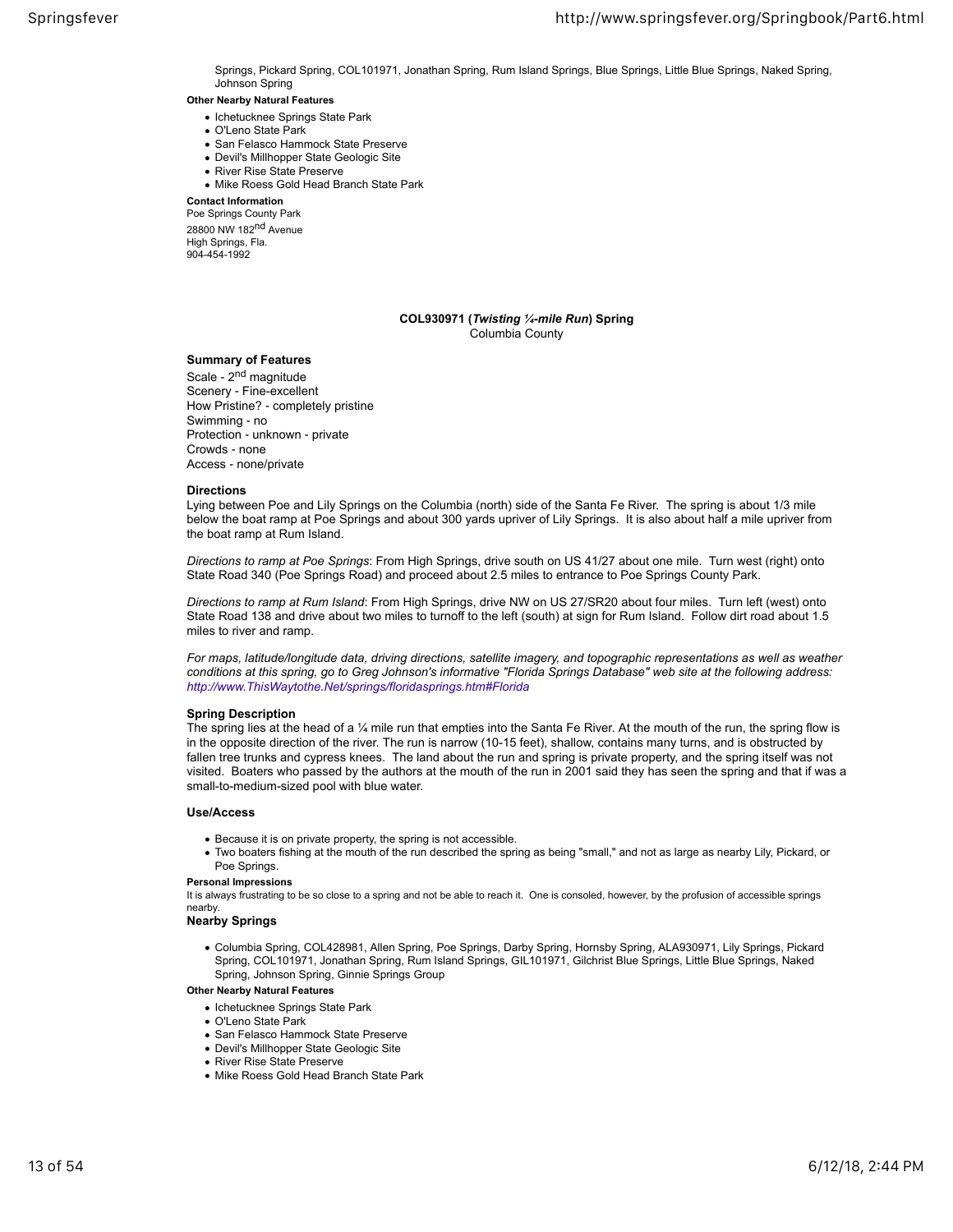**Lily Springs** Gilchrist County

## **Summary of Features**

Scale - 2<sup>nd</sup> magnitude Scenery ‐ fine How Pristine? ‐ hut, small docks, small beach, camp area around spring and run Swimming ‐ fair-good Protection ‐ fine Crowds ‐ small Access ‐ very good, boat only Facilities ‐ fair Safety ‐ very good Scuba ‐ no Cost ‐ free

## **Directions**

¾ mile downstream from Poe Springs and ½ mile upstream of Rum Island Springs on the Gilchrist (south) side of the river. A large sign on a tree at the mouth of the spring run says, "Lily Springs."

*Directions to ramp at Poe Springs*: From High Springs, drive south on US 41/27 about one mile. Turn west (right) onto State Road 340 (Poe Springs Road) and proceed about 2.5 miles to entrance to Poe Springs County Park.

*Directions to ramp at Rum Island*: From High Springs, drive NW on US 27/SR20 about four miles. Turn left (west) onto State Road 138 and drive about two miles to turnoff to the left (south) at sign for Rum Island. Follow dirt road about 1.5 miles to river and ramp.

**S***For maps, latitude/longitude data, driving directions, satellite imagery, and topographic representations as well as weather conditions at this spring, go to Greg Johnson's informative "Florida Springs Database" web site at the following address: http://www.ThisWaytothe.Net/springs/floridasprings.htm#Florida*

## **pring Description**

Lily is a compact spring complex of 5-7 springs, depending on how they are counted. The springs lie at the head of a winding and canopied 175-foot run that is 20-30 feet wide and 3-8 feet deep. The spring pool is oval and about 100 by 50 feet. The springs lie throughout the pool. One is under a cypress tree on the SE end of the pool, forming a fissure beneath the south bank with several vents. Several of the vents are likely connected to a single flow source due to their proximity to each other. Another limestone opening is just in front of the private wooden dock in the center of the pool. Two more vents are beyond the dock in the basin, including one near a small shore area at the west end of the pool. In times of normal water levels, depths in the pool range from 4'-10'. Banks about the pool are a few feet above the water. The water is clear, and boils are evident. Fish, crawfish, and turtles are evident in the spring and spring pool. The water over the vents can be blue or green depending on conditions.

## **Use/Access**

- The spring may be accessed freely from the river, and the area forms an attractive swimming hole.
- The land around the pool is privately owned and is used as a primitive camping area. The run forms a peninsula between the spring and the river on the north side, and on this peninsula is a hut on stilts occupied the caretaker of the property. With permission, visitors may beach canoes, camp, and have a look at the hut.
- . It is possible to swim through a short tunnel along the vent by the south bank of the spring pool.

#### **Local Springiana**

Lily is home to Ed the Hermit. Since 1984, he has served as caretaker of the spring. He built the wood and palmetto hut, which has 200 square feet of interior space, by hand. He lives in the hut year round, covered only in a loincloth and heavy beard. The hut has no electricity or running water

Ed responds to courteous visitors in kind, engaging in conversation and inviting them to dive from his dock and inspect his abode. Signs tacked onto trees in the run, including "Man is the most dangerous animal," and "Unattended children will be fed to alligators," suggest an interest in conservation and add to the ambiance of the place.

Ed's hut sits on stilts about 6 feet or so above the ground, facing toward the spring. The sides and roof are thatched with palm fronds. In front is a porch from which Ed can survey his spring and the canoeists who paddle in. Ed relates that the spring area was trashed when he moved in, but he has transformed it into something out of *Swiss Family Robinson*.

In a 1999 visit, RB observed a pile of large animal bones by a tree near the porch. A nearby skull looked too big to be human and was perhaps from a gorilla or other large ape. The polite visitor does not ask too many questions.

## **Personal Impressions**

RB felt somewhat envious of Ed and his little paradise. It also occurred to RB that in spite of Ed's being a "hermit," he might actually talk to more people than most of us.

## **Nearby Springs**

Columbia Spring, COL428981, Allen Spring, Poe Springs, Darby Spring, Hornsby Spring, ALA930971, COL930971, Pickard Spring, COL101971, Jonathan Spring, Rum Island Springs, GIL101971, Gilchrist Blue Springs, Little Blue Springs, Naked Spring, Johnson Spring, Ginnie Springs Group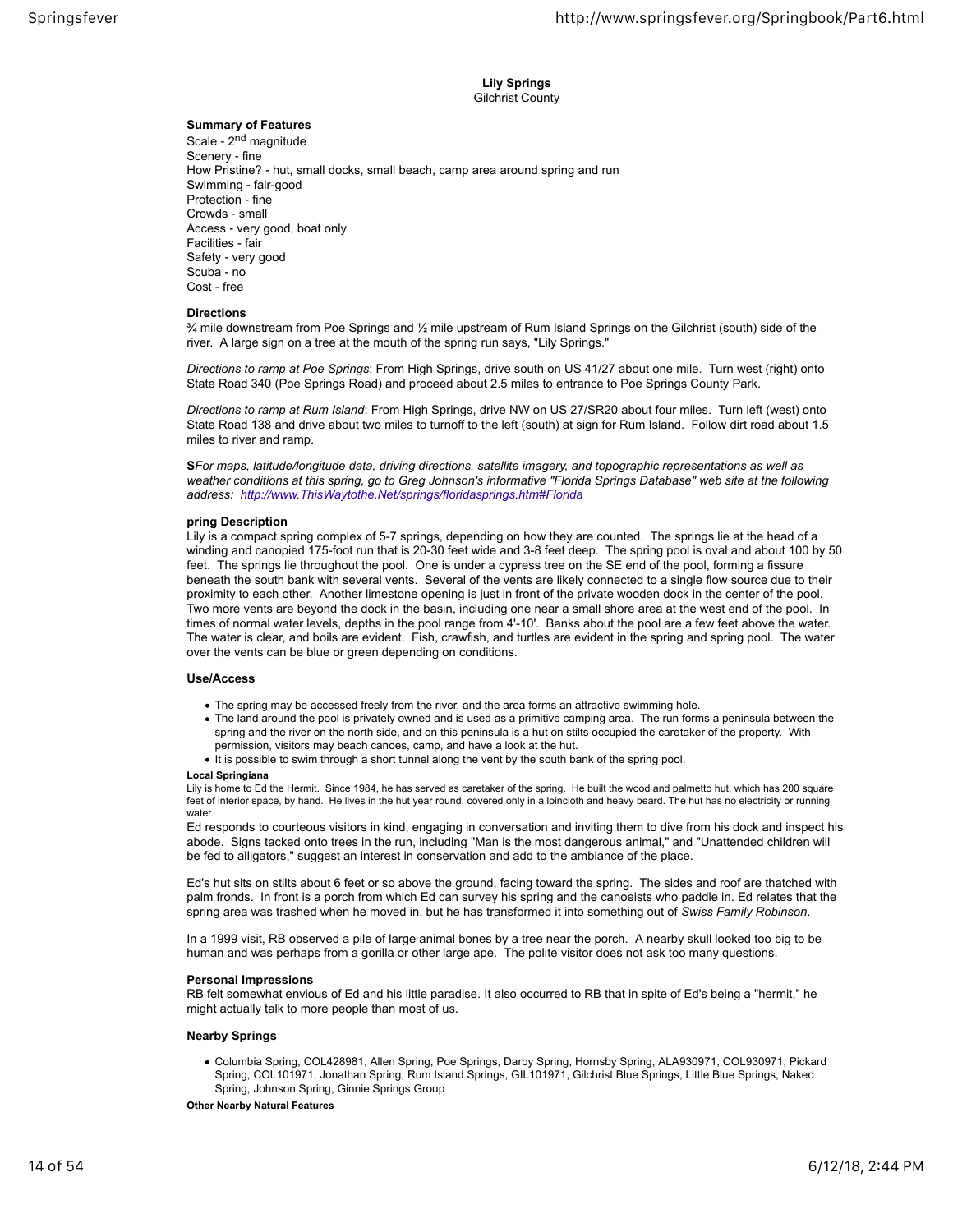- Ichetucknee Springs State Park
- O'Leno State Park
- San Felasco Hammock State Preserve
- Devil's Millhopper State Geologic Site • River Rise State Preserve
- 
- Mike Roess Gold Head Branch State Park

**Pickard Spring** Gilchrist County

## **Summary of Features**

Scale - 2<sup>nd</sup> magnitude Scenery ‐ very good How Pristine? ‐ dock around spring Swimming ‐ private Protection ‐ unknown, private Access ‐ boat only Facilities ‐ none

## **Quick Directions**

Almost immediately after Lily Springs and on the same bank.

#### **Full Directions**

0.8 miles downstream from Poe Springs and 0.4 mile upstream of Rum Island Springs on the Gilchrist (south) side of the river. A sign on a tree at the mouth of the spring says, "Pickard Spring."

*Directions to ramp at Poe Springs*: From High Springs, drive south on US 41/27 about one mile. Turn west (right) onto State Road 340 (Poe Springs Road) and proceed about 2.5 miles to entrance to Poe Springs County Park.

*Directions to ramp at Rum Island*: From High Springs, drive NW on US 27/SR20 about four miles. Turn left (west) onto State Road 138 and drive about two miles to turnoff to the left (south) at sign for Rum Island. Follow dirt road about 1.5 miles to river and ramp.

*For maps, latitude/longitude data, driving directions, satellite imagery, and topographic representations as well as weather conditions at this spring, go to Greg Johnson's informative "Florida Springs Database" web site at the following address: http://www.ThisWaytothe.Net/springs/floridasprings.htm#Florida*

#### **Spring Description**

The spring pool abuts the river, but is separated from it by a line of cypress trees and a boardwalk and dock extending from the north bank to the pool. The pool is roughly circular and about 50 feet in diameter. There are two flow areas. The larger is a limestone opening several feet across at a depth of about 10 feet near the center of the pool and underneath a cypress tree outfitted with a rope swing and dive platform. The other vent is similar but smaller and is in the back end of the pool. It is also about 10 feet deep, and both springs create visible boils on the surface. A deck and boardwalk leads from the spring back through the floodplain and to a house.

## **Use/Access**

- Pickard is no more than 100 yards downriver from Lily.
- Because the spring pool is right on the river, it is easy to spot and to enter in a canoe. However, the cypress trees encircling the spring and the private dock form a narrow opening to the pool. When the private owners are using the small spring pool, paddling a canoe into the spring would likely cause a collision with the swimmers and is therefore not advisable.
- Climbing onto the dock or using the rope swing are not advised. However, Rum Island is just a few minutes downriver and has a large spring basin for swimming as well as a rope swing.
- Although the dock and land around the spring are posted, there should be no problem in canoeing into the spring to see it or swim in it when it is not occupied. Respect the signs and stay off the dock and land.

#### **Local Springiana**

Although the pool is clearly visible from the river in an area of regular recreational traffic, the owners were skinny-dipping during a visit by RB in 1999. When RB approached the spring and asked if he could photograph it, the wife asked if RB would like her to pull herself up on the rope swing so he could get what she prosaically termed a "butt shot." RB declined the offer. JF would not have declined it.

#### **Personal Impressions**

Another very nice little spring that would be fun to explore and snorkel.

## **Nearby Springs**

Columbia Spring, COL428981, Allen Spring, Poe Springs, Darby Spring, Hornsby Spring, ALA930971, COL930971, Lily Springs, COL101971, Jonathan Spring, Rum Island Springs, GIL101971, Gilchrist Blue Springs, Little Blue Springs, Naked Spring, Johnson Spring, Ginnie Springs group

- Ichetucknee Springs State Park
- O'Leno State Park
- San Felasco Hammock State Preserve
- Devil's Millhopper State Geologic Site
- River Rise State Preserve
- Mike Roess Gold Head Branch State Park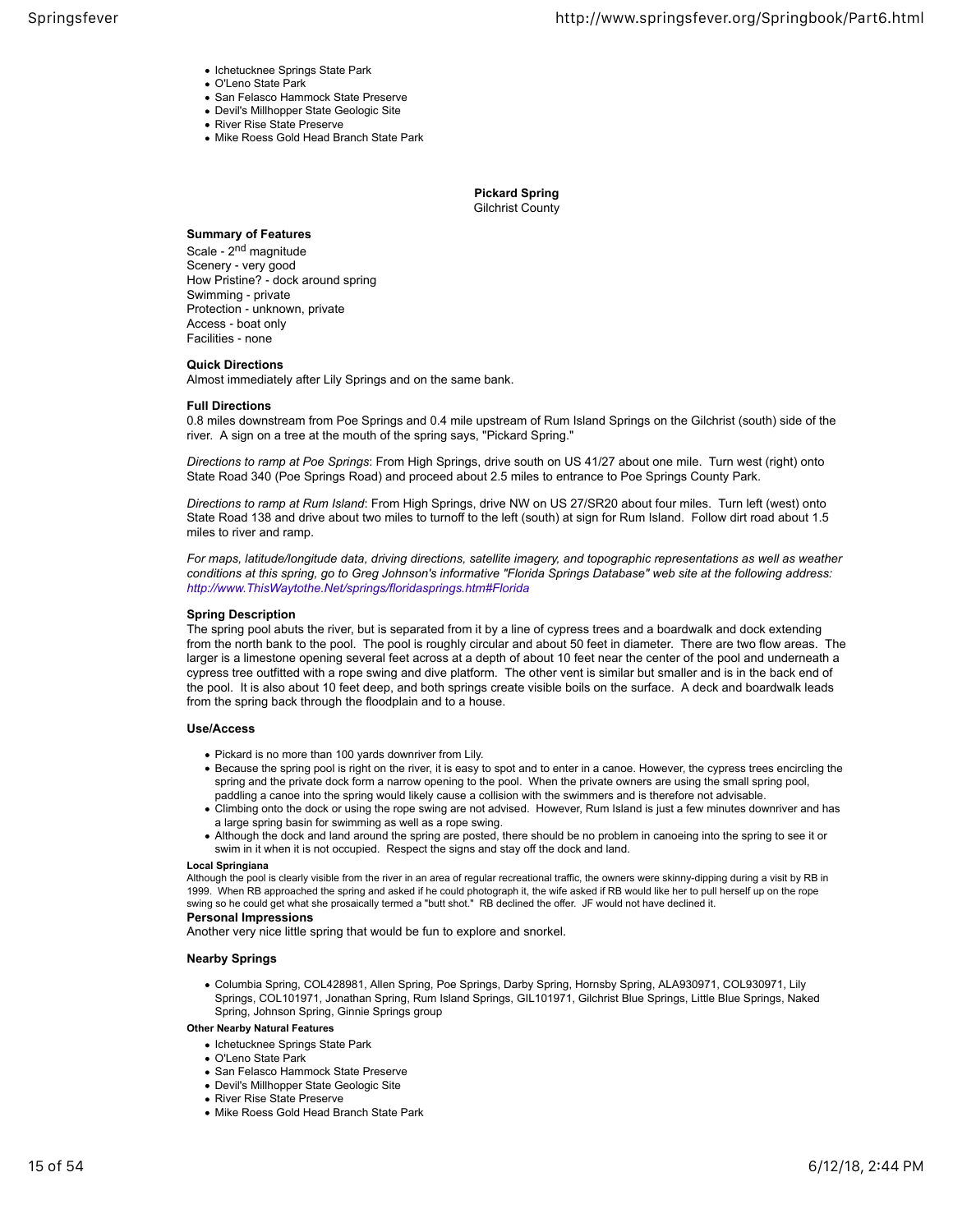## **COL101971 Spring** Columbia County

## **Summary of Features**

Scale ‐ 3rd magnitude Scenery ‐ good How Pristine? ‐ fairly pristine, house and walkway nearby Swimming ‐ no Protection ‐ unknown-private Crowds ‐ none Access ‐ none-private

#### **Quick Directions**

A few minutes' paddle between Pickard Spring and Jonathan Spring on the Columbia County (north) side of the river.

## **Full Directions**

The spring is about 1 mile below Poe Springs and 0.4 mile upriver from Rum Island on the north bank.

*Directions to ramp at Poe Springs*: From High Springs, drive south on US 41/27 about one mile. Turn west (right) onto State Road 340 (Poe Springs Road) and proceed about 2.5 miles to entrance to Poe Springs County Park.

*Directions to ramp at Rum Island*: From High Springs, drive NW on US 27/SR20 about four miles. Turn left (west) onto State Road 138 and drive about two miles to turnoff to the left (south) at sign for Rum Island. Follow dirt road about 1.5 miles to river and ramp.

*For maps, latitude/longitude data, driving directions, satellite imagery, and topographic representations as well as weather conditions at this spring, go to Greg Johnson's informative "Florida Springs Database" web site at the following address: http://www.ThisWaytothe.Net/springs/floridasprings.htm#Florida*

## **Spring Description**

The spring appears to be about 75 feet from the river in a depression between the river and a large, modern house. The spring forms a small creek that is 2-3 feet wide and a few inches deep. The creek flows under a footbridge and into the river 8 feet downriver from a large, leaning cypress tree that is posted with a "No Trespassing" sign. The water is clear. The spring was not visited. In 2002, the small creek/run from the spring appeared to have been blocked with cut timber.

#### **Use/Access**

No access. The spring is on private property.

#### **Personal Impressions**

Just a piddle really (average discharge is about 2.5 CFS according to Hornsby & Ceryak, 1998, p. 34), but the authors are always disappointed at getting so close to a spring without being able to see it.

## **Nearby Springs**

Columbia Spring, COL428981, Allen Spring, Poe Springs, Darby Spring, Hornsby Spring, ALA930971, Lily Springs, Pickard Springs, Jonathan Spring, Rum Island Springs, GIL101971, Gilchrist Blue Springs, Little Blue Springs, Naked Spring, Johnson Spring, Ginnie Springs group

#### **Other Nearby Natural Features**

- Ichetucknee Springs State Park
- O'Leno State Park
- San Felasco Hammock State Preserve
- Devil's Millhopper State Geologic Site
- River Rise State Preserve
- Mike Roess Gold Head Branch State Park

**Jonathan Spring (or COL101972)** Columbia County

#### **Summary of Features**

Scale - large 3<sup>rd</sup> magnitude/small second magnitude Scenery ‐ excellent How Pristine? ‐ pristine Swimming ‐ good snorkeling and wading Protection ‐ fine Crowds ‐ none Access ‐ very good, boat and trail Facilities ‐ very good nearby Safety ‐ very good Scuba ‐ no Cost ‐ free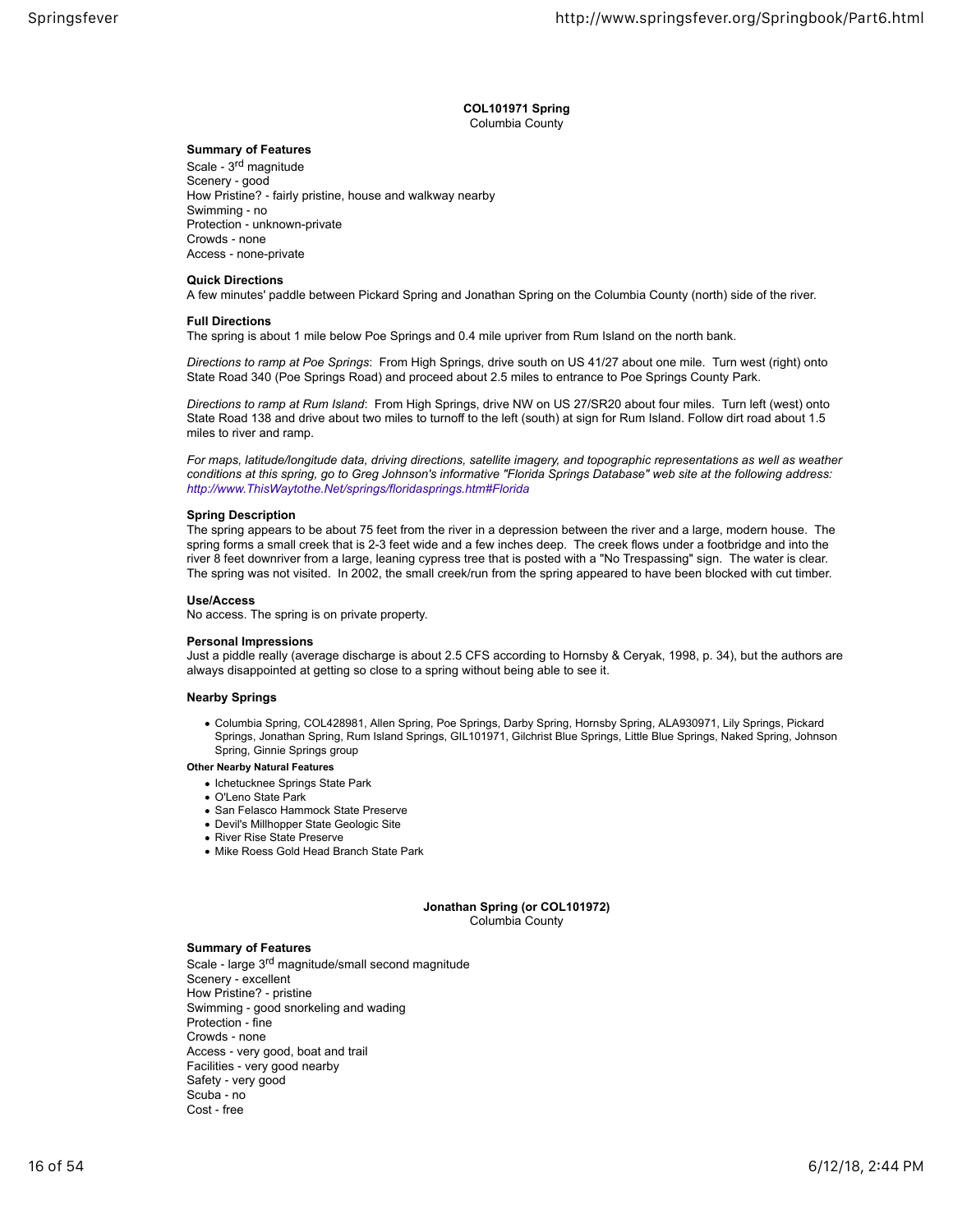#### **Directions**

At eastern end of Rum Island County Park. From High Springs, drive NW on US 27/SR20 about four miles. Turn left (west) onto State Road 138 and drive about two miles to turnoff to the left (south) at sign for Rum Island. Follow dirt road about 1.5 miles to river. Either take path east along river to the spring (about 1/4 mile) or put in at boat ramp and paddle upriver about ¼ mile to spring.

*For maps, latitude/longitude data, driving directions, satellite imagery, and topographic representations as well as weather conditions at this spring, go to Greg Johnson's informative "Florida Springs Database" web site at the following address: http://www.ThisWaytothe.Net/springs/floridasprings.htm#Florida*

#### **Spring Description**

The spring is a circular pool about 15 feet in diameter that flows about 25 feet into the river. Land rises up on all sides of the spring, and the mouth of its short run is framed by large trees that lean over it from both sides. Water is clear and flows from a limestone opening 3-4 feet deep in the northeast corner. The pool is blue.

#### **Use/Access**

Easy to reach by canoe or foot, this spring is little-visited by the many people who use Rum Island County Park as a swimming hole, hangout, and boat-launching facility.

#### **Personal Impressions**

Jonathan is very attractive in times of normal and low water and would make good snorkeling. **Nearby Springs**

Columbia Spring, COL428981, Allen Spring, Poe Springs, Darby Spring, Hornsby Spring, ALA930971, Lily Springs, Pickard Springs, COL101971, Rum Island Springs, GIL101971, Gilchrist Blue Springs, Little Blue Springs, Naked Spring, Johnson Spring, Ginnie Springs group

## **Other Nearby Natural Features**

- Ichetucknee Springs State Park
- O'Leno State Park
- San Felasco Hammock State Preserve
- Devil's Millhopper State Geologic Site
- River Rise State Preserve
- Mike Roess Gold Head Branch State Park

**COL101974 Spring** Columbia County

#### **Summary of Features**

Scale ‐ 2nd Scenery ‐ very good How Pristine? ‐ near path, boat ramp, contains exotics, otherwise pristine Swimming ‐ no Protection ‐ fine Crowds ‐ few Access ‐ good Facilities ‐ good Safety ‐ fair to poor Scuba ‐ no Cost ‐ free

## **Quick Directions**

South and east of the parking area at Rum Island County Park. From High Springs, drive NW on US 27/SR20 about four miles. Turn left (west) onto State Road 138 and drive about two miles to turnoff to the left (south) at sign for Rum Island. Follow dirt road about 1.5 miles to river. The spring is across from the east end of Rum Island.

*For maps, latitude/longitude data, driving directions, satellite imagery, and topographic representations as well as weather conditions at this spring, go to Greg Johnson's informative "Florida Springs Database" web site at the following address: http://www.ThisWaytothe.Net/springs/floridasprings.htm#Florida*

#### **Spring Description**

The spring forms a circular pool with outlets on the west and south sides. Land circles around the spring pool, which is about 75 feet wide. The main pool could not be entered because it was filled with a fallen tree and exotic vegetation elodea or hydrilla or both. At the southwest end of the pool is a small vent (2-3 feet in diameter) with a clear flow. There is a mild boil over the vent. On dates of visit in 2000, there was a plank footbridge next to the vent that provided a view. The opening appeared to be about 6 feet deep. The area around the spring, which opens directly into the river at the east end of Rum Island can be swampy, full of poison ivy, and infested with fire ants.

On a visit in June 2002, the main pool was mostly clear and appeared to have another flow point in the center of the pool. No boil was visible, however, and canoe access to the spring was still bolcked by the fallen tree.

#### **Use/Access**

The site may be reached by land or water. Canoe access can be difficult due to exotic plants that choke the entrance. Land access can be hindered by water when the river is high, and plagued by fire ants in times of low water. There is no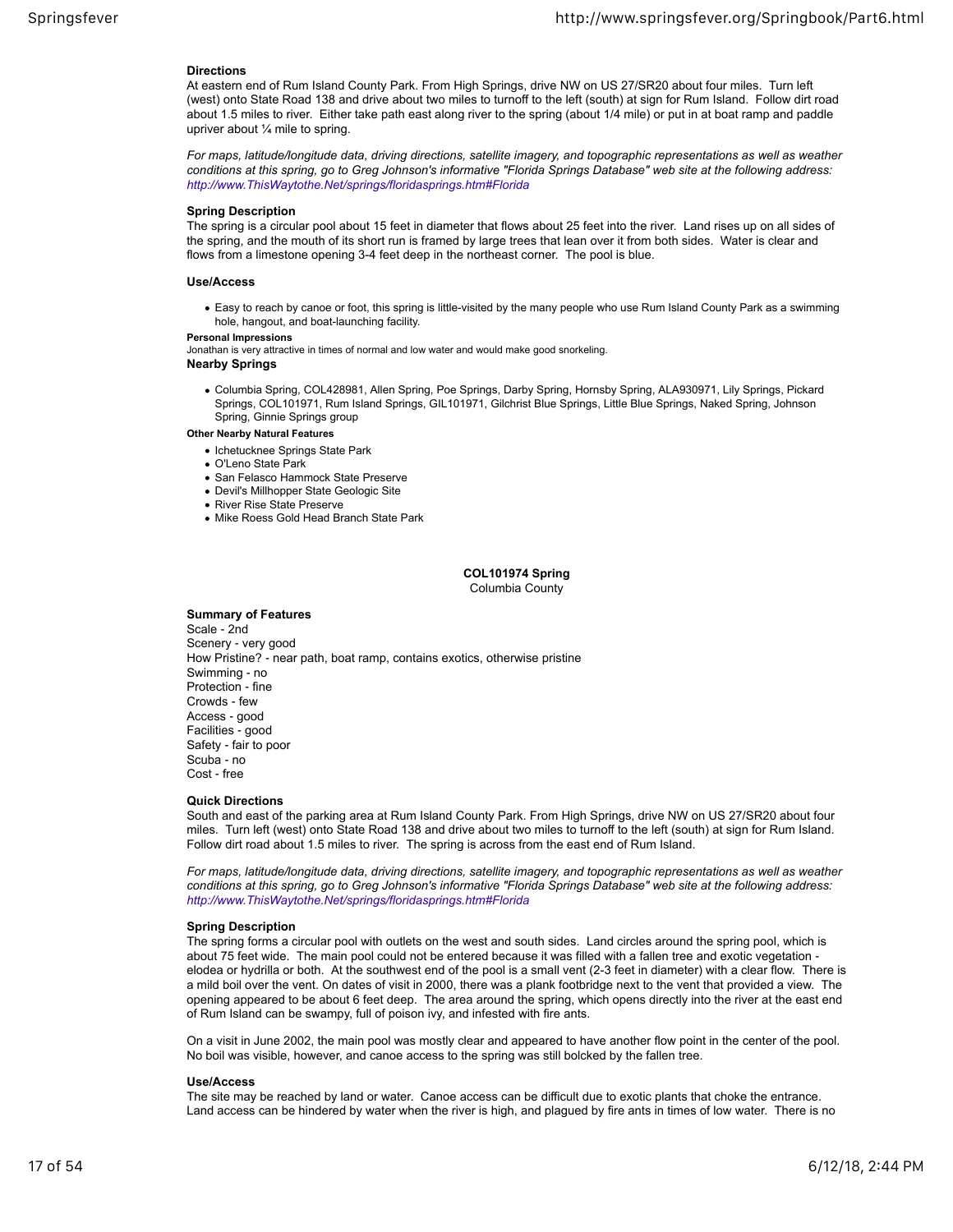apparent human use of the site. A pile of 10-15 apple snail shells suggested a limkin had eaten there.

#### **Local Springiana**

The authors startled a 5-foot gator at the south entrance of the spring pool near the vent on a visit in 2000. They did not see the gator until they nearly canoed into it. It lurched and hissed, and the authors backed off (after taking a photograph). In June 2002, JF again startled a gator--probably the same one--about 200 feet away in the duckweed and hydrilla fringing Rum Island.

## **Personal Impressions**

Hundreds of people go right by this little spring each day without knowing it is there. It is worth seeing to say you have seen it, but watch out for dangerous flora and fauna. There might be another vent in the main pool that could be visible in the winter when the plants die back.

#### **Nearby Springs**

Columbia Spring, COL428981, Allen Spring, Poe Springs, Darby Spring, Hornsby Spring, ALA930971, Lily Springs, Pickard Springs, COL101971, Rum Island Springs, GIL101971, Gilchrist Blue Springs, Little Blue Springs, Naked Spring, Johnson Spring, Ginnie Springs group

## **Other Nearby Natural Features**

- Ichetucknee Springs State Park
- O'Leno State Park
- San Felasco Hammock State Preserve
- Devil's Millhopper State Geologic Site • River Rise State Preserve
- Mike Roess Gold Head Branch State Park

## **COL101975 Spring**

Columbia County

## **Summary of Features**

Scale - 4<sup>th</sup> magnitude Scenery ‐ very good How Pristine? ‐ near boat ramp and parking area, contains exotics, otherwise fairly pristine Swimming ‐ no Protection ‐ fine Crowds ‐ few Access ‐ very good ‐ water only Facilities ‐ good Safety ‐ good Scuba ‐ no Cost ‐ free

#### **Directions**

Located along the bank (*where exactly*?) at Rum Island County Park. From High Springs, drive NW on US 27/SR20 about four miles. Turn left (west) onto State Road 138 and drive about two miles to turnoff to the left (south) at sign for Rum Island. Follow dirt road about 1.5 miles to river.

*For maps, latitude/longitude data, driving directions, satellite imagery, and topographic representations as well as weather conditions at this spring, go to Greg Johnson's informative "Florida Springs Database" web site at the following address: http://www.ThisWaytothe.Net/springs/floridasprings.htm#Florida*

## **Spring Description**

The spring forms a small (three feet in diameter) circular vent along the bank (which bank? By the island?) of the river on the Columbia County side. The water is clear and has a bluish tint. The maximum depth is 6 feet and there is a noticeable boil on the surface (Hornsby & Ceryak, 1998, p. 36).

## **Use/Access**

Accessible by boat only from the Rum Island boat ramp. Because the spring is small and surrounded by thick vegetation, there is no apparent use.

## **Personal Impressions**

The authors have not yet located this spring and rely on Hornsby & Ceryak for the description. JF searched the entire perimeter of Rum Island in 2002 and again could not find it.

#### **Nearby Springs**

Columbia Spring, COL428981, Allen Spring, Poe Springs, Darby Spring, Hornsby Spring, ALA930971, Lily Springs, Pickard Springs, COL101971, Rum Island Springs, GIL101971, Gilchrist Blue Springs, Little Blue Springs, Naked Spring, Johnson Spring, Ginnie Springs group

- Ichetucknee Springs State Park
- O'Leno State Park
- San Felasco Hammock State Preserve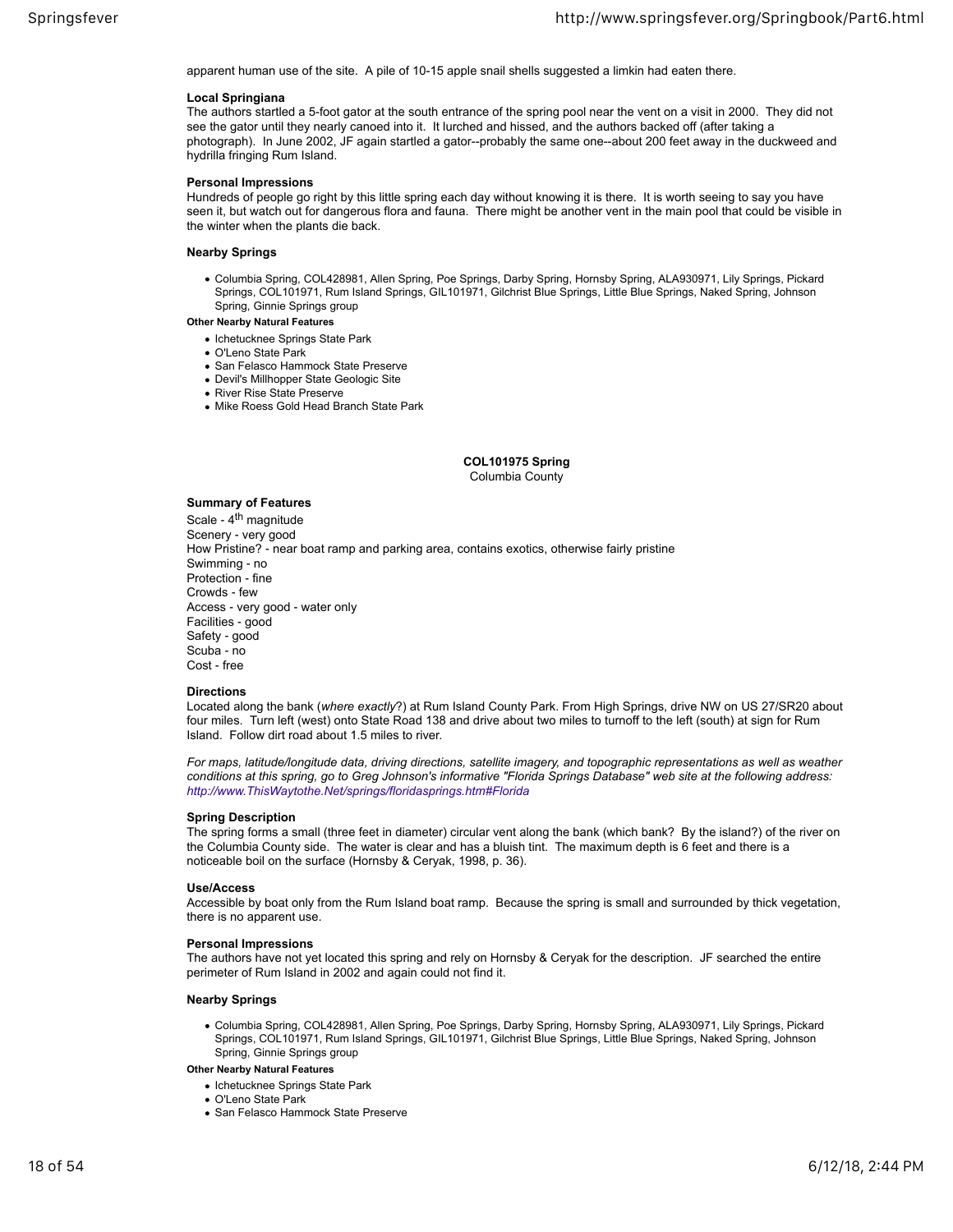- Devil's Millhopper State Geologic Site
- River Rise State Preserve
- Mike Roess Gold Head Branch State Park

**Rum Island Spring** Columbia County

## **Summary of Features**

Scale - 2<sup>nd</sup> magnitude Scenery ‐ fine How Pristine? ‐ swim/recreation area, erosion, near parking area, exotics in water Swimming ‐ very good Protection ‐ good Crowds ‐ heavy on warm weekends Access ‐ excellent Facilities ‐ good Safety ‐ good Scuba ‐ yes Cost ‐ free

## **Directions**

Located along the bank (where exactly) at Rum Island County Park. From High Springs, drive NW on US 27/SR20 about four miles. Turn left (west) onto State Road 138 and drive about two miles to turnoff to the left (south) at sign for Rum Island. Follow dirt road about 1.5 miles to river. The spring is in a large pool to the right (west) of the parking area.

*For maps, latitude/longitude data, driving directions, satellite imagery, and topographic representations as well as weather conditions at this spring, go to Greg Johnson's informative "Florida Springs Database" web site at the following address: http://www.ThisWaytothe.Net/springs/floridasprings.htm#Florida*

#### **Spring Description**

The eponymous spring at Rum Island is a single fissure in the SW portion of the 200-foot-diameter pool that it forms NW of Rum Island. The water is clear and greenish in tint, and in the deeper sections is heavily infested with hydrilla. On dates of visit in 1999 and 2000, the entire area around the vent, which is about 7 feet deep, was covered with exotic vegetation. In 2002, the area between the spring and the shore had been cleared, but the vent was still surrounded by hydrilla.

Water flows strongly from a curved flying saucer-shaped cavern entrance that is about 10 feet long and 3-4 feet high in the center. There is a 3-foot bank around the pool that is heavily eroded by recreational use. The water gets more shallow as it approaches the bank. The large pool opens directly into the Santa Fe River.

## **Use/Access**

- The park itself has picnic tables and a boat ramp and is very popular on weekends.
- A large rope swing is a short distance upriver from Rum Island Spring, with both free-standing and tree-mounted platforms.
- Swimmers and waders in the spring stir up the water and reduce visibility.
- People occasionally remove hydrilla from the spring basin.

## **Local Springiana**

The island's name is supposedly derived from moonshine and bootlegging operations that was located on the island in the early 1900s. A current sign on the site ironically warns, "Rum Island' $\hat{\phi}$ No Alcohol Allowed." RB was told that undercover police stake out the grounds and cite people with open containers.

## **Personal Impressions**

The spring is a major feature of this popular park, and is a local swimmin' hole of long standing. The banks are badly eroded, however, and the site would greatly benefit from having a boardwalk around the edge and steps into the spring pool. A sign on the dirt road leading to Rum Island advertising "Nubian Goats 4 Sale" is a nice feature.

## **Nearby Springs**

Columbia Spring, COL428981, Allen Spring, Poe Springs, Darby Spring, Hornsby Spring, ALA930971, Lily Springs, Pickard Springs, COL101971, other Rum Island Springs, GIL101971, Gilchrist Blue Springs, Little Blue Springs, Naked Spring, Johnson Spring, Ginnie Springs group

## **Other Nearby Natural Features**

- Ichetucknee Springs State Park
- O'Leno State Park
- San Felasco Hammock State Preserve
- Devil's Millhopper State Geologic Site
- River Rise State Preserve
- Mike Roess Gold Head Branch State Park

**GIL101971 Spring** Gilchrist County

**Summary of Features** Scale - 3<sup>rd</sup> Magnitude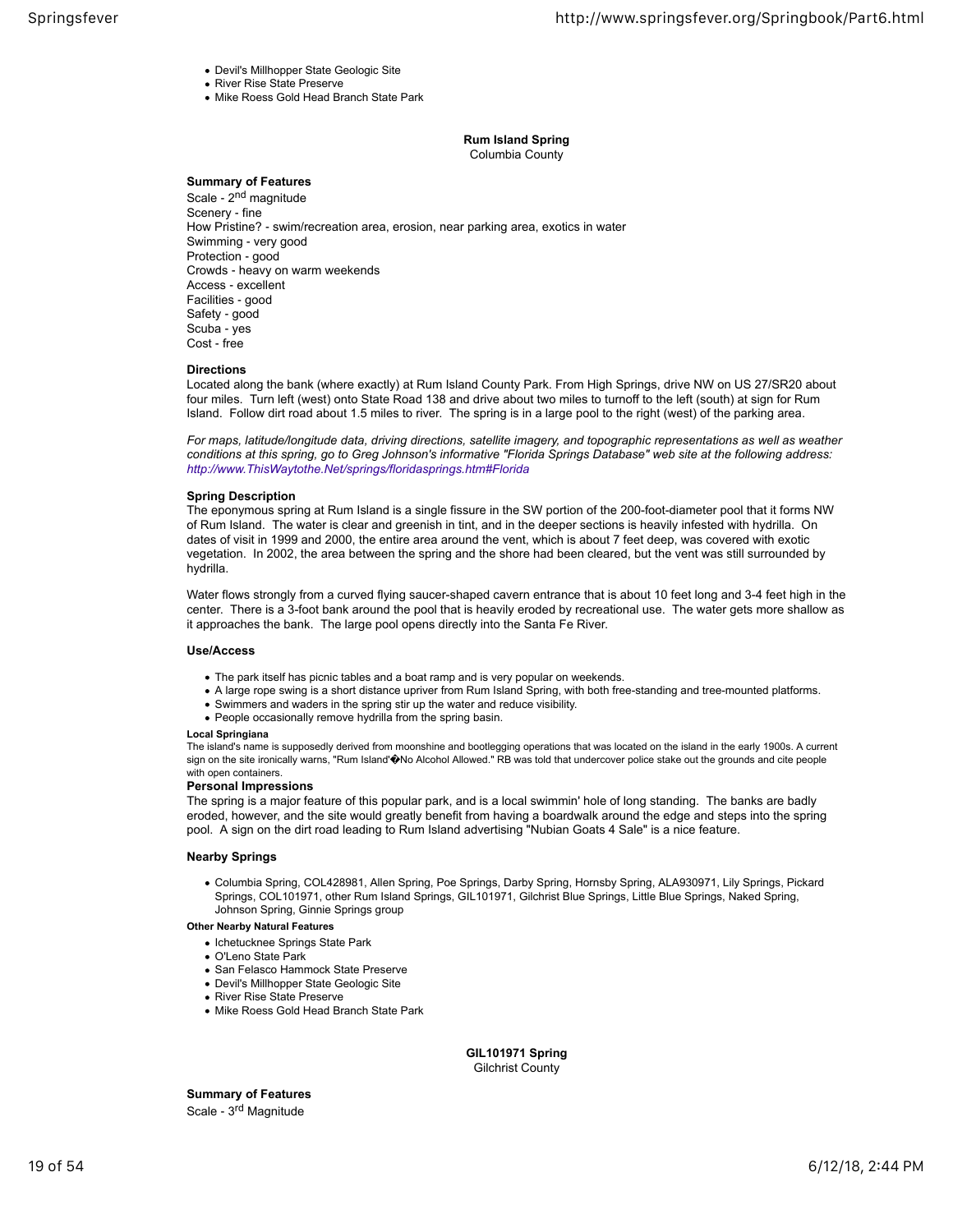Scenery ‐ excellent How Pristine? ‐ completely pristine Swimming ‐ no Protection ‐ unknown Crowds ‐ none Access ‐ arduous Facilities ‐ none Safety ‐ fair to good Scuba ‐ no Cost ‐ free

## **Directions**

Located at the head of a run of unknown distance that empties into the Santa Fe River across from Rum Island. From High Springs, drive NW on US 27/SR20 about four miles. Turn left (west) onto State Road 138 and drive about two miles to turnoff to the left (south) at sign for Rum Island. Follow dirt road about 1.5 miles to river. Put boat into the river and circle around Rum Island and look for two inlets at the eastern (upriver) end of the island.

*For maps, latitude/longitude data, driving directions, satellite imagery, and topographic representations as well as weather conditions at this spring, go to Greg Johnson's informative "Florida Springs Database" web site at the following address: http://www.ThisWaytothe.Net/springs/floridasprings.htm#Florida*

#### **Spring Description**

The authors paddled partway into the run for this spring, but after going approximately 100 yards were forced to turn back because of gathering darkness and obstructions in the run. The run continued back SE out of sight. Exiting the run, the authors saw another run entering the river and speculated that both runs emanated from the same spring. The run was clear, about 25 feet wide, and a few feet deep.

#### **Use/Access**

Access only by small boat. Although the Rum Island area a few yards away was very crowded and congested, these two runs had no traffic on date of visit (Summer, 2000). Hornsby & Ceryak identify the spring and measure its flow and parameters (1998, p. 51) but neither describe the vent nor have a photograph of the spring itself, suggesting they did not reach the spring.

## **Nearby Springs**

Columbia Spring, COL428981, Allen Spring, Poe Springs, Darby Spring, Hornsby Spring, ALA930971, Lily Springs, Pickard Springs, COL101971, Rum Island Springs, Gilchrist Blue Springs, Little Blue Springs, Naked Spring, Johnson Spring, Ginnie Springs group

#### **Other Nearby Natural Features**

- Ichetucknee Springs State Park
- O'Leno State Park
- San Felasco Hammock State Preserve
- Devil's Millhopper State Geologic Site
- River Rise State Preserve
- Mike Roess Gold Head Branch State Park

#### **Naked Springs** Gilchrist County

#### **Summary of Features**

Scale - 2<sup>nd</sup> magnitude Scenery ‐ excellent How Pristine? ‐ dock at spring, exotics in water, otherwise fairly pristine Swimming ‐ excellent Protection ‐ very good/private Crowds ‐ heavy on warm weekends Access ‐ fine Facilities ‐ excellent Safety ‐ fine Scuba ‐ no Cost ‐ \$5 per person by land

#### **Directions**

*By land*: From High Springs, drive south on U.S. 27/41 about 1 mile. Turn west (right) onto State Road 340 (Poe Springs Road) and drive about five miles to entrance to Blue Springs Campground turnoff (look for sign). Follow another two miles to Blue Springs. From parking area, walk east along dirt path/road to Naked Spring.

*By boat*, putting in at Rum Island: Blue Springs is just downriver of the boat ramp at Rum Island on the opposite bank. From High Springs, drive NW on US 27/SR20 about four miles. Turn left (west) onto State Road 138 and drive about two miles to turnoff to the left (south) at sign for Rum Island. Follow dirt road about 1.5 miles to river. Put boat into the river. Just around the first bend downriver is the platform at the end of the Blue Springs run/Campground boardwalk. Paddle into Blue Springs run at the boardwalk platform, then under the boardwalk to the left where the Naked Spring run joins the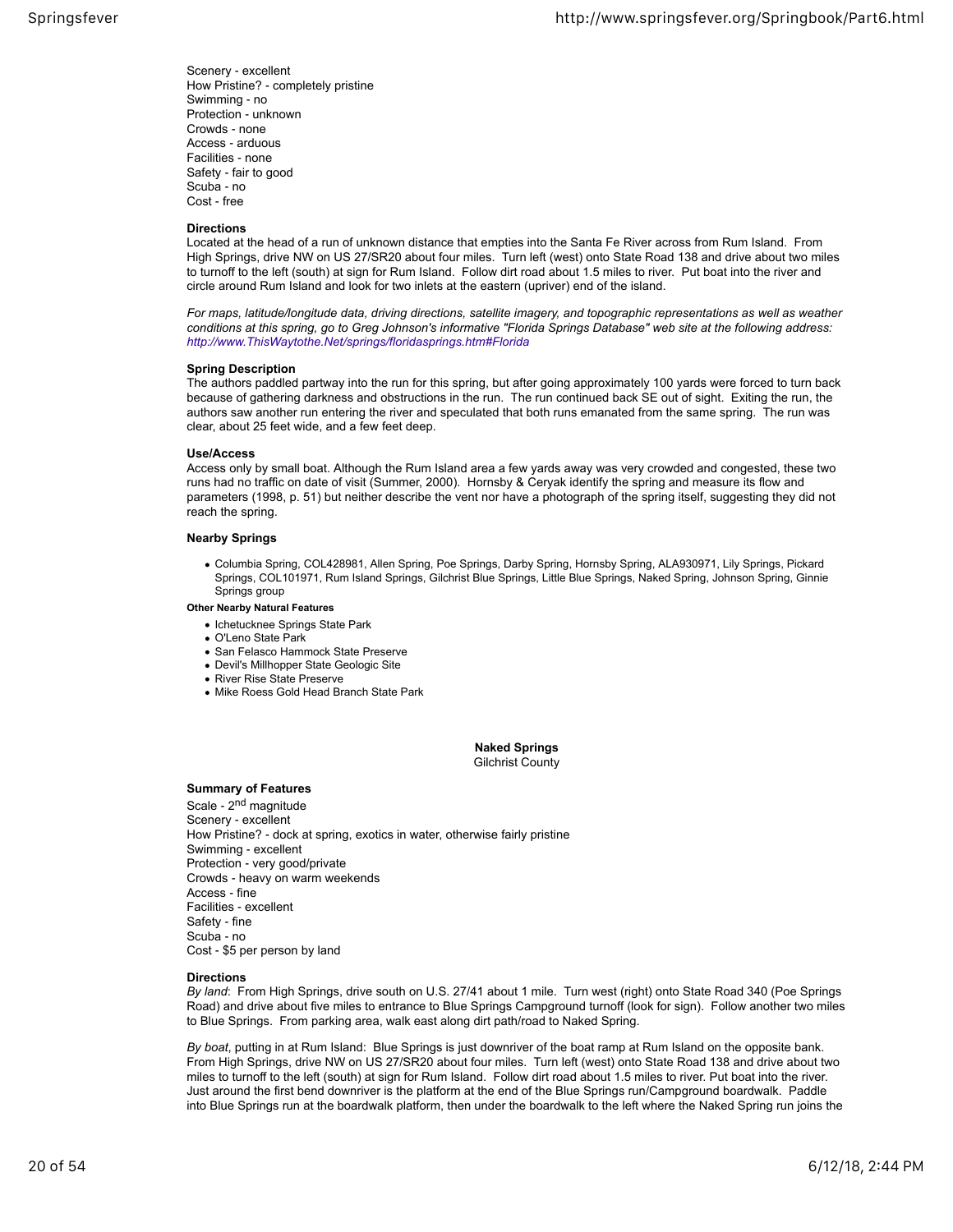## Blue Springs run.

*For maps, latitude/longitude data, driving directions, satellite imagery, and topographic representations as well as weather conditions at this spring, go to Greg Johnson's informative "Florida Springs Database" web site at the following address: http://www.ThisWaytothe.Net/springs/floridasprings.htm#Florida*

## **Spring Description**

The springs lie in a low, swampy area. The main spring pool is oval and about 45 by 70 feet in diameter. Water issues from a limestone fissure on the west side of the pool, near a dock/platform that has been constructed to provide access to the spring. Water was very clear on dates of visit (summer 2000 and June 2002), and there was a slick on the surface from the upwelling water. Water over the vent was a deep blue. The bottom of the spring was covered in exotic aquatic vegetation everywhere but at the vent, which appeared to be 12-15 feet deep and surrounded by limestone.

The second spring is about 40 feet from the main pool and forms a circular basin about 25 feet across. The water is clear, but the bottom is covered in plants and algae and the vent is not as clear. There was a mild bould on the surface when visited June 1, 2002, and the bottom appeared to be about 15 feet deep. Fallen logs hampered access by canoe; the site can also be reached by land from the nearby dirt road.

The springs are canopied by hardwood, floodplain forest. The spring run--about 3 feet deep--flows west from the springs approximately 300 feet to where it joins the run from Blue Springs under the Blue Springs Campground boardwalk.

#### **Use/Access**

- The spring is located in the Blue Springs Campground, which has camping facilities, picnic areas, restrooms, swimming, a camp store, and related facilities.
- The authors have visited the spring from the land and also directly from the Santa Fe River by squeezing their canoe under the boardwalk and into the Naked Spring run. While it is legal to enter the spring in this way (as long as no landfall is made), the campground owners would probably not welcome such entry.
- While most of the visitors at Blue Springs Campground swim in the Blue Springs pool, the Naked springs pool is also used and can fill quickly because of its relatively small size.
- The floating dock at the spring makes for an excellent dive and swim platform.

#### **Local Springiana**

The spring supposedly derived its name from earlier days when it was a popular site for skinny-dipping.

## **Personal Impressions**

Despite the exotic vegetation, Naked Spring is retains a lot of clear water for swimming and is an excellent swimming hole. Of the many springs on the Santa Fe, Naked was the favorite of JF's daughter for its natural beauty, relative seclusion, clear blue water, and cold temperature. It's temperature is almost certainly the same as that of the other springs on the river, but felt colder due to the shady canopy.

#### **Nearby Springs**

Poe Springs, Darby Spring, Hornsby Spring, ALA930971, Lily Springs, Pickard Springs, COL101971, Rum Island Springs, Gilchrist Blue Springs, Little Blue Springs, Johnson Spring, Ginnie Springs group, Sawdust Spring, COL1012972, COL1012971, Siphon Creek Rise Spring, Myrtle's Fissure, GIL1012971, GIL1012972, 47 Boatramp Spring (or GIL1012974)

## **Other Nearby Natural Features**

- Ichetucknee Springs State Park
- O'Leno State Park
- San Felasco Hammock State Preserve
- Devil's Millhopper State Geologic Site
- River Rise State Preserve
- Mike Roess Gold Head Branch State Park

#### **Contact Information**

Blue Springs Park and Campground High Springs, Fla. 386-454-1369

> **Johnson Spring** Gilchrist County

#### **Summary of Features**

Scale - 2<sup>nd</sup> magnitude (estimated) Scenery ‐ excellent How Pristine? ‐ exotics in water, otherwise fairly pristine Swimming ‐ no Protection ‐ very good/private Crowds ‐ none Access ‐ only to view Facilities ‐ excellent nearby Safety ‐ very good Scuba ‐ no  $Cost - $5$ 

## **Directions**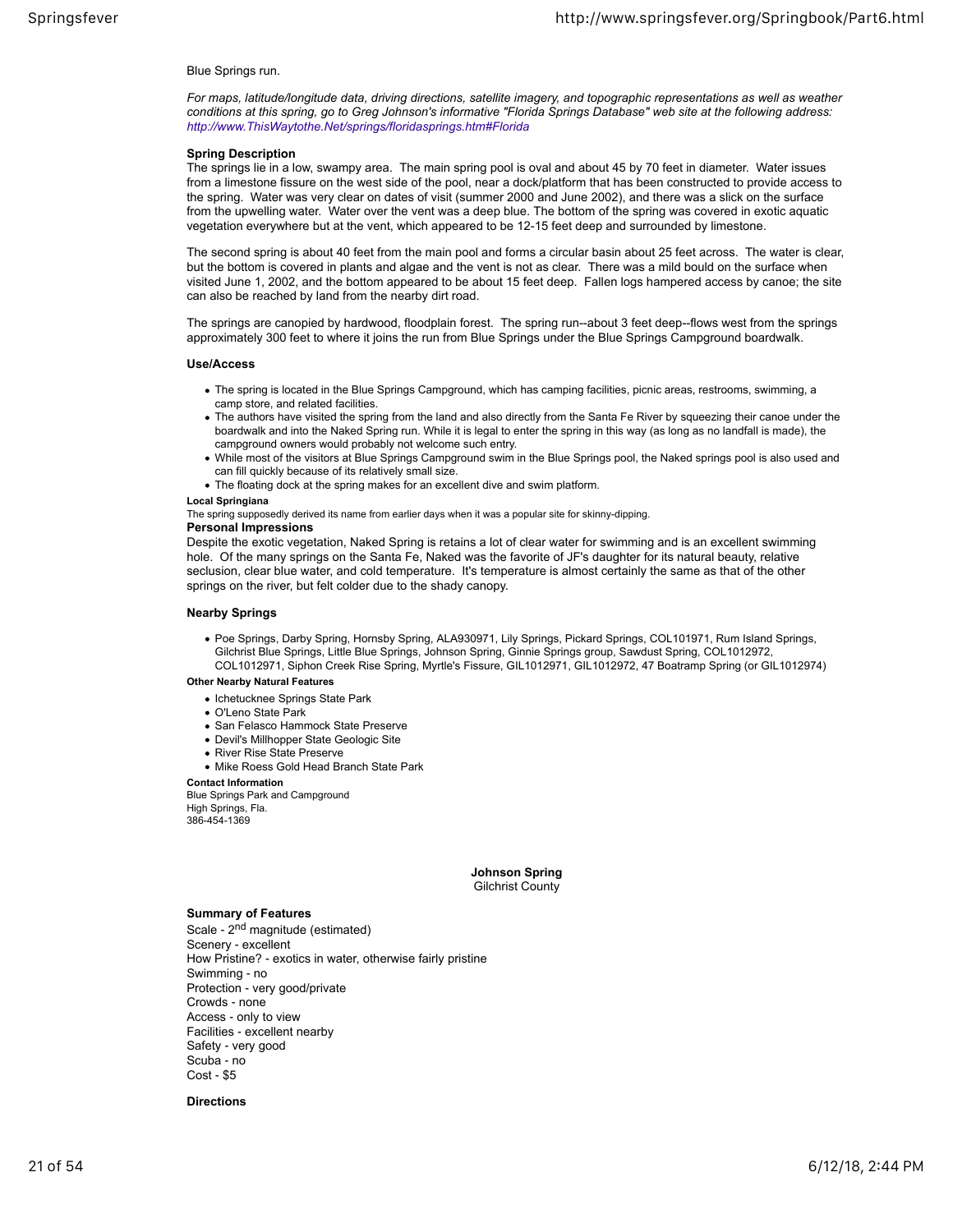From High Springs, drive south on U.S. 27/41 about 1 mile. Turn west (right) onto State Road 340 (Poe Springs Road) and drive about five miles to entrance to Blue Springs Campground turnoff (look for sign). Follow another two miles to Blue Springs. From parking area, walk east along dirt path/road to Johnson Spring, a short distance beyond Naked Spring.

*For maps, latitude/longitude data, driving directions, satellite imagery, and topographic representations as well as weather conditions at this spring, go to Greg Johnson's informative "Florida Springs Database" web site at the following address: http://www.ThisWaytothe.Net/springs/floridasprings.htm#Florida*

#### **Spring Description**

The spring pool is a low, swampy area of floodplain forest. Viewed from the edge of the spring, a blue area could be seen indicating the vent. The spring pool was somewhat indeterminate and difficult to distinguish from the surrounding swamp. It appeared to be egg-shaped and approximately 20 feet wide and about 60 feet long. The spring creates a run that, according to Rosenau et al. (1977, p. 120) flows directly into the Santa Fe River above the run from Blue Springs. The authors have not seen this run from the river and have only viewed the spring from the land.

#### **Use/Access**

- When last visited (1997), the spring had no apparent use. The adjacent landowders may have developed it as they have done with nearby Naked Spring.
- The spring is located in the Blue Springs Campground, which has camping facilities, picnic areas, restrooms, swimming, a camp store, and related facilities.

#### **Personal Impressions**

The spring photo is somewhat blurry because JF was given only five minutes by the campground owner to view and photograph Little Blue, Johnson, and Naked Springs without having to pay. Johnson was the last spring he saw, and he was out of breath from running and could not hold the camera steady.

#### **Nearby Springs**

Poe Springs, Darby Spring, Hornsby Spring, ALA930971, Lily Springs, Pickard Springs, COL101971, Rum Island Springs, Gilchrist Blue Springs, Little Blue Springs, Naked Spring, Ginnie Springs group, Sawdust Spring, COL1012972, COL1012971, Siphon Creek Rise Spring, Myrtle's Fissure, GIL1012971, GIL1012972, 47 Boatramp Spring (or GIL1012974)

#### **Other Nearby Natural Features**

- Ichetucknee Springs State Park
- O'Leno State Park
- San Felasco Hammock State Preserve
- Devil's Millhopper State Geologic Site
- River Rise State Preserve
- Mike Roess Gold Head Branch State Park

## **Contact Information**

Blue Springs Park and Campground High Springs, Fla. 386-454-1369

## **Gilchrist Blue Spring**

Gilchrist County

## **Summary of Features**

Scale - 1<sup>st</sup> magnitude Scenery ‐ fine How Pristine? ‐ developed swim/recreation/camp/beach area with platform, walkway, exotics in water, low retaining wall to prevent beach erosion Swimming ‐ fine to excellent Protection ‐ very good/private Crowds ‐ very heavy on warm weekends Access ‐ excellent Facilities ‐ excellent Safety ‐ very good Scuba ‐ no Cost ‐ \$5 per person

## **Directions**

From High Springs, drive south on U.S. 27/41 about 1 mile. Turn west (right) onto State Road 340 (Poe Springs Road) and drive about five miles to entrance to Blue Springs Campground turnoff (look for sign). Follow another two miles to Blue Springs.

*For maps, latitude/longitude data, driving directions, satellite imagery, and topographic representations as well as weather conditions at this spring, go to Greg Johnson's informative "Florida Springs Database" web site at the following address: http://www.ThisWaytothe.Net/springs/floridasprings.htm#Florida*

## **Spring Description**

The spring forms a circular pool that is about 125 feet in diameter. Water issues from limestone boulders at a depth of about 23 feet in the western end of the pool. Water is very clear and blue, and fish congregate under the dive town in the deeper water. A diving platform on the west side juts out over the springhead. The cave entrance is visible from the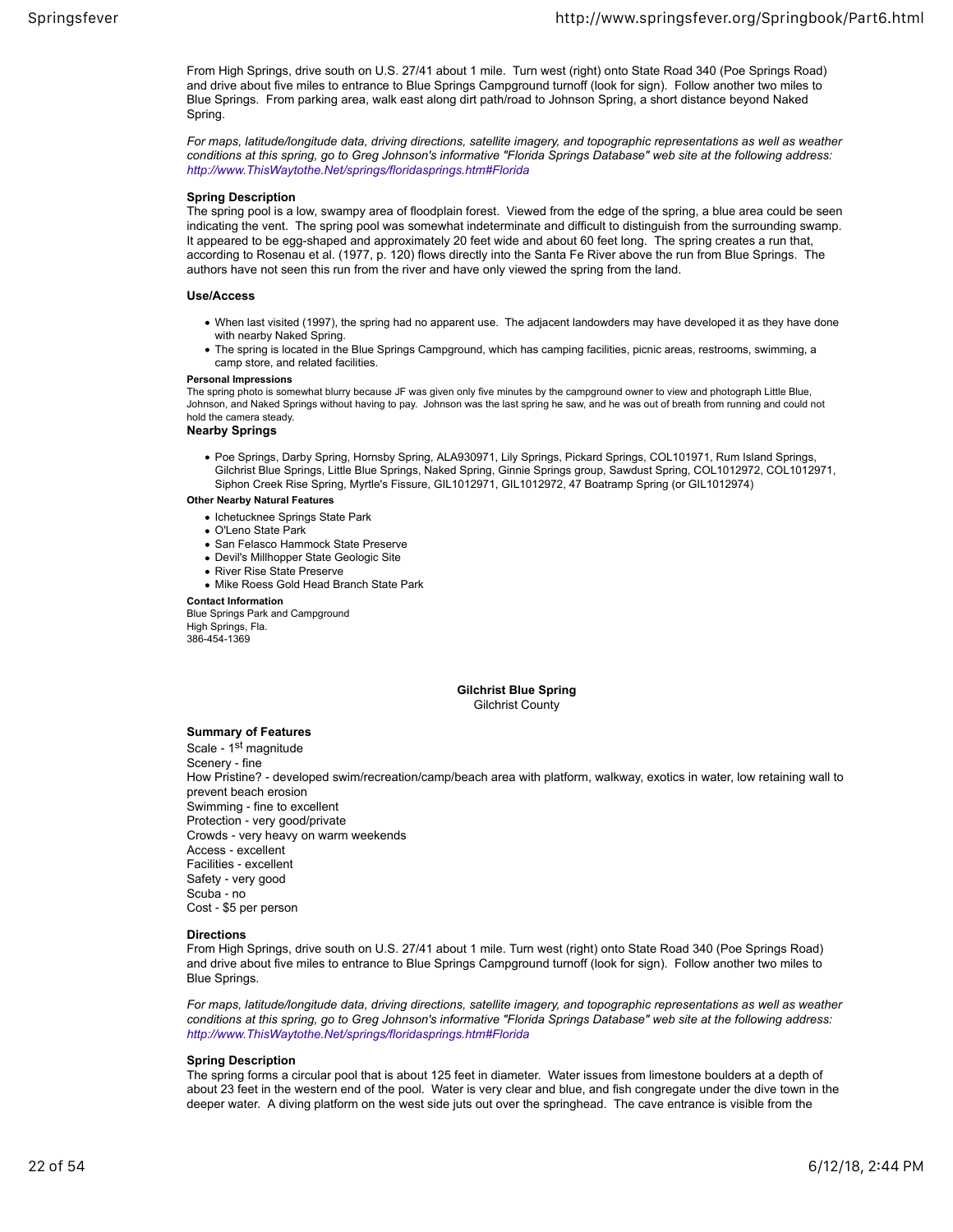platform. Another smaller cave is just to the left as one stands on the platform looking out over the water. Elodea or hydrilla are present in the basin, but appeared to be clear out periodically. Exotic vegetation also lines the quarter-mile spring run to the river. The middle of the run is clear, revealing a sandy bottom at a depth of about 5 feet. A wooden walkway/boardwalk parallels the run on the east side all the way to the mouth of the run at the Santa Fe River. From the end of the boardwalk, Rum Island may be seen a short distance upriver on the opposite bank. A low retaining wall has been constructed along most of the beach to prevent erosion along the shoreline.

#### **Use/Access**

- The spring is located in the Blue Springs Campground, which has camping facilities, picnic areas, restrooms, swimming, a camp store, and related facilities.
- The spring is very popular with swimmers on warm weekends. Jumping off the platform (which is about 10 feet over the water, swimmers stirs up the water, create erosion, and scare away the fish over the vent.

#### **Personal Impressions**

Blue Springs is a lovely site and full-service campground with swimming both at Blue Spring and at nearby Naked Spring. However, it can be overrun on warm weekends, and visiting at other times is recommended.

## **Nearby Springs**

- Poe Springs, Darby Spring, Hornsby Spring, ALA930971, Lily Springs, Pickard Springs, COL101971, Rum Island Springs, Little Blue Springs, Naked Spring, Johnson Spring, Ginnie Springs group, Sawdust Spring, COL1012972, COL1012971, Siphon Creek Rise Spring, Myrtle's Fissure, GIL1012971, GIL1012972, 47 Boatramp Spring (or GIL1012974)
- **Other Nearby Natural Features**
	- Ichetucknee Springs State Park
	- O'Leno State Park
	- San Felasco Hammock State Preserve
	- Devil's Millhopper State Geologic Site
	- River Rise State Preserve
	- Mike Roess Gold Head Branch State Park

#### **Contact Information**

Blue Springs Park and Campground High Springs, Fla. 386-454-1369

## **Little Blue Spring** Gilchrist County

## **Summary of Features**

Scale - 3<sup>rd</sup> magnitude (estimated) Scenery ‐ fine How Pristine? ‐ near cleared area, small observation platform at edge of spring Swimming ‐ no Protection ‐ very good/private Crowds ‐ none Access ‐ excellent Facilities ‐ excellent Safety ‐ very good Scuba ‐ no Cost ‐ \$5 per person

#### **Directions**

From High Springs, drive south on U.S. 27/41 about 1 mile. Turn west (right) onto State Road 340 (Poe Springs Road) and drive about five miles to entrance to Blue Springs Campground turnoff (look for sign). Follow another two miles to Blue Springs. Little Blue Spring is to the left of Blue Spring, in the trees below the parking area.

*For maps, latitude/longitude data, driving directions, satellite imagery, and topographic representations as well as weather conditions at this spring, go to Greg Johnson's informative "Florida Springs Database" web site at the following address: http://www.ThisWaytothe.Net/springs/floridasprings.htm#Florida*

## **Spring Description**

The spring lies just below a cleared area a few yards from the larger Blue Spring. The pool is about 15 feet in diameter and is deep blue over the vent, which is visible from a log at the edge of the pool. The depth of the spring appears to be about 8 feet, and the water is very clear. The spring creates a run that flows northeasterly about 200 feet to join the Blue Spring run just below where it is blocked by a fence. Except for the cleared grassy area to the south of the spring, Little Blue is surrounded by dense forest floodplain. This description is based on a brief view of the spring, and no systematic measurements were made.

#### **Use/Access**

When visited by the authors (1997), there was no apparent use of the spring.

## **Personal Impressions**

A very attractive little spring that is overlooked by most of the visitors to Blue Springs, only yards away.

## **Nearby Springs**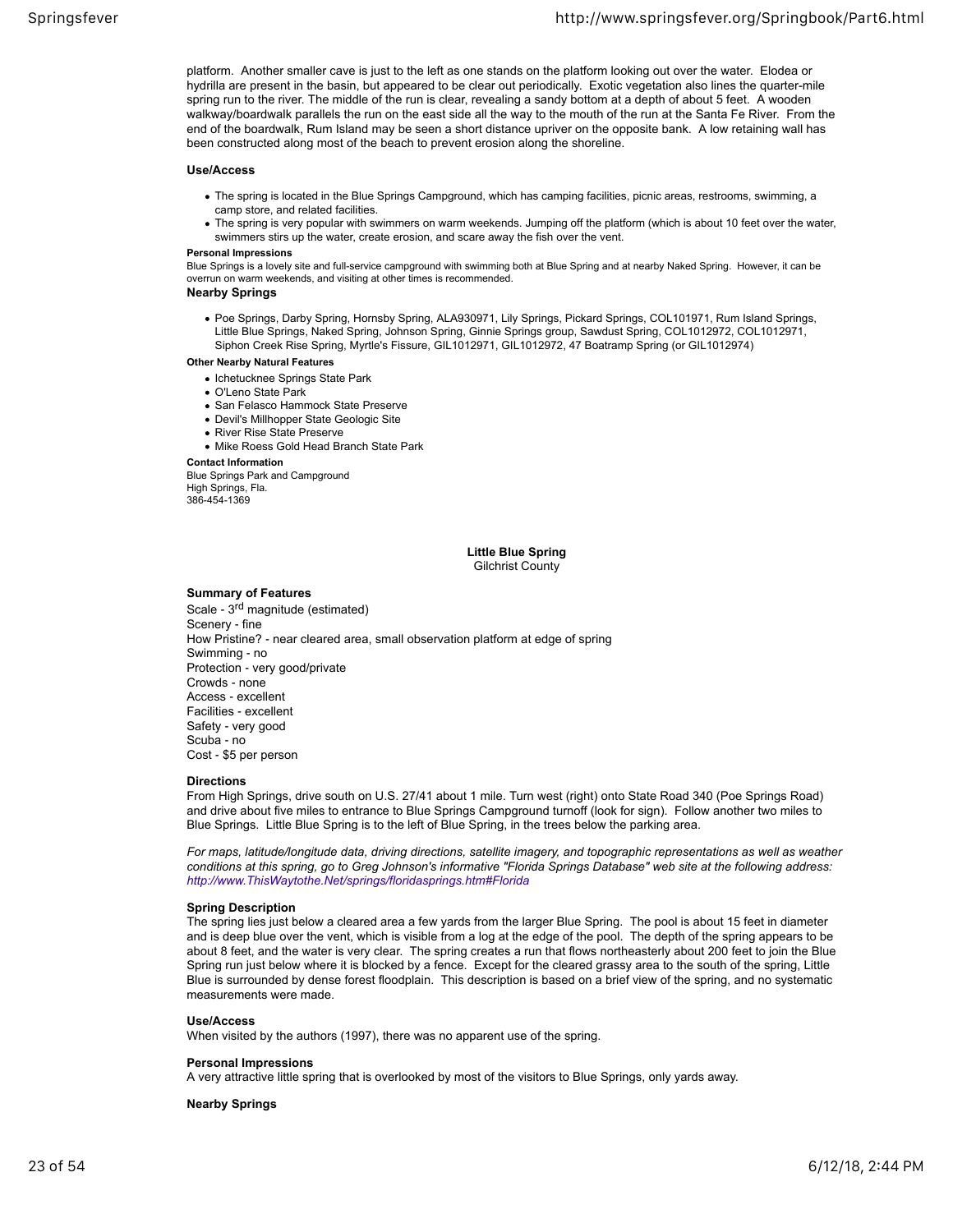Poe Springs, Darby Spring, Hornsby Spring, ALA930971, Lily Springs, Pickard Springs, COL101971, Rum Island Springs, Gilchrist Blue Spring, Naked Spring, Johnson Spring, Ginnie Springs group, Sawdust Spring, COL1012972, COL1012971, Siphon Creek Rise Spring, Myrtle's Fissure, GIL1012971, GIL1012972, 47 Boatramp Spring (or GIL1012974)

## **Other Nearby Natural Features**

- Ichetucknee Springs State Park
- O'Leno State Park
- San Felasco Hammock State Preserve
- Devil's Millhopper State Geologic Site
- River Rise State Preserve
- Mike Roess Gold Head Branch State Park

**Contact Information**

Blue Springs Park and Campground High Springs, Fla. 386-454-1369

## **Little Devil Spring**

Gilchrist County

## **Summary of Features**

Scale ‐ 3rd magnitude Scenery - fine How Pristine? ‐ steps to water, land cleared around spring, developed camp/swim/dive/recreation area, some exotics, otherwise fairly pristine Swimming ‐ excellent, outstanding snorkeling Protection ‐ fine Crowds ‐ heavy on warm weekends Access ‐ excellent Facilities ‐ excellent Safety ‐ very good Scuba ‐ yes Cost ‐ \$8 to swim

## **Directions**

Part of the Ginnie Springs complex. From High Springs, drive south on U.S. 27/41 about 1 mile. Turn west (right) onto State Road 340 (Poe Springs Road) and drive about 6.5 miles and then turn right onto graded road at sign for Ginnie Springs. Follow another mile to the entrance.

*For maps, latitude/longitude data, driving directions, satellite imagery, and topographic representations as well as weather conditions at this spring, go to Greg Johnson's informative "Florida Springs Database" web site at the following address: http://www.ThisWaytothe.Net/springs/floridasprings.htm#Florida*

## **Spring Description**

Little Devil is a 45-foot deep fissure in the limestone that is parallel to its 150-foot fun to the Santa Fe River. The pool is finger-shaped and approximately 18 feet wide. The fissure if about 40 feet long and narrows as it drops. The limestone is mostly bare, with some algae and plants on the rocks. Hydrilla is present in the run, which widens as it nears the Santa Fe River and passes over Devil's Eye Spring. The run is about 300 feet in length. A thin line of hardwood trees lines the run. Water in the spring is clear and can be blue or green depending on lighting and other conditions. The inteconnected cavern systems associated with this and other springs at Ginnie Springs have been mapped for 33,000 feet. Over 30,000 divers visit the Ginnie Springs complex each year. Water in the spring is around 72 degrees. Studies show that the springs are fed by two watersheds that encompass 300 square miles (Rauch, 2003).

## **Use/Access**

- The spring is very popular with both scuba divers and snorkelers and is crowded on warm weekends. Wooden steps are built alongside the spring for the convenience of scuba divers.
- On busy days, the water at the spring can become churned and somewhat milky, reducing visibility.
- Ginnie Springs is a full-facility recreation/dive site, with camping areas, a store, compressors for air tanks, scuba lessons, tubing, picnic areas, bathrooms, and other concessions. The complex is the most popular freshwater diving location in the world.
- Little Devil is the first of four major and attractive springs that lie in almost a straight line going from the south to the north side of the river. The other springs are Devil's Eye (near mouth of the Little Devil run), Devil's Ear (in the river on the south side), and July spring (in a large alcove on the north side of the river). This happy alignment reminds JF of The constellations in Orion's belt.
- It is best to visit anytime but on a warm summer weekend, when the spring will be very crowded and have reduced visibility due to too many swimmers and divers in the water.

## **Personal Impressions**

A wonderful and very attractive spring that begs to be explored. With its long v-shape and exposed limestone near the surface, Little Devil may be explored even by the novice snorkeler.

## **Nearby Springs**

Poe Springs, Darby Spring, Hornsby Spring, ALA930971, Lily Springs, Pickard Springs, COL101971, Rum Island Springs, Gilchrist Blue Spring, Naked Spring, Johnson Spring, Ginnie Springs group, Sawdust Spring, COL1012972, COL1012971, Siphon Creek Rise Spring, Myrtle's Fissure, GIL1012971, GIL1012972, 47 Boatramp Spring (or GIL1012974)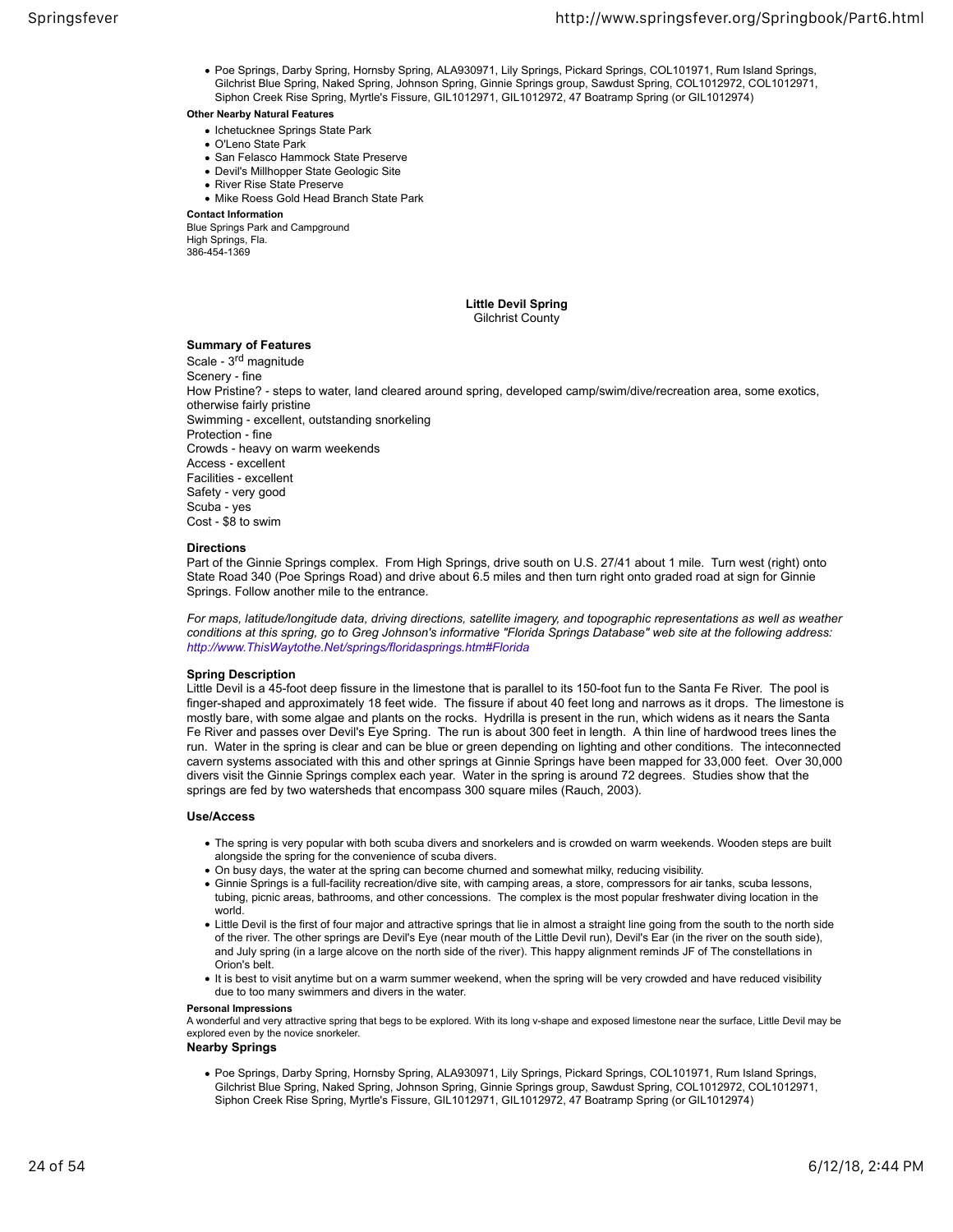**Other Nearby Natural Features**

- Ichetucknee Springs State Park
- O'Leno State Park
- San Felasco Hammock State Preserve
- Devil's Millhopper State Geologic Site
- River Rise State Preserve
- Mike Roess Gold Head Branch State Park

**Contact Information**

Ginnie Springs Outdoors, LLC 7300 NE Ginnie Springs Road High Springs, FL 32643 386-454-7188

> **Devil's Eye Spring** Gilchrist County

## **Summary of Features**

Scale - 2<sup>nd</sup> magnitude Scenery ‐ excellent How Pristine? ‐ steps to water, land cleared around spring, developed camp/swim/dive/recreation area, otherwise fairly pristine Swimming ‐ excellent, outstanding snorkeling Protection ‐ very good Crowds ‐ heavy on warm weekends Access ‐ excellent Facilities ‐ excellent Safety ‐ very good Scuba ‐ yes Cost ‐ \$10 to swim

#### **Directions**

Part of the Ginnie Springs complex. From High Springs, drive south on U.S. 27/41 about 1 mile. Turn west (right) onto State Road 340 (Poe Springs Road), drive about 6.5 miles, and then turn right onto graded road at sign for Ginnie Springs. Follow another mile to the entrance.

*For maps, latitude/longitude data, driving directions, satellite imagery, and topographic representations as well as weather conditions at this spring, go to Greg Johnson's informative "Florida Springs Database" web site at the following address: http://www.ThisWaytothe.Net/springs/floridasprings.htm#Florida*

## **Spring Description**

Devil's Eye Spring is a dramatic cylindrical limestone shaft that lies in a large clear pool in the lower end of the Little Devil Spring run about 50 feet from the Santa Fe River. It is marked by a tethered red ball. The shaft is about 18 feet across and about 20 feet deep. At the bottom of the shaft on the west side is a cavern entrance that, according to DeLoach (1997, p. 86) leads to a depth of 65 feet and exits out of nearby Devil's Ear Spring. About 10 feet down on the east side is a natural limestone seat. Water in the spring is very clear and can be a deep, even glowing, blue. Under other conditions, the water can be greenish, and the spring is subject to flooding by the Santa Fe River when the river is high. The full run is about 300 feet in length. The inteconnected cavern systems associated with this and other springs at Ginnie Springs have been mapped for 33,000 feet. Over 30,000 divers visit the Ginnie Springs complex each year. Water in the spring is around 72 degrees. Studies show that the springs are fed by two watersheds that encompass 300 square miles (Rauch, 2003).

#### **Use/Access**

- Ginnie Springs is a full-facility recreation/dive site, with camping areas, a store, compressors for air tanks, scuba lessons, tubing, picnic areas, bathrooms, and other concessions. The complex is the most popular freshwater diving location in the world.
- It is best to visit anytime but on a warm summer weekend, when the spring will be very crowded and have reduced visibility due to too many swimmers and divers in the water.
- Devil's Eye is the second of four major and attractive springs that lie in almost a straight line going from the south to the north side of the river. The other springs are Little Devil (at the southern end), Devil's Ear (in the river on the south side), and July spring (in a large alcove on the north side of the river). This happy alignment reminds JF of the constellations in Orion's belt.

#### **Personal Impressions**

One of the authors' all-time favorite springs. Devil's Eye is the most dramatic of several cylindrical springs along the Santa Fe River. Most of the other springs in this area fissures, and none of the cylindrical vents compares to Devil's Eye. On clear and quiet days, the clarity of the water in this spring can be absolute.

#### **Nearby Springs**

Poe Springs, Darby Spring, Hornsby Spring, ALA930971, Lily Springs, Pickard Springs, COL101971, Rum Island Springs, Gilchrist Blue Spring, Naked Spring, Johnson Spring, Ginnie Springs group, Sawdust Spring, COL1012972, COL1012971, Siphon Creek Rise Spring, Myrtle's Fissure, GIL1012971, GIL1012972, 47 Boatramp Spring (or GIL1012974)

- Ichetucknee Springs State Park
- O'Leno State Park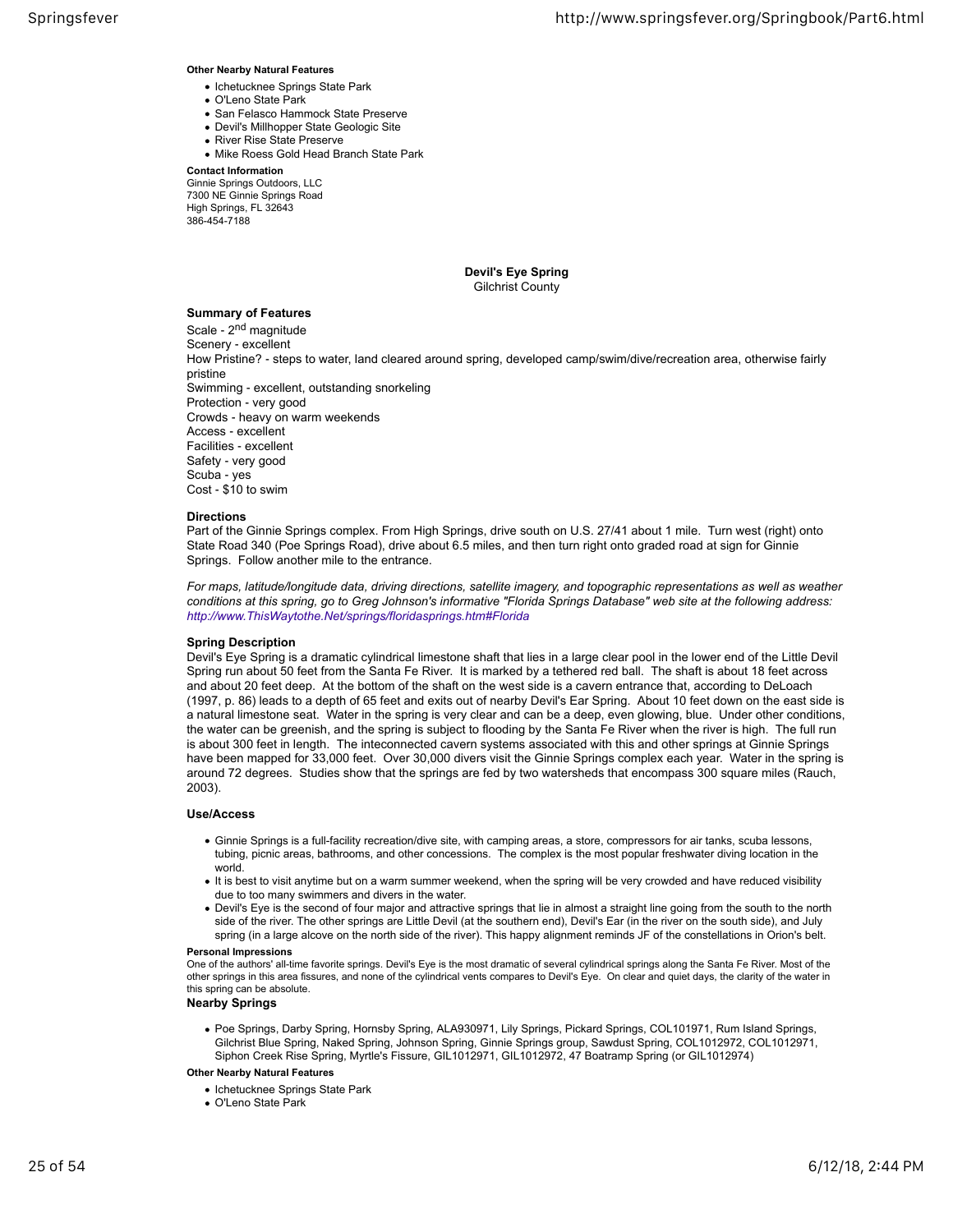- San Felasco Hammock State Preserve
- Devil's Millhopper State Geologic Site
- River Rise State Preserve
- Mike Roess Gold Head Branch State Park

**Contact Information** Ginnie Springs Outdoors, LLC 7300 NE Ginnie Springs Road High Springs, FL 32643 386-454-7188

> **Devil's Ear Spring** Gilchrist County

## **Summary of Features**

Scale - 1<sup>st</sup> magnitude Scenery ‐ good to excellent How Pristine? ‐ adjacent to developed camp/swim/dive/recreation area, some exotics, otherwise fairly pristine Swimming ‐ fair to very good, excellent snorkeling Protection ‐ very good Crowds ‐ moderate on warm weekends Access ‐ good Facilities ‐ excellent Safety - good Scuba ‐ yes Cost ‐ \$10 to swim

#### **Directions**

Part of the Ginnie Springs complex. From High Springs, drive south on U.S. 27/41 about 1 mile. Turn west (right) onto State Road 340 (Poe Springs Road) and drive about 6.5 miles and then turn right onto graded road at sign for Ginnie Springs. Follow another mile to the entrance.

*For maps, latitude/longitude data, driving directions, satellite imagery, and topographic representations as well as weather conditions at this spring, go to Greg Johnson's informative "Florida Springs Database" web site at the following address: http://www.ThisWaytothe.Net/springs/floridasprings.htm#Florida*

#### **Spring Description**

The spring lies in the bed of the Santa Fe River just beyond the mouth of the Little Devil/Devil's Eye Springs run and is marked by a tethered red ball. As with Devil's Eye Spring nearby, Devil's Ear is a large and dramatic limestone shaft. The spring creates a pronounced boil. There is not really a spring pool, as the spring is in the river itself where the Devil's run meets the river. The spring opening is perhaps ten feet deep and wide enough for divers to descend into a chimney-like cave system that is connected back to Devil's Eye Spring 100 feet away. The bottom is about 30 feet deep.

Water flowing from the spring is clear and creates a prominent boil on the surface. The tea-colored water of the Santa Fe River sometimes obscures the clear spring water. When the river is clear, however, visibility is very good. The inteconnected cavern systems associated with this and other springs at Ginnie Springs have been mapped for 33,000 feet. Over 30,000 divers visit the Ginnie Springs complex each year. Water in the spring is around 72 degrees. Studies show that the springs are fed by two watersheds that encompass 300 square miles (Rauch, 2003).

#### **Use/Access**

- Ginnie Springs is a full-facility recreation/dive site, with camping areas, a store, compressors for air tanks, scuba lessons, tubing, picnic areas, bathrooms, and other concessions.Because the spring is out in the river and requires more effort to reach, it is visited primarily by scuba divers and more determined snorkelers. For this same reason, swimmers and snorkelers need to be mindful of tubers and canoes plying the river. The complex is the most popular freshwater diving location in the world.
- A curious and interesting visual effect may be observed from underwater at Devil's Ear Spring. The clear water of the spring is often topped over by the darker water of the river. The sight of this clash of clear and dark water is striking and more evident when someone passes above the viewer in the darker water.
- Devil's Ear is the third of four major and attractive springs that lie in almost a straight line going from the south to the north side of the river. The other springs are Little Devil (at the southern end), Devil's Eye (near mouth of the Little Devil run), and July spring (in a large alcove on the north side of the river). This happy alignment reminds JF of the constellations in Orion's belt.

#### **Nearby Springs**

Poe Springs, Darby Spring, Hornsby Spring, ALA930971, Lily Springs, Pickard Springs, COL101971, Rum Island Springs, Gilchrist Blue Spring, Naked Spring, Johnson Spring, Ginnie Springs group, Sawdust Spring, COL1012972, COL1012971, Siphon Creek Rise Spring, Myrtle's Fissure, GIL1012971, GIL1012972, 47 Boatramp Spring (or GIL1012974)

- Ichetucknee Springs State Park
- O'Leno State Park
- San Felasco Hammock State Preserve
- Devil's Millhopper State Geologic Site
- River Rise State Preserve
- Mike Roess Gold Head Branch State Park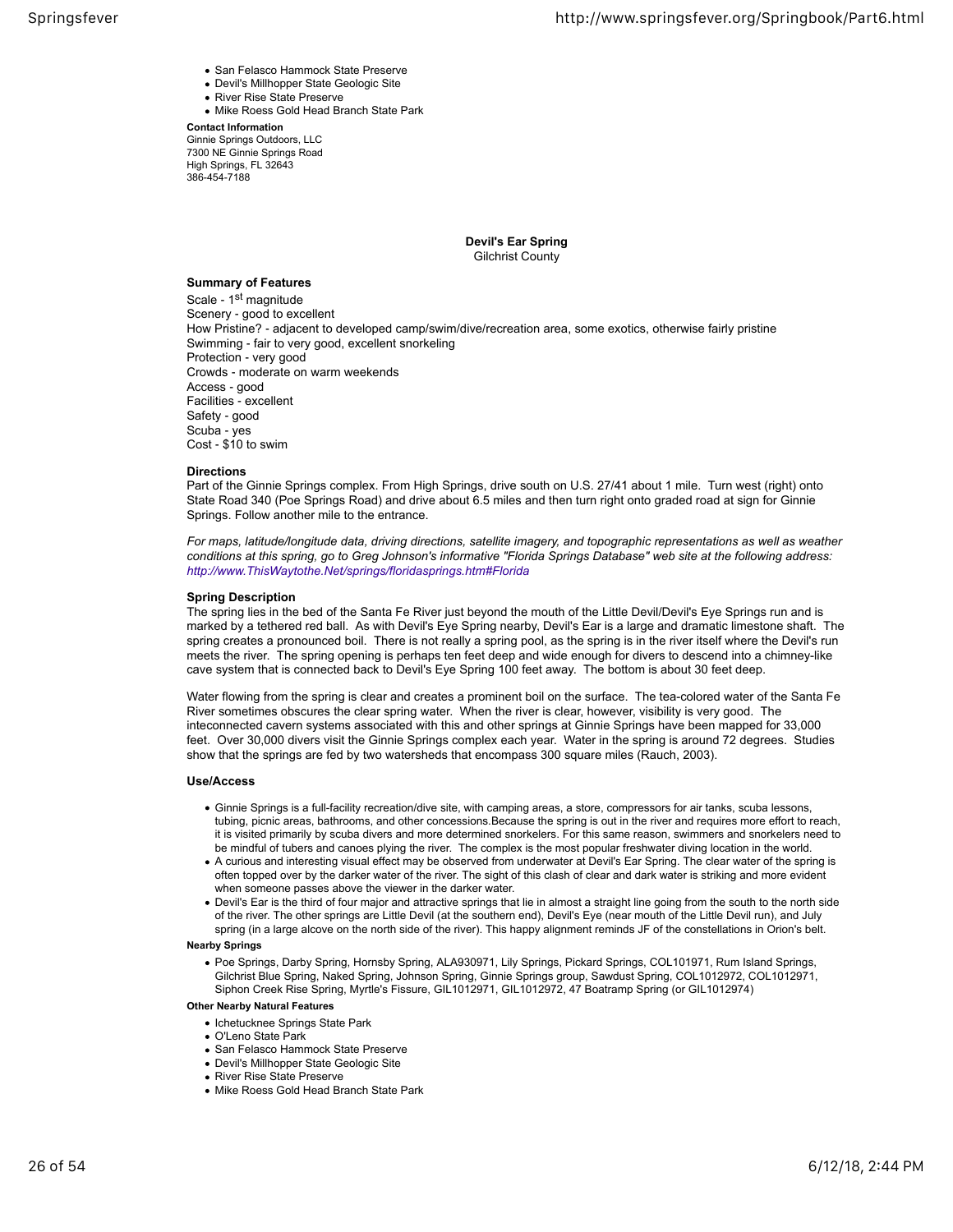**Contact Information** Ginnie Springs Outdoors, LLC 7300 NE Ginnie Springs Road High Springs, FL 32643 386-454-7188

> **July Spring** Columbia County

## **Summary of Features**

Scale - 1<sup>st</sup> magnitude Scenery ‐ excellent How Pristine? ‐ adjacent to developed camp/swim/dive/recreation area, exotic plants in water, float marking site, otherwise fairly pristine Swimming ‐ good Protection ‐ unknown/private, no landfall allowed Crowds ‐ can be heavy on warm weekends Access ‐ very good, boat or swimming only Facilities ‐ excellent at Ginnie Springs nearby Safety ‐ good Scuba ‐ yes Cost ‐ \$10 to enter water at Ginnie Springs

## **Directions**

Accessible from the Ginnie Springs complex. From High Springs, drive south on U.S. 27/41 about 1 mile. Turn west (right) onto State Road 340 (Poe Springs Road) and drive about 6.5 miles and then turn right onto graded road at sign for Ginnie Springs. Follow another mile to the entrance. July Spring is directly across the river from the three Devils springs at the upstream end of the Ginnie Springs complex.

*For maps, latitude/longitude data, driving directions, satellite imagery, and topographic representations as well as weather conditions at this spring, go to Greg Johnson's informative "Florida Springs Database" web site at the following address: http://www.ThisWaytothe.Net/springs/floridasprings.htm#Florida*

## **Spring Description**

The spring creates a semicircular cove at the edge of the Santa Fe River. The alcove is approximately 85 feet across and opens directly into the river. A small sign on a tree on the bank identifies the spring. The area around the spring is infested with elodea. The spring is a 40-foot long fissure that parallels the river and forms several vents and boils on the surface. The water is clear and varies from blue to greenish depending on conditions. The vents appear to be 6-10 feet deep and are narrow openings in the limestone. The land around the spring is dense floodplain forest with a bank of about three feet. The inteconnected cavern systems associated with this and other springs at Ginnie Springs have been mapped for 33,000 feet. Over 30,000 divers visit the Ginnie Springs complex each year. Water in the spring is around 72 degrees. Studies show that the springs are fed by two watersheds that encompass 300 square miles (Rauch, 2003).

## **Use/Access**

- Nearby Ginnie Springs is a full-facility recreation/dive site, with camping areas, a store, compressors for air tanks, scuba lessons, tubing, picnic areas, bathrooms, and other concessions. The complex is the most popular freshwater diving location in the world.
- It is best to visit anytime but on a warm summer weekend, when the spring will be crowded and have reduced visibility due to too many swimmers in the water.
- On dates of visits in 1999 and 2000, only the vents were free of exotic vegetation.
- Signs on the trees say "Private Property' $\hat{\mathbf{\Phi}}$ Keep Off!"
- Many people swim across the river to July Spring, or rent canoes at Ginnie Spring and canoe the short distance upriver. If you swim across, watch for boaters and account for the current in the Santa Fe River.
- July is the fourth of four major and attractive springs that lie in almost a straight line going from the south to the north side of the river. The other springs are Little Devil (at the southern end), Devil's Eye (near mouth of the Little Devil run), and Devil's Ear (on the south side of the river). This happy alignment reminds JF of the constellations in Orion's belt.
- Because it is not part of the Ginnie Springs complex, July is not regularly cleared of exotic vegetation and is not as accessible as the Devils springs or Ginnie Spring.

#### **Personal Impressions**

Almost anywhere else, July Spring would be considered a beautiful spring and a great place to swim and snorkel. However, with so many spectacular spring neighbors, July winds up being an ugly stepchild by comparison.

## **Nearby Springs**

Poe Springs, Darby Spring, Hornsby Spring, ALA930971, Lily Springs, Pickard Springs, COL101971, Rum Island Springs, Gilchrist Blue Spring, Naked Spring, Johnson Spring, Ginnie Springs group, Sawdust Spring, COL1012972, COL1012971, Siphon Creek Rise Spring, Myrtle's Fissure, GIL1012971, GIL1012972, 47 Boatramp Spring (or GIL1012974)

- Ichetucknee Springs State Park
- O'Leno State Park
- San Felasco Hammock State Preserve
- Devil's Millhopper State Geologic Site
- River Rise State Preserve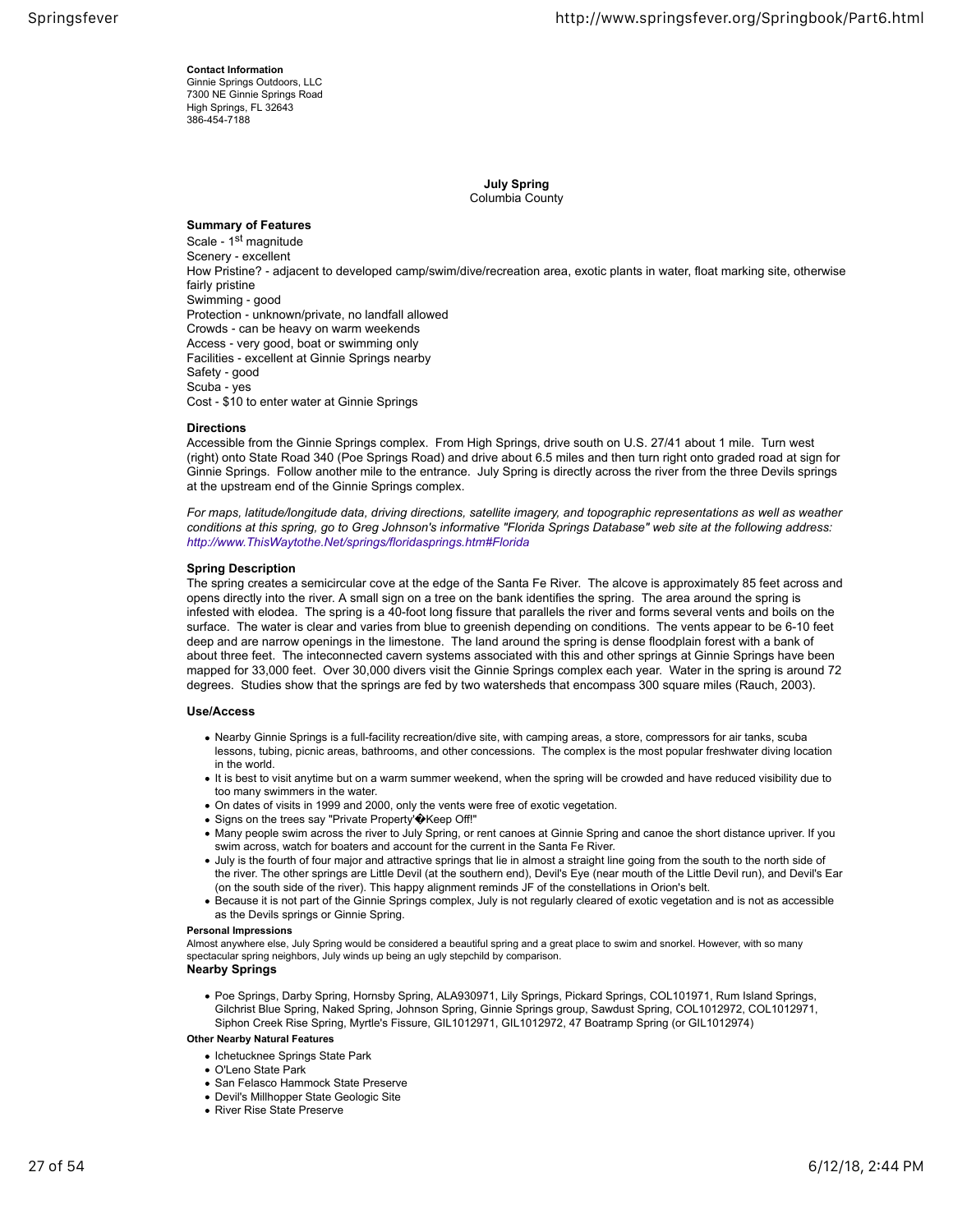• Mike Roess Gold Head Branch State Park

## **Ginnie Spring** Gilchrist County

## **Summary of Features**

Scale - 2<sup>nd</sup> magnitude Scenery ‐ excellent How Pristine? ‐ land cleared around spring, steps to water, some erosion, developed swim/dive/recreation/camp area, some exotics in water Swimming ‐ excellent, outstanding snorkeling Protection ‐ very good Crowds ‐ overrun on warm weekends Access ‐ excellent Facilities ‐ excellent Safety ‐ very good Scuba ‐ yes Cost ‐ \$10 to swim

#### **Directions**

Part of the Ginnie Springs complex. From High Springs, drive south on U.S. 27/41 about 1 mile. Turn west (right) onto State Road 340 (Poe Springs Road) and drive about 6.5 miles and then turn right onto graded road at sign for Ginnie Springs. Follow another mile to the entrance.

*For maps, latitude/longitude data, driving directions, satellite imagery, and topographic representations as well as weather conditions at this spring, go to Greg Johnson's informative "Florida Springs Database" web site at the following address: http://www.ThisWaytothe.Net/springs/floridasprings.htm#Florida*

#### **Spring Description**

The spring lies in a circular pool that is 125 feet in diameter and slopes down from the bank to a depth of about 18 feet. The bottom is sandy with numerous limestone outcrops/boulders. Beneath a limestone shelf is a large cavern entrance perhaps 30 feet wide and from three to six feet high. The entrance opens to a large chamber and leads to underwater passages that have been measured to 1,100 feet.

Water in the spring is very clear and visibility is excellent most of the time. The water varies in color from blue to green (see photos). The spring forms a run that tapers from the wide pool to perhaps 50 feet in width and flows about 200 feet to the Santa Fe River at the upper end of the Ginnie Springs complex. In the run, bubbles from scuba divers may be observed rising through small holes in the limestone. Land around the spring is mostly cleared hardwood forest, and steps have been constructing from the bank into the spring to prevent erosion. The inteconnected cavern systems associated with this and other springs at Ginnie Springs have been mapped for 33,000 feet. Over 30,000 divers visit the Ginnie Springs complex each year. Water in the spring is around 72 degrees. Studies show that the springs are fed by two watersheds that encompass 300 square miles (Rauch, 2003).

#### **Use/Access**

- Ginnie Springs is a full-facility recreation/dive site, with camping areas, a store, compressors for air tanks, scuba lessons, tubing, picnic areas, bathrooms, and other concessions. The complex is the most popular freshwater diving location in the world.
- It is best to visit anytime but on a warm summer weekend, when the spring will be very crowded and have reduced visibility due to too many swimmers and divers in the water.
- In the late 1990s, a friend of JF was camping at the Ginnie and saw an employee spraying for mosquitoes. When asked how frequently the spraying occurred, the employee said the area was sprayed every day.

#### **Local Springiana**

- The spring is supposedly named for a woman who washed her laundry at the site many years ago.
- Danone International draws approximately 1 million gallons of water a day from Ginnie and Dogwood Springs for bottled spring water.
- The level of nitrate in Ginnie Springs is rising in the spring water, and the owners purchased approximately 1,000 acres of land in the spring's recharge basin to help protect the resource (Hartnett, 2000).

## **Personal Impressions**

Equally popular with swimmers, tubers, and scuba divers, Ginnie Spring is one of Florida's great springs.

#### **Nearby Springs**

Poe Springs, Darby Spring, Hornsby Spring, ALA930971, Lily Springs, Pickard Springs, COL101971, Rum Island Springs, Gilchrist Blue Spring, Naked Spring, Johnson Spring, Ginnie Springs group, Sawdust Spring, COL1012972, COL1012971, Siphon Creek Rise Spring, Myrtle's Fissure, GIL1012971, GIL1012972, 47 Boatramp Spring (or GIL1012974)

- Ichetucknee Springs State Park
- O'Leno State Park
- San Felasco Hammock State Preserve
- Devil's Millhopper State Geologic Site
- River Rise State Preserve
- Mike Roess Gold Head Branch State Park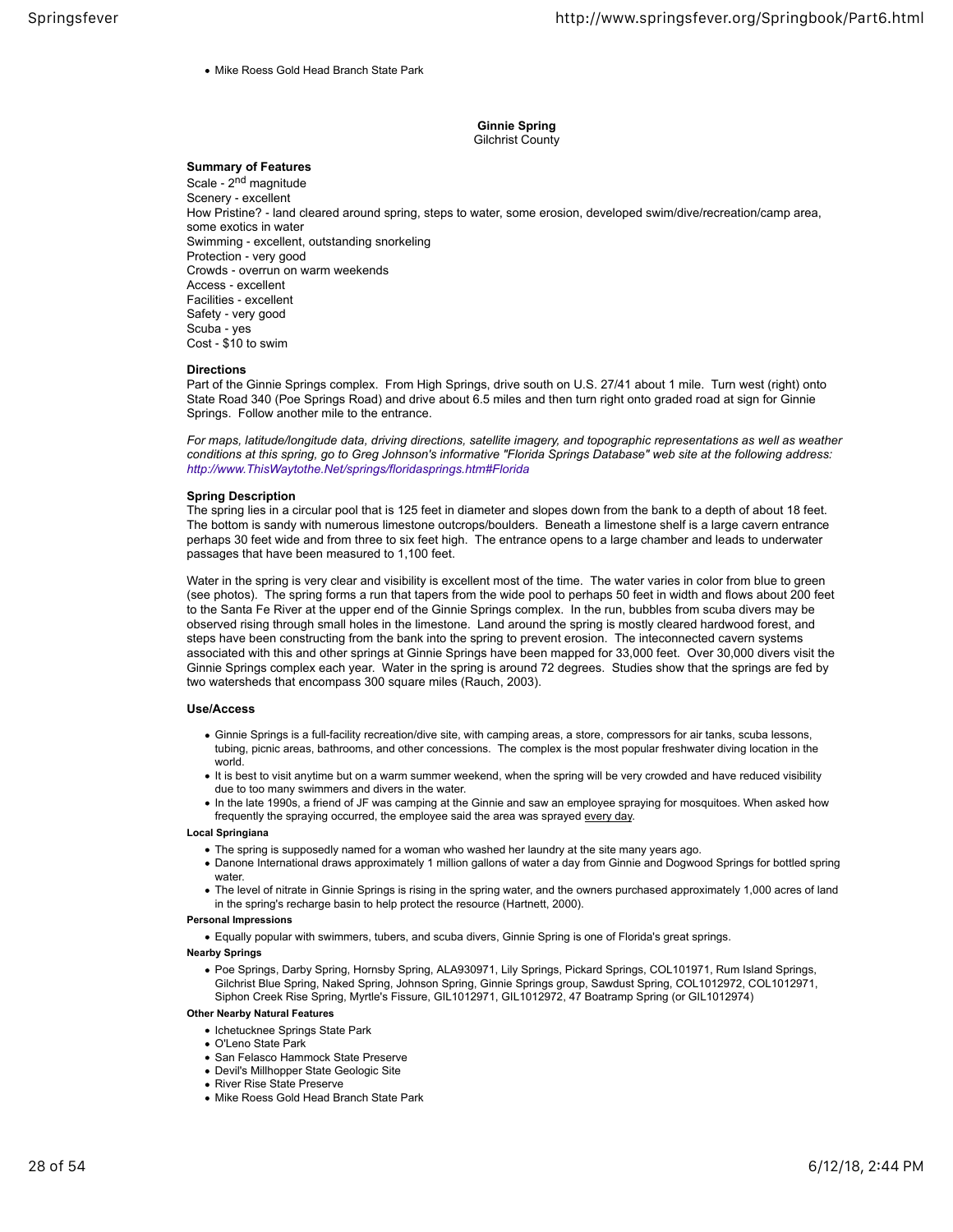**Contact Information** Ginnie Springs Outdoors, LLC 7300 NE Ginnie Springs Road High Springs, FL 32643 386-454-7188

> **Dogwood Spring** Gilchrist County

## **Summary of Features**

Scale - 2<sup>nd</sup> magnitude Scenery ‐ fine How Pristine? ‐ land partly cleared around spring, steps to water, developed camping/swimming/recreation area Swimming ‐ good Protection ‐ very good Crowds ‐ heavy on warm weekends Access ‐ excellent Facilities ‐ excellent Safety ‐ fine Scuba ‐ no Cost ‐ \$10 to swim

## **Directions**

Part of the Ginnie Springs complex. From High Springs, drive south on U.S. 27/41 about 1 mile. Turn west (right) onto State Road 340 (Poe Springs Road) and drive about 6.5 miles and then turn right onto graded road at sign for Ginnie Springs. Follow another mile to the entrance.

*For maps, latitude/longitude data, driving directions, satellite imagery, and topographic representations as well as weather conditions at this spring, go to Greg Johnson's informative "Florida Springs Database" web site at the following address: http://www.ThisWaytothe.Net/springs/floridasprings.htm#Florida*

## **Spring Description**

The spring is circular and approximately 30 feet in diameter. Water flows the center of the pool from limestone openings. There is a visible boil or slick on the surface. Water in the spring is very clear except when the Santa Fe River is high, and the depth at the vent is about 10 feet. Water flows from an opening in the limestone that is perhaps 6 feet wide. Under sunny conditions, the spring is a very bright blue. Water from the spring forms a run that is about 12 feet wide, 3-5 feet deep, and 250 feet to the Santa Fe River in the middle of the Ginnie Springs complex. There is some hydrilla in the run. While the vent at this spring is too small to admit divers, the inteconnected cavern systems associated with this and other springs at Ginnie Springs have been mapped for 33,000 feet. Over 30,000 divers visit the Ginnie Springs complex each year. Water in the spring is around 72 degrees. Studies show that the springs are fed by two watersheds that encompass 300 square miles (Rauch, 2003).

## **Use/Access**

- The spring is in the camping area at Ginnie Springs, next to a dirt road and a covered pavilion used for picnicking.
- A wooden platform has been constructed on one side of the spring to provide a view and access for swimmers and snorkelers.
- Ginnie Springs is a full-facility recreation/dive site, with camping areas, a store, compressors for air tanks, scuba lessons, tubing, picnic areas, bathrooms, and other concessions. The complex is the most popular freshwater diving location in the world.
- Canoers can paddle from the Santa Fe River up the run to the spring.
- The lucky (and early) camper can pitch a tent right next to this spring.

#### **Local Springiana**

Water from Dogwood Spring and nearby Ginnie Spring is tapped and bottled for sale. The pipe is not readily visible from the surface. JF was told that 1 mgd is drawn from this spring and nearby Ginnie. The owners of Ginnie Springs supposedly receive \$0.01 per gallon taken from the spring, which would total \$3.65 million per year if water were drawn every day.

#### **Personal Impressions**

Although small in comparison to the other springs at Ginnie, Dogwood is very beautiful. Unlike the Devils' Springs and Ginnie, one can stand very close to the vent and have a clear view of Dogwood. The temptation to jump in is powerful.

## **Nearby Springs**

Poe Springs, Darby Spring, Hornsby Spring, ALA930971, Lily Springs, Pickard Springs, COL101971, Rum Island Springs, Gilchrist Blue Spring, Naked Spring, Johnson Spring, Ginnie Springs group, Sawdust Spring, COL1012972, COL1012971, Siphon Creek Rise Spring, Myrtle's Fissure, GIL1012971, GIL1012972, 47 Boatramp Spring (or GIL1012974)

## **Other Nearby Natural Features**

- Ichetucknee Springs State Park
- O'Leno State Park
- San Felasco Hammock State Preserve
- Devil's Millhopper State Geologic Site
- River Rise State Preserve
- Mike Roess Gold Head Branch State Park

## **Contact Information**

Ginnie Springs Outdoors, LLC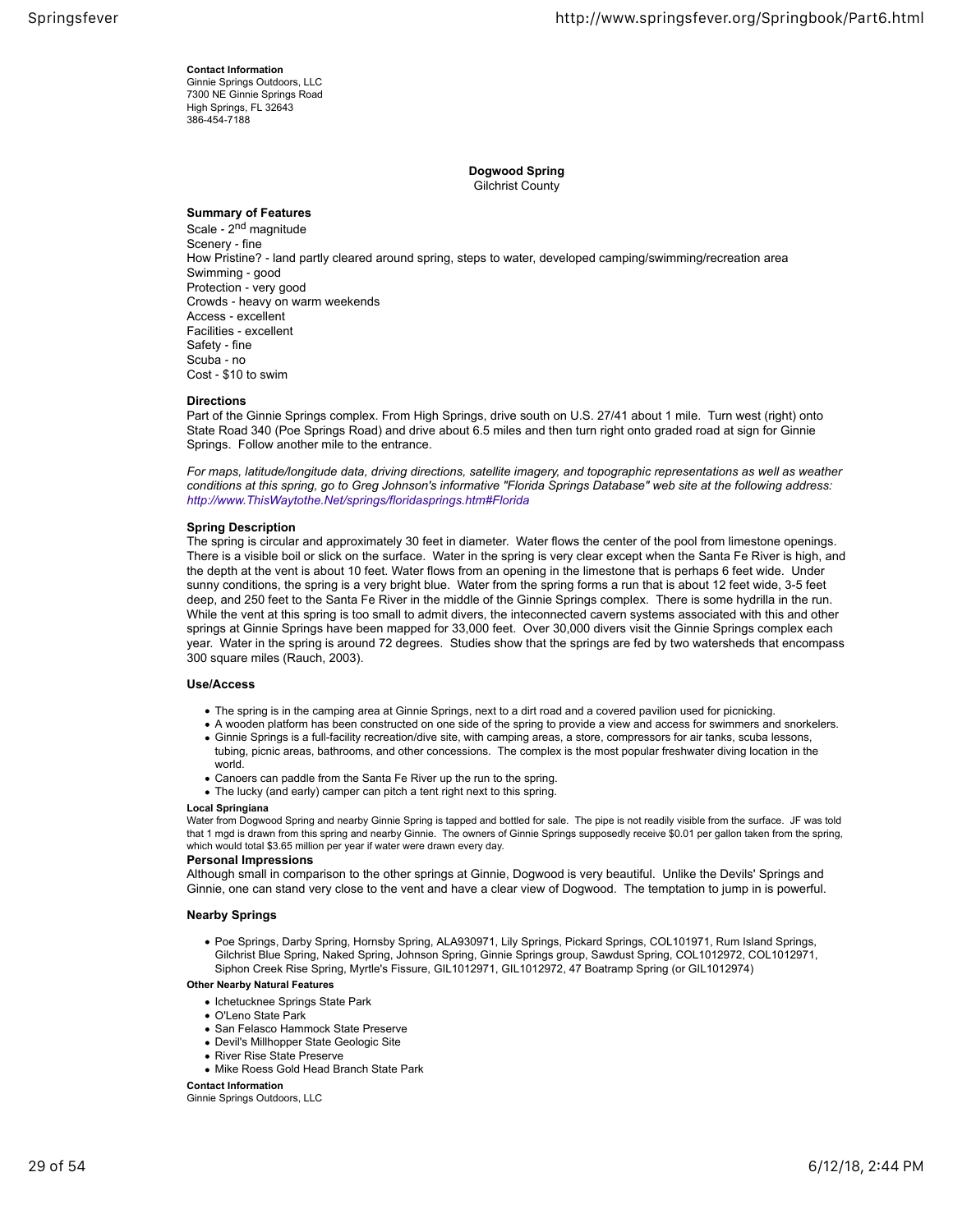7300 NE Ginnie Springs Road High Springs, FL 32643 386-454-7188

> **Twin Spring** Gilchrist County

## **Summary of Features**

Scale - 2<sup>nd</sup> magnitude Scenery - good How Pristine? ‐ land cleared around spring, steps to water, erosion, developed camping/swimming/recreation area, hightraffic tubing exit spot Swimming ‐ fair-good Protection ‐ good Crowds ‐ heavy on warm weekends Access ‐ excellent Facilities ‐ excellent Safety ‐ very good Scuba ‐ no Cost ‐ \$10 to swim

## **Directions**

Part of the Ginnie Springs complex. From High Springs, drive south on U.S. 27/41 about 1 mile. Turn west (right) onto State Road 340 (Poe Springs Road) and drive about 6.5 miles and then turn right onto graded road at sign for Ginnie Springs. Follow another mile to the entrance.

*For maps, latitude/longitude data, driving directions, satellite imagery, and topographic representations as well as weather conditions at this spring, go to Greg Johnson's informative "Florida Springs Database" web site at the following address: http://www.ThisWaytothe.Net/springs/floridasprings.htm#Florida*

#### **Spring Description**

Twin Spring lies at the head of a 200-foot run that flows into the Santa Fe River at the lower end of the Ginnie Springs complex. The pool is rectangular and about 30 feet across. Depths in the pool and run are from 3-10 feet, and water issues from a large limestone fissure. There is hydrilla in the spring run. Water in the spring is clear and blue except in times of high water and when tubers and swimmers stir the bottom. There is erosion on the bank due to heavy human traffic, and a platform has been constructed for tubers to exit from the spring. The inteconnected cavern systems associated with this and other springs at Ginnie Springs have been mapped for 33,000 feet. Over 30,000 divers visit the Ginnie Springs complex each year. Water in the spring is around 72 degrees. Studies show that the springs are fed by two watersheds that encompass 300 square miles (Rauch, 2003).

#### **Use/Access**

- The spring serves as the take-out point for tubers at the Ginnie Springs complex, and is used heavily on warm weekends for this purpose and by swimmers who leap into the pool from the banks, rope swings, and, in the past, stacked picnic tables.
- Ginnie Springs is a full-facility recreation/dive site, with camping areas, a store, compressors for air tanks, scuba lessons, tubing, picnic areas, bathrooms, and other concessions. The complex is the most popular freshwater diving location in the world.
- A wooden step platform leads from the bank into the spring pool.

#### **Personal Impressions**

An attractive and good-sized spring, but little appreciated amidst its glittering neighbors. **Nearby Springs**

Poe Springs, Darby Spring, Hornsby Spring, ALA930971, Lily Springs, Pickard Springs, COL101971, Rum Island Springs, Gilchrist Blue Spring, Naked Spring, Johnson Spring, Ginnie Springs group, Sawdust Spring, COL1012972, COL1012971, Siphon Creek Rise Spring, Myrtle's Fissure, GIL1012971, GIL1012972, 47 Boatramp Spring (or GIL1012974)

#### **Other Nearby Natural Features**

- Ichetucknee Springs State Park
- O'Leno State Park
- San Felasco Hammock State Preserve
- Devil's Millhopper State Geologic Site
- River Rise State Preserve
- Mike Roess Gold Head Branch State Park

## **Contact Information**

Ginnie Springs Outdoors, LLC 7300 NE Ginnie Springs Road High Springs, FL 32643 386-454-7188

> **Sawdust Spring** Columbia County

**Summary of Features**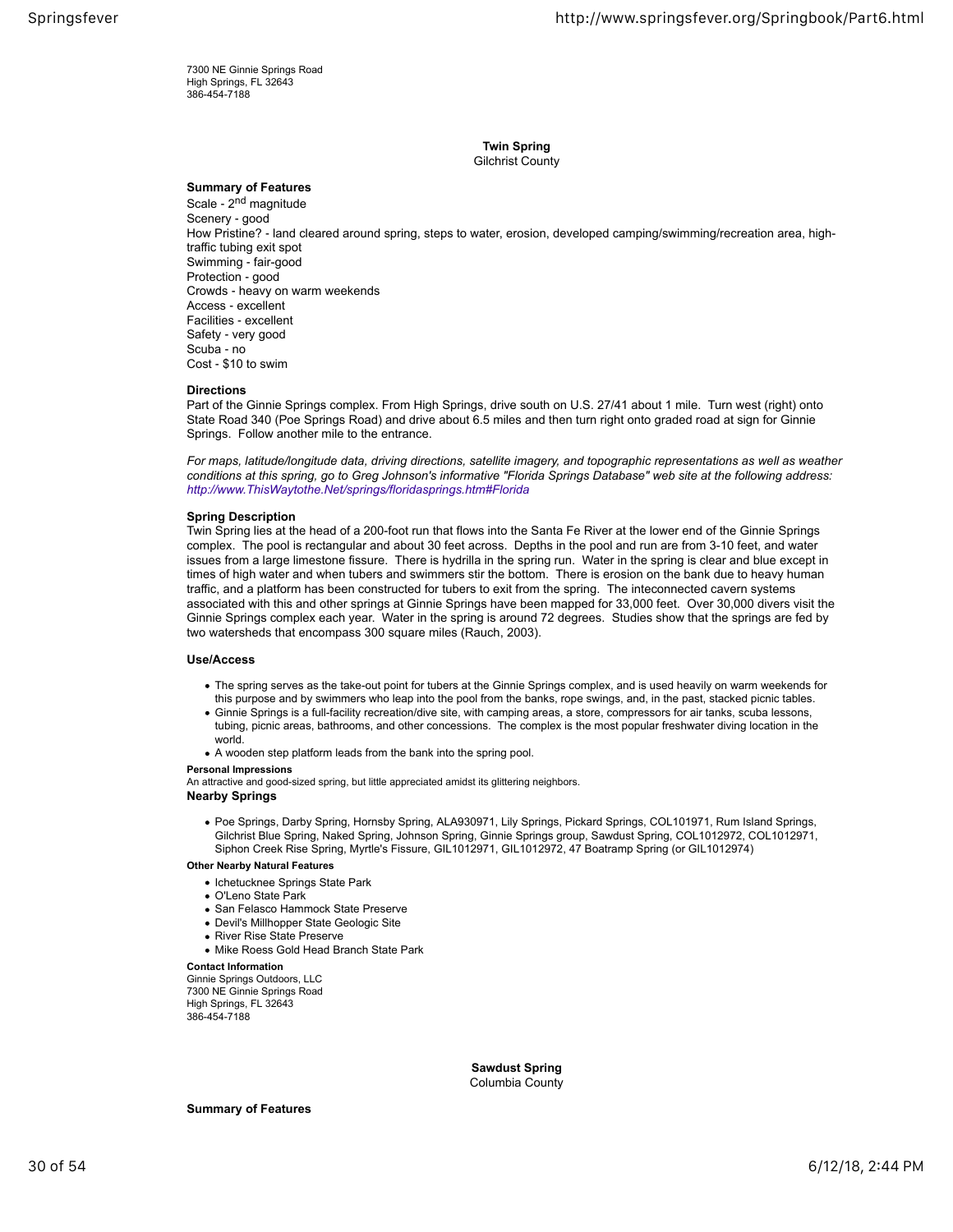Scale ‐ 3rd magnitude Scenery ‐ fine How Pristine? ‐ very pristine Swimming ‐ poor to fair Protection ‐ unknown/private Crowds ‐ very small Access ‐ private land/boat access only Facilities ‐ none; excellent across river at Ginnie Springs Safety ‐ good Scuba ‐ no Cost ‐ free

## **Directions**

At the downstream end and across the river from the Ginnie Springs complex. From High Springs, drive south on U.S. 27/41 about 1 mile. Turn west (right) onto State Road 340 (Poe Springs Road) and drive about 6.5 miles and then turn right onto graded road at sign for Ginnie Springs. Follow another mile to the entrance. The spring is across the river from and between Twin Spring and Deer Spring.

*For maps, latitude/longitude data, driving directions, satellite imagery, and topographic representations as well as weather conditions at this spring, go to Greg Johnson's informative "Florida Springs Database" web site at the following address: http://www.ThisWaytothe.Net/springs/floridasprings.htm#Florida*

## **Spring Description**

The spring is in a low area about 100 feet from the Santa Fe River. The spring and its run are 40-50 feet wide, a few feet deep, and the run is partially blocked by logs and aquatic vegetation. The spring pool is circular, and a strong boil is present above an opening in the limestone. Water in the spring is clear and blue.

## **Use/Access**

- Land around the spring is private property and is posted. There is no apparent use except for the occasional canoeist.
- One might swim in the spring over the vent, but the rest of the area is covered with vegetation and not appealing to the swimmer.
- Nearby Ginnie Springs is a full-facility recreation/dive site, with camping areas, a store, compressors for air tanks, scuba lessons, tubing, picnic areas, bathrooms, and other concessions.

## **Personal Impressions**

The authors have always visited Sawdust after having their fill of the more accessible spring at Ginnie and further upriver, and so were never particularly interested in snorkeling or swimming in Sawdust. Under other conditions, however, it would be a very appealing little spring to explore. Although a 3<sup>rd</sup>-magnitude spring, Sawdust has a strong flow and is nearly a second-magnitude site.

## **Nearby Springs**

Poe Springs, Darby Spring, Hornsby Spring, ALA930971, Lily Springs, Pickard Springs, COL101971, Rum Island Springs, Gilchrist Blue Spring, Naked Spring, Johnson Spring, Ginnie Springs group, COL1012972, COL1012971, Siphon Creek Rise Spring, Myrtle's Fissure, GIL1012971, GIL1012972, 47 Boatramp Spring (or GIL1012974)

## **Other Nearby Natural Features**

- Ichetucknee Springs State Park
- O'Leno State Park
- San Felasco Hammock State Preserve
- Devil's Millhopper State Geologic Site
- River Rise State Preserve
- Mike Roess Gold Head Branch State Park

**Deer Spring** Gilchrist County

## **Summary of Features**

Scale - 3<sup>rd</sup> magnitude Scenery ‐ fair-good How Pristine? ‐ land cleared around spring, road near spring, exotics in water, posts around spring Swimming ‐ no Protection ‐ good Crowds ‐ small Access ‐ excellent Facilities ‐ excellent Safety ‐ very good Scuba ‐ no Cost ‐ \$10 to enter springs area

## **Directions**

Part of the Ginnie Springs complex. From High Springs, drive south on U.S. 27/41 about 1 mile. Turn west (right) onto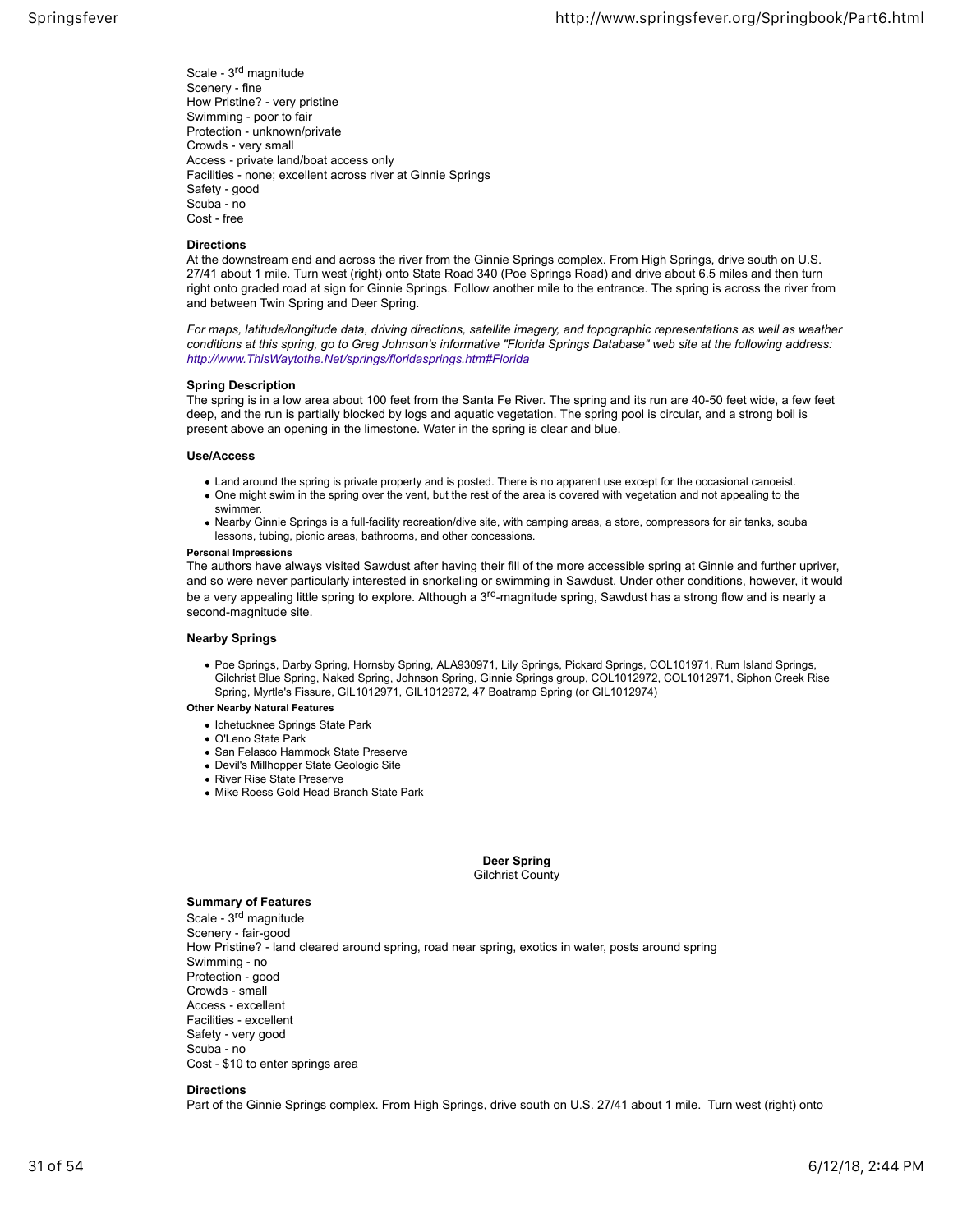State Road 340 (Poe Springs Road) and drive about 6.5 miles and then turn right onto graded road at sign for Ginnie Springs. Follow another mile to the entrance. Deer Spring is the most downstream (westerly) spring in the complex.

*For maps, latitude/longitude data, driving directions, satellite imagery, and topographic representations as well as weather conditions at this spring, go to Greg Johnson's informative "Florida Springs Database" web site at the following address: http://www.ThisWaytothe.Net/springs/floridasprings.htm#Florida*

## **Spring Description**

The spring forms an oval pool, perhaps 60 by 30 feet, and is 2-5 feet deep. The fringes of the pool are choked with vegetation, but the water is clear over the center area and the vent, where a mild slick and limestones are visible. The vent is in the back end of the pool and appears to be 5-6 feet deep. The spring forms a shallow and narrow run about 200 feet to the Santa Fe River. While the flow point(s) at this spring do not admit divers, the inteconnected cavern systems associated with this and other springs at Ginnie Springs have been mapped for 33,000 feet. Over 30,000 divers visit the Ginnie Springs complex each year. Water in the spring is around 72 degrees. Studies show that the springs are fed by two watersheds that encompass 300 square miles (Rauch, 2003).

#### **Use/Access**

- The spring has not been developed for recreation like the other springs. At the same time, it is not cleared of exotic vegetation and so has little attraction. It is part of the Ginnie Springs complex, the most popular freshwater dive location in the world.
- A dirt road passes next to the spring, and it may also be reached by pathway.

#### **Personal Impressions**

Worth a look and that's about it; Deer does not have the visual or recreational appeal of the other springs in the Ginnie Springs complex.

#### **Nearby Springs**

Poe Springs, Darby Spring, Hornsby Spring, ALA930971, Lily Springs, Pickard Springs, COL101971, Rum Island Springs, Gilchrist Blue Spring, Naked Spring, Johnson Spring, Ginnie Springs group, Sawdust Spring, COL1012972, COL1012971, Siphon Creek Rise Spring, Myrtle's Fissure, GIL1012971, GIL1012972, 47 Boatramp Spring (or GIL1012974)

## **Other Nearby Natural Features**

- Ichetucknee Springs State Park
- O'Leno State Park

**COL1012971 Spring Columbia County**

#### **Summary of Features**

Scale ‐ 2nd magnitude Scenery ‐ excellent How Pristine? ‐ completely pristine Swimming ‐ unknown Protection ‐ unknown/private Crowds ‐ none Access ‐ good/canoe only Facilities ‐ none Safety ‐ unknown Scuba ‐ unknown Cost ‐ free

#### **Directions**

From Ft. White, drive south on State Road 47 about five miles to the bridge over the Santa Fe River. The spring is approximately 2/3 mile upriver from the boat ramp, on the northeast side. The spring is about 0.3 miles upstream of Myrtle's Fissure. Look for a small opening in the bank on the right, and a larger opening about 60 feet further downstream. Both entrances lead to the spring.

*For maps, latitude/longitude data, driving directions, satellite imagery, and topographic representations as well as weather conditions at this spring, go to Greg Johnson's informative "Florida Springs Database" web site at the following address: http://www.ThisWaytothe.Net/springs/floridasprings.htm#Florida*

## **Spring Description**

The spring is oval and flows from a limestone opening ‐ probably a fissure ‐ at the bottom of a limestone bank that is perpendicular to the river. The area over the fissure is about 20 feet long and 6 feet wide. The spring forms a pool that, on dates of visit in 2000, had exposed limestone at the surface on the downstream side and narrow (4-5 feet) channel/run of about 45 feet. This channel/run emptied into a circular pool about 40 feet in diameter on the bank of the Santa Fe River. The spring and pool form a small peninsula.

Cypress and other trees surround the spring, which is only a few feet from the river on the other side of the bank. Limestone banks rise inland from the spring, and there is a boat ramp leading into the large circular pool just downriver of the spring and connected to the spring run. In times of normal or high water, there appears to be a small channel running north or inland from the spring; this channel dries up in times of drought and low water.

## **Use/Access**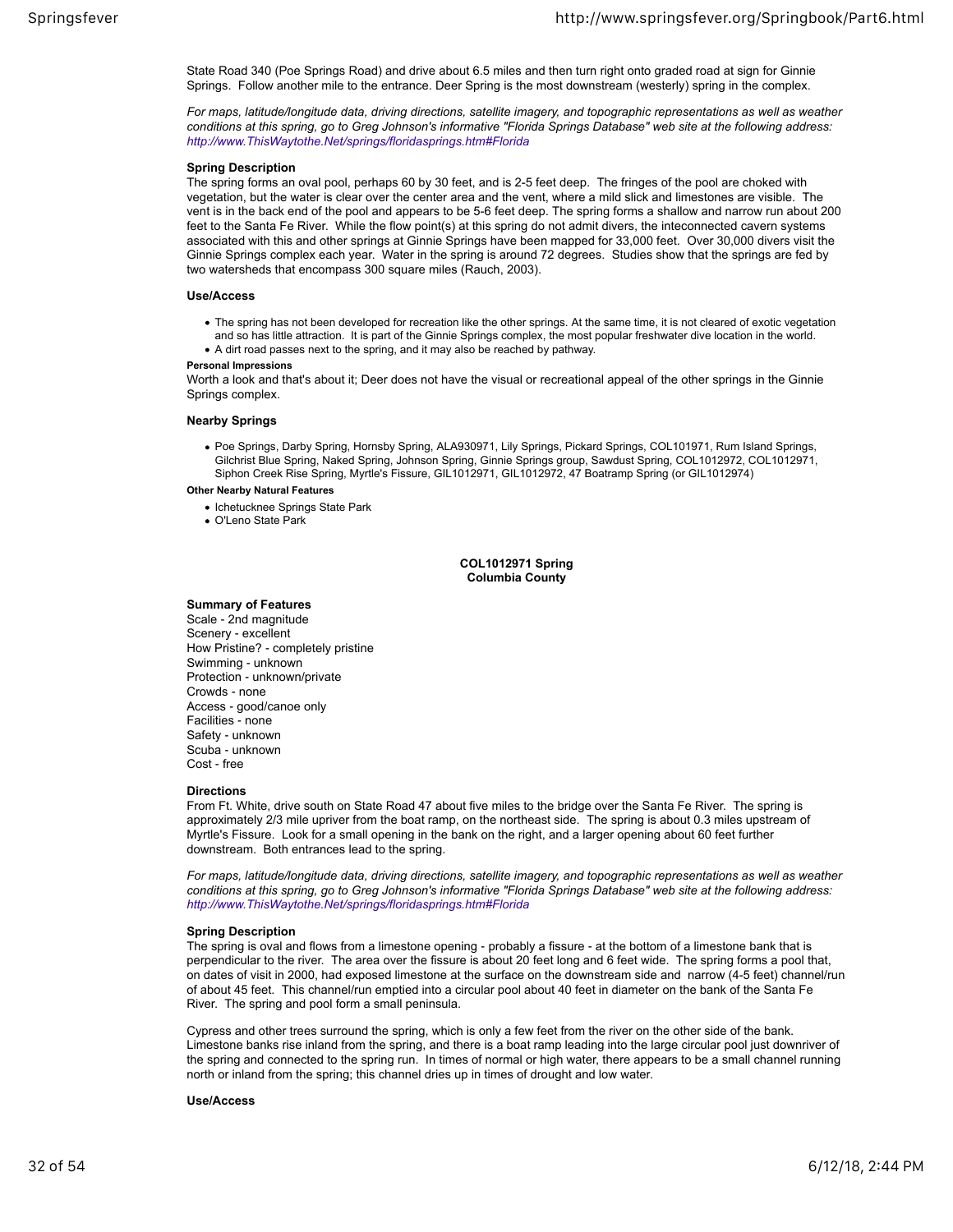Land around the spring is private and posted, so access is by boat only.

#### **Nearby Springs**

- Ginnie Springs group, Sawdust Spring, COL1012972, COL1012971, GIL1012973, Myrtle's Fissure, GIL1012971, GIL1012972, 47 Boatramp Spring (or GIL1012974)
- **Other Nearby Natural Features**
	- Ichetucknee Springs State Park
	- O'Leno State Park
	- San Felasco Hammock State Preserve
	- Devil's Millhopper State Geologic Site
	- River Rise State Preserve
	- Mike Roess Gold Head Branch State Park

**COL1012972 Spring Columbia County**

## **Summary of Features**

Scale ‐ 2nd magnitude Scenery ‐ excellent How Pristine? ‐ completely pristine Swimming ‐ poor Protection ‐ unknown/private Crowds ‐ none Access ‐ water only Facilities ‐ none Safety ‐ very good Scuba ‐ yes Cost ‐ free

#### **Directions**

From Ft. White, drive south on State Road 47 about five miles to the bridge over the Santa Fe River. Approximately 1/2 mile upriver from the boat ramp, on the northeast side. The spring is a few minutes downstream of COL1012971 and about 2 minutes' paddle upstream of Myrtle's Fissure. The spring is also directly across from the head of a small island and GIL1012973, a large first-magnitude spring in the riverbed at the head of the island.

*For maps, latitude/longitude data, driving directions, satellite imagery, and topographic representations as well as weather conditions at this spring, go to Greg Johnson's informative "Florida Springs Database" web site at the following address: http://www.ThisWaytothe.Net/springs/floridasprings.htm#Florida*

#### **Spring Description**

The spring is a narrow fissure, akin to several other such springs along the Santa Fe River (e.g., Myrtle's Fissure, Little Devil, Allen). The spring is perhaps 60 feet long and 6 feet across at the top of the limestone opening, which is against the limestone bank. Water in the spring was clear and dark blue at dusk on date of visit (summer 2000), and a boil was visible. Hornsby & Ceryak describe the fissure as 70 feet long and 47 feet deep (1998, p. 31). The spring pool is triangular, with the fissure perpendicular to the river and forming a 200-foot run that is parallel to the river and flowing in the same direction. The run is 10-20 feet wide and several feet deep. The land around the spring is thick, mature, floodplain forest.

#### **Use/Access**

- Land around the spring is privately owned; access is only by canoe and no landfall can be made.
- Swimming, diving, and snorkeling are possible at the spring.

## **Personal Impressions**

The spring is very attractive and in an undisturbed setting. The run can be missed easily by boats traveling downriver but is easier to spot when going upriver.

## **Nearby Springs**

Ginnie Springs group, Sawdust Spring, COL1012971, GIL1012973, Myrtle's Fissure, GIL1012971, GIL1012972, 47 Boatramp Spring (or GIL1012974)

#### **Other Nearby Natural Features**

- Ichetucknee Springs State Park
- O'Leno State Park
- San Felasco Hammock State Preserve
- Devil's Millhopper State Geologic Site
- River Rise State Preserve
- Mike Roess Gold Head Branch State Park

**GIL1012971 Spring**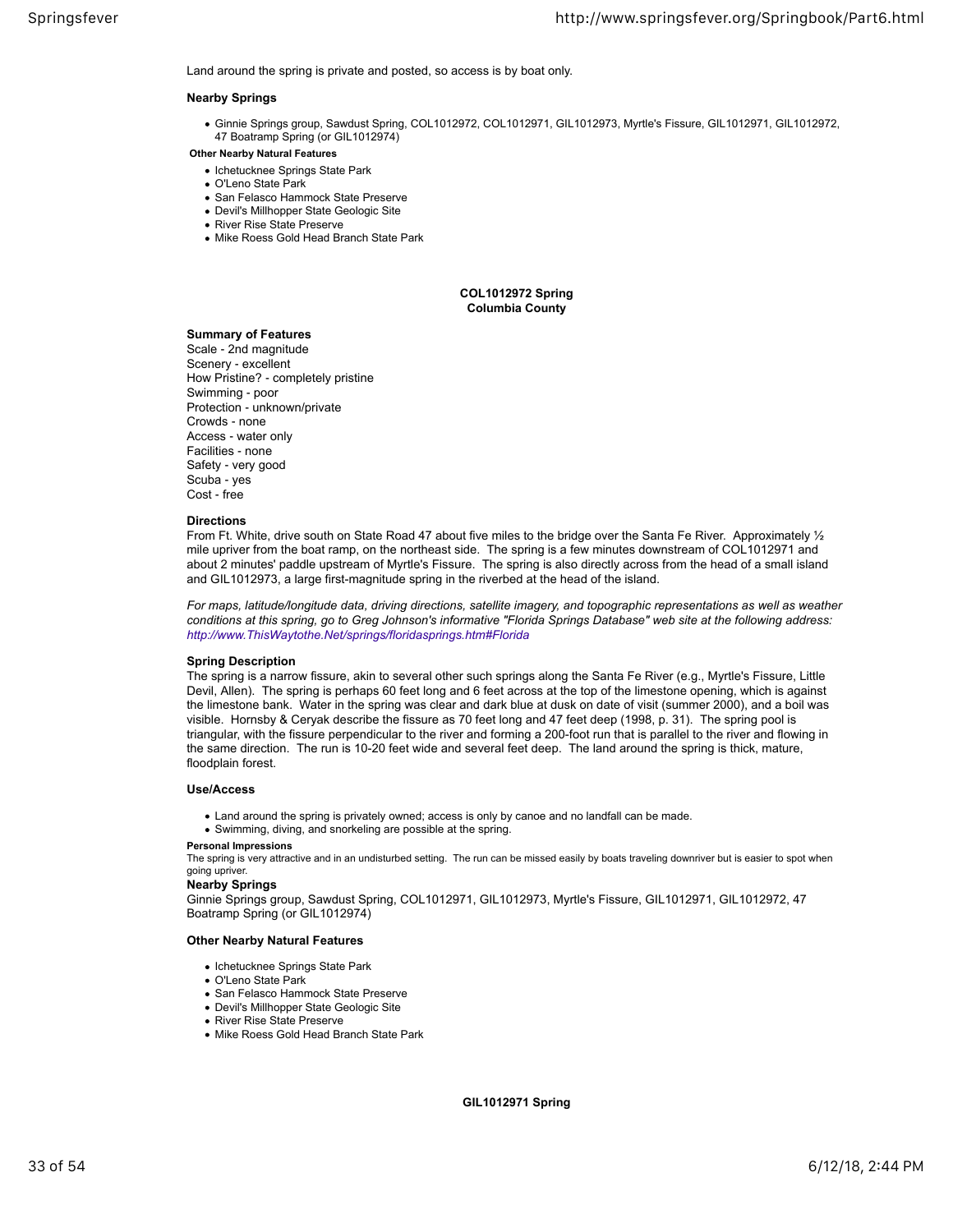## **Columbia County**

## **Summary of Features**

Scale ‐ 2nd magnitude Scenery ‐ excellent How Pristine? ‐ completely pristine Swimming ‐ poor Protection ‐ excellent Crowds ‐ none Access ‐ water only Facilities ‐ none Safety ‐ very good Scuba ‐ unknown Cost ‐ free

#### **Directions**

From Ft. White, drive south on State Road 47 about five miles to the bridge over the Santa Fe River. Approximately 1/2 mile upriver from the boat ramp, on the SW side. The spring is almost immediately upstream of GIL1012972 and GIL 1012973 and about 2 minutes' paddle upstream of Myrtle's Fissure.

*For maps, latitude/longitude data, driving directions, satellite imagery, and topographic representations as well as weather conditions at this spring, go to Greg Johnson's informative "Florida Springs Database" web site at the following address: http://www.ThisWaytothe.Net/springs/floridasprings.htm#Florida*

#### **Spring Description**

The spring forms a circular pool that was about 100 feet in diameter on dates of visit in fall 2000. The water was clear and dark, but the general depth appeared to be about 6 feet. The bottom was dark, but the pool sloped off to deeper water in the SW end. No boil was visible on dates of visit, but the run was clearly flowing into the Santa Fe River, indicating a spring. At the mouth of the run to the Santa Fe River is a limestone ledge at a depth of about 6 feet that is visible when the water is clear.

Hornsby & Ceryak state the depth of the vent as 26 feet (1998, p. 46). The east end of the spring had a dry creek bed that apparently flows into the spring. The spring has a run that is about 35 feet wide and 50 feet long. The land around the spring is thick, floodplain forest, and a barred owl was heard and observed on both dates of visit in 2000.

#### **Use/Access**

- Land around the spring is owned by the Suwannee River Water Management District, and access is only by canoe.
- Swimming, diving, and snorkeling are possible at the spring, but not terribly appealing.

#### **Personal Impressions**

The spring is attractive and in an undisturbed setting.

## **Nearby Springs**

Ginnie Springs group, Sawdust Spring, COL1012971, GIL1012973, Myrtle's Fissure, GIL1012972, 47 Boatramp Spring (or GIL1012974)

## **Other Nearby Natural Features**

- Ichetucknee Springs State Park
- O'Leno State Park
- San Felasco Hammock State Preserve
- Devil's Millhopper State Geologic Site
- River Rise State Preserve
- Mike Roess Gold Head Branch State Park

## **Contact Information**

Suwannee River Water Management District 9225 CR49 Live Oak, FL 32060 800-226-1066

> **GIL1012972 Spring Columbia County**

## **Summary of Features**

Scale ‐ 4th magnitude Scenery ‐ fine How Pristine? ‐ completely pristine Swimming ‐ no Protection ‐ unknown/private Crowds ‐ none Access ‐ water only Facilities ‐ none Safety ‐ very good Scuba ‐ no Cost ‐ free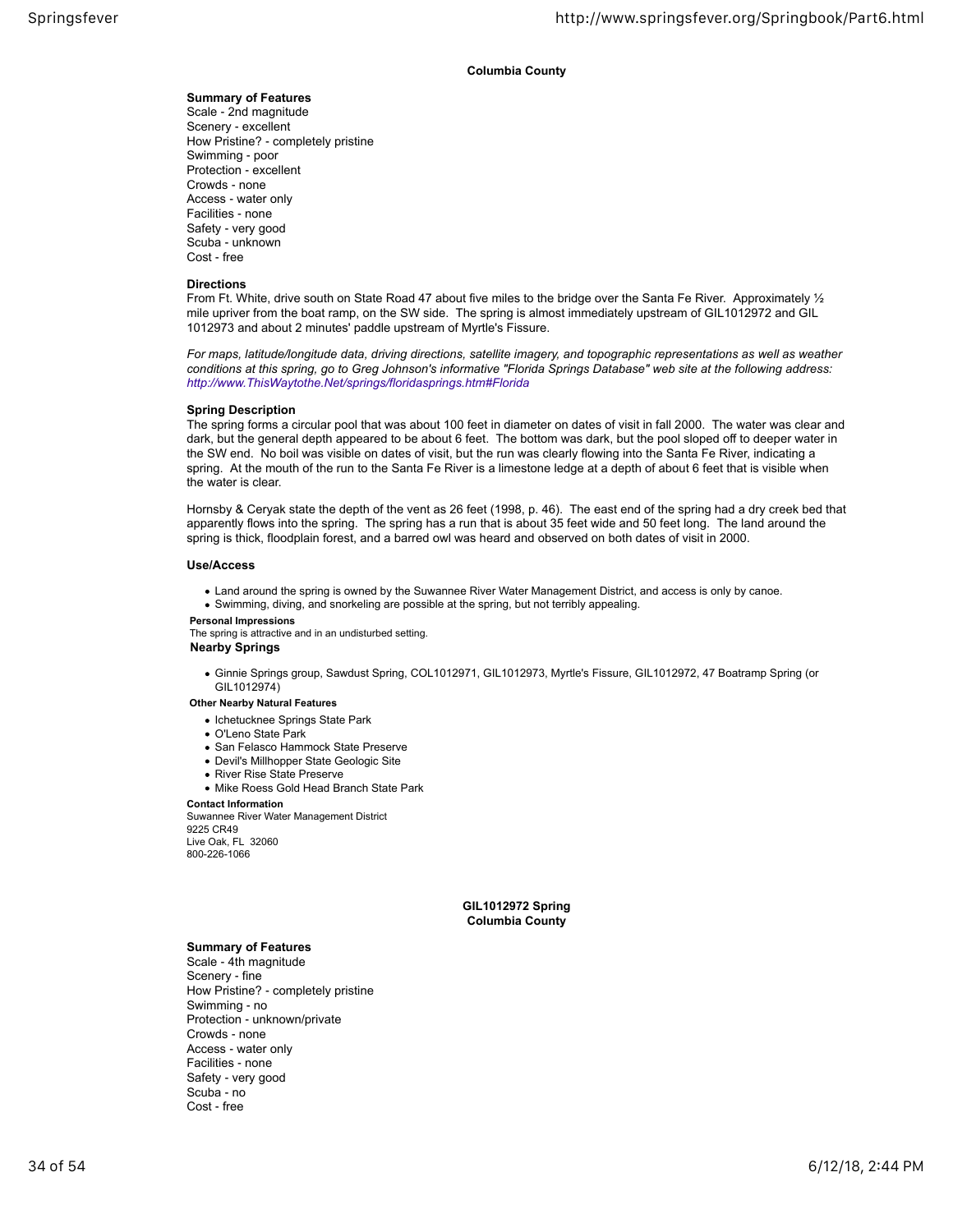#### **Directions**

From Ft. White, drive south on State Road 47 about five miles to the bridge over the Santa Fe River. Approximately 1/2 mile upriver from the boat ramp, on the SW side. The spring is just a few feet upstream of GIL1012973 and directly across the river from COL1012972.

*For maps, latitude/longitude data, driving directions, satellite imagery, and topographic representations as well as weather conditions at this spring, go to Greg Johnson's informative "Florida Springs Database" web site at the following address: http://www.ThisWaytothe.Net/springs/floridasprings.htm#Florida*

#### **Spring Description**

The spring forms a tiny alcove on the riverbank. The spring pool is C-shaped, open to the river, and about 12 feet in diameter. Water flows from a limestone opening against the riverbank, and a clear flow is visible. The spring was about 3 feet deep at the vent, the deepest point on dates of visit in 2000 and 2001.

#### **Use/Access**

Land around the spring is owned by the Suwannee River Water Management District; access is only by canoe.

## **Personal Impressions**

A very cute little spring that is easy to miss because it is so small. It lies between GIL1012973 and GIL1012972.

#### **Nearby Springs**

Ginnie Springs group, Sawdust Spring, COL1012971, GIL1012973, Myrtle's Fissure, GIL1012971, 47 Boatramp Spring (or GIL1012974)

#### **Other Nearby Natural Features**

- Ichetucknee Springs State Park
- O'Leno State Park
- San Felasco Hammock State Preserve
- Devil's Millhopper State Geologic Site
- River Rise State Preserve
- Mike Roess Gold Head Branch State Park

**Contact Information**

Suwannee River Water Management District 9225 CR49 Live Oak, FL 32060 800-226-1066

> **GIL1012973 Spring Gilchrist County**

## **Summary of Features**

Scale ‐ 1st magnitude Scenery ‐ fine How Pristine? ‐ completely pristine Swimming ‐ fair-good Protection ‐ excellent Crowds ‐ none Access ‐ good/boat only Facilities ‐ none Safety ‐ good Scuba ‐ yes Cost ‐ free

#### **Directions**

From Ft. White, drive south on State Road 47 about five miles to the bridge over the Santa Fe River. From the boat ramp, paddle upstream ½ mile. A channel on the right (south) side just before Myrtle's Fissure is one end of an island about 100 yards long. The spring is at the other, upriver end (mouth) of the island where the channel around the island meets the river. The spring is a few feet from the limestone bank where the river and channel meet.

*For maps, latitude/longitude data, driving directions, satellite imagery, and topographic representations as well as weather conditions at this spring, go to Greg Johnson's informative "Florida Springs Database" web site at the following address: http://www.ThisWaytothe.Net/springs/floridasprings.htm#Florida*

## **Spring Description**

The spring has a powerful flow and two large boils on the surface. A limestone shelf and ledge is visible, and water is flowing out from beneath it. The water was fairly clear, but the authors viewed the spring on the evenings of visit (Sept. and Dec. 2000) and the low light did not allow them to see the bottom or the vent. Land around the river is dense forest.

#### **Use/Access**

- The spring is in the river, so access is by boat only. Land on this side of the river is protected by the Suwannee River Water Management District.
- Swimming, snorkeling, and diving could be done at this spring.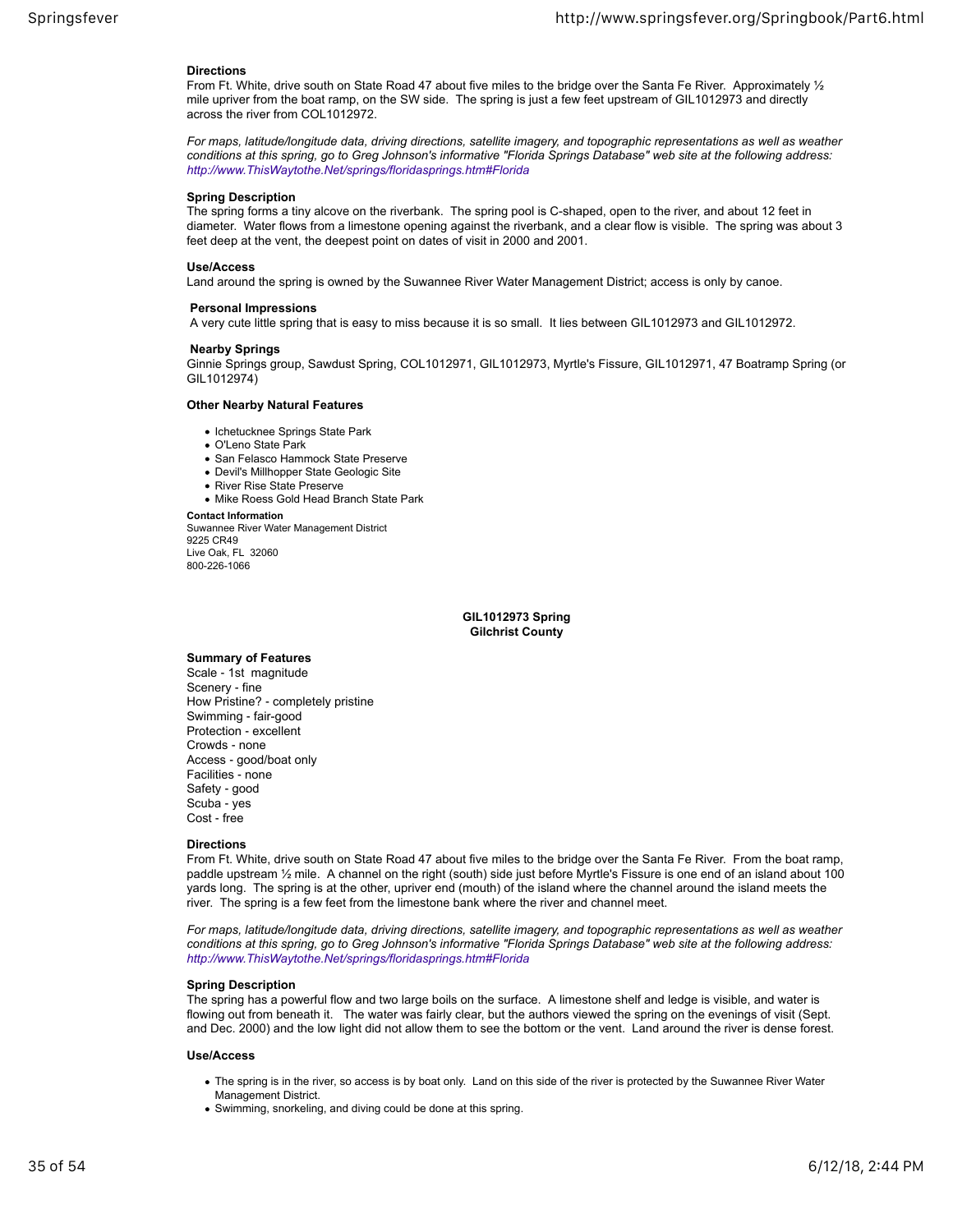#### **Local Springiana**

This nondescript and easy-to-miss spring is, along with the Santa Fe River Rise, the largest spring on the Santa Fe River, its flow is 370 cfs or 240 mgd.

## **Nearby Springs**

Ginnie Springs group, Sawdust Spring, COL1012972, COL1012971, Myrtle's Fissure, GIL1012971, GIL1012972, 47 Boatramp Spring (or GIL1012974)

#### **Other Nearby Natural Features**

- Ichetucknee Springs State Park
- O'Leno State Park
- San Felasco Hammock State Preserve
- Devil's Millhopper State Geologic Site
- River Rise State Preserve
- Mike Roess Gold Head Branch State Park

**Contact Information**

Suwannee River Water Management District 9225 CR49 Live Oak, FL 32060 800-226-1066

## **Big Awesome Siphon/Suck Columbia County**

## **Summary of Features**

Scale ‐ 1st magnitude in reverse Scenery ‐ excellent How Pristine? ‐ completely pristine Swimming ‐ no! Protection ‐ unknown Crowds ‐ none Access ‐ good/canoe only Facilities ‐ none Safety ‐ potentially dangerous vortex Scuba ‐ unknown Cost ‐ free

#### **Directions**

From Ft. White, drive south on State Road 47 about five miles to the bridge over the Santa Fe River. The spring is approximately 1 mile upriver from the boat ramp, on the northeast side. The spring is about 0.5 miles upstream of Myrtle's Fissure. Look for swirling vegetation adjacent to the bank.

For maps, latitude/longitude data, driving directions, satellite imagery, and topographic representations as well as weather conditions at this spring, go to Greg Johnson's informative "Florida Springs Database" web site at the following address: http://www.ThisWaytothe.Net/springs/floridasprings.htm#Florida

## **Siphon Description**

The siphon is circular and 5-6 feet in diameter adjacent to the bank. Water swirls swiftly and powerfully from the Santa Fe River and down into the aquifer. A large clump of eel grass was spinning continuously in the center of the siphon. The eel grass was formed by centrifugal force into the shape of a cone or tornado, with a diameter of over two feet at the top/surface, and tapering as it extended underwater. This large clump was spinning at the rate of 1-2 revolutions per second. The surface of the siphon and edge of the Santa Fe River were about 18 inches below the adjacent floodplain hardwood forest on date of visit in 2002.

Another, much smaller siphon (Little Awesome), is a few yards downstream on the same bank.

#### **Use/Access**

- Access is by boat only. Ownership of the adjacent land could not be determined.
- The rate and amount of siphoning at the this site were considerable, and the authors were cautios in approaching the edge, lest they slip and be pulled in.

#### **Nearby Springs**

Ginnie Springs group, Sawdust Spring, COL1012972, COL1012971, GIL1012973, Myrtle's Fissure, GIL1012971, GIL1012972, 47 Boatramp Spring (or GIL1012974), Little Awesome Siphon/Suck

**Other Nearby Natural Features** Ichetucknee Springs State Park

O'Leno State Park

San Felasco Hammock State Preserve

- Devil's Millhopper State Geologic Site
- River Rise State Preserve

Mike Roess Gold Head Branch State Park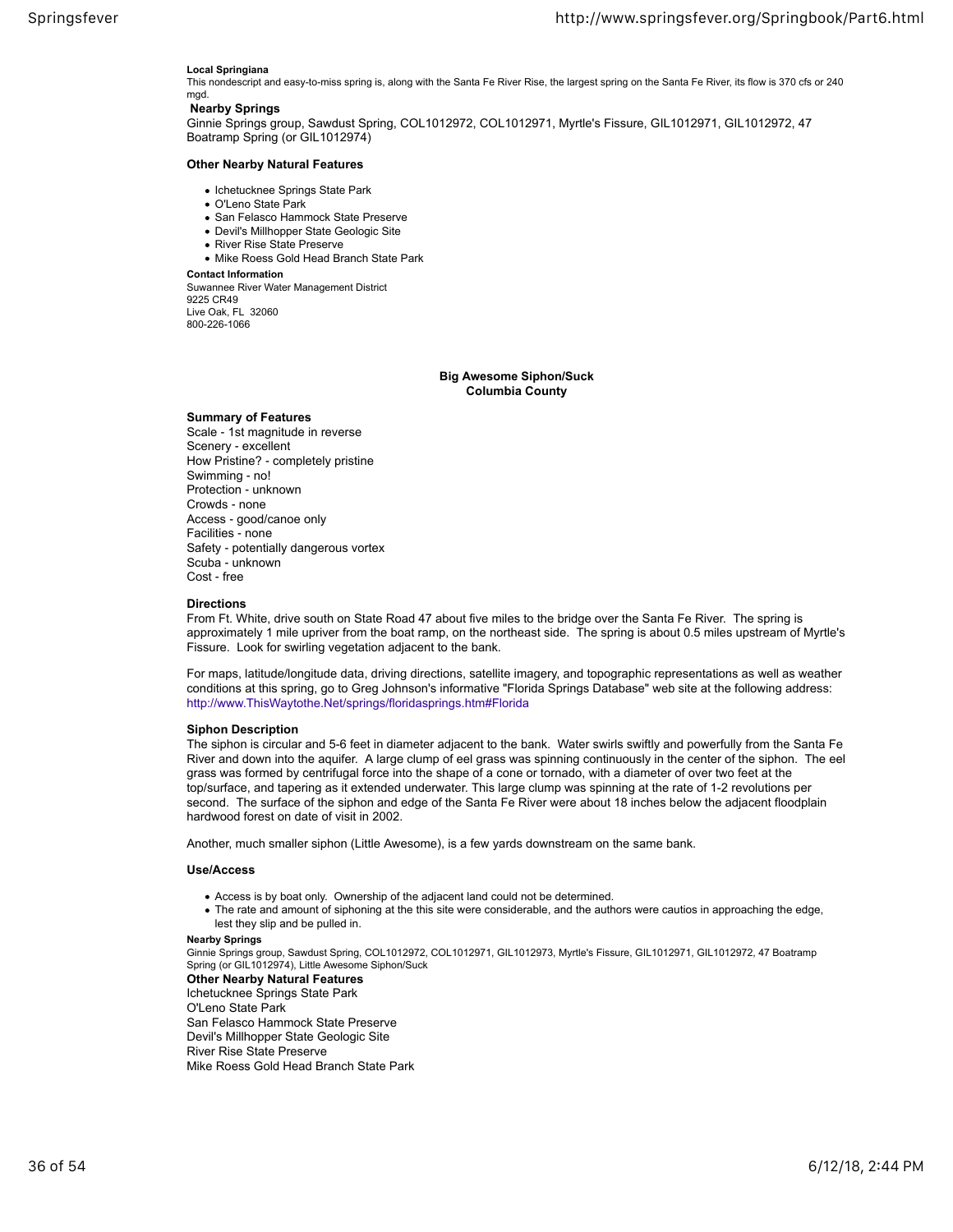## **Little Awesome Siphon/Suck Columbia County**

## **Summary of Features**

Scale ‐ 3rd or 4th magnitude in reverse, estimated Scenery ‐ excellent How Pristine? ‐ completely pristine Swimming ‐ no Protection ‐ unknown Crowds ‐ none Access ‐ good/canoe only Facilities ‐ none Safety ‐ fine Scuba ‐ no Cost ‐ free

#### **Directions**

From Ft. White, drive south on State Road 47 about five miles to the bridge over the Santa Fe River. The spring is approximately 1 mile upriver from the boat ramp, on the northeast side. The spring is about 0.5 miles upstream of Myrtle's Fissure. Look and listen for a small siphon at the edge of the bank.

For maps, latitude/longitude data, driving directions, satellite imagery, and topographic representations as well as weather conditions at this spring, go to Greg Johnson's informative "Florida Springs Database" web site at the following address: http://www.ThisWaytothe.Net/springs/floridasprings.htm#Florida

#### **Siphon Description**

The siphon is a small opening along the bank of the Santa Fe, less than a foot in diameter. Water siphons in the hole from the Santa Fe River and down into the aquifer,looking and sounding like a drain in action. The surface of the siphon and edge of the Santa Fe River were about 6 inches below the adjacent floodplain hardwood forest on date of visit in 2002.

Another, much large siphon (Big Awesome), is a few yards upstream on the same bank.

## **Use/Access**

Access is by boat only. Ownership of the adjacent land could not be determined.

#### **Nearby Springs**

Ginnie Springs group, Sawdust Spring, COL1012972, COL1012971, GIL1012973, Myrtle's Fissure, GIL1012971, GIL1012972, 47 Boatramp Spring (or GIL1012974), Big Awesome Siphon/Suck

**Other Nearby Natural Features** Ichetucknee Springs State Park O'Leno State Park San Felasco Hammock State Preserve Devil's Millhopper State Geologic Site River Rise State Preserve Mike Roess Gold Head Branch State Park

## **Myrtle's Fissure Spring** (AKA the Black Crack) **Columbia County**

## **Summary of Features**

Scale ‐ 2nd magnitude Scenery ‐ excellent How Pristine? ‐ very pristine Swimming ‐ poor-good Protection ‐ unknown/private Crowds ‐ can be heavy on warm weekends Access ‐ adjacent land is private/boat only Facilities ‐ none Safety ‐ very good Scuba ‐ yes Cost ‐ free

#### **Directions**

From Ft. White, drive south on State Road 47 about five miles to the bridge over the Santa Fe River. The spring is about 1/3 mile upriver from the boat ramp on the north side.

*For maps, latitude/longitude data, driving directions, satellite imagery, and topographic representations as well as weather*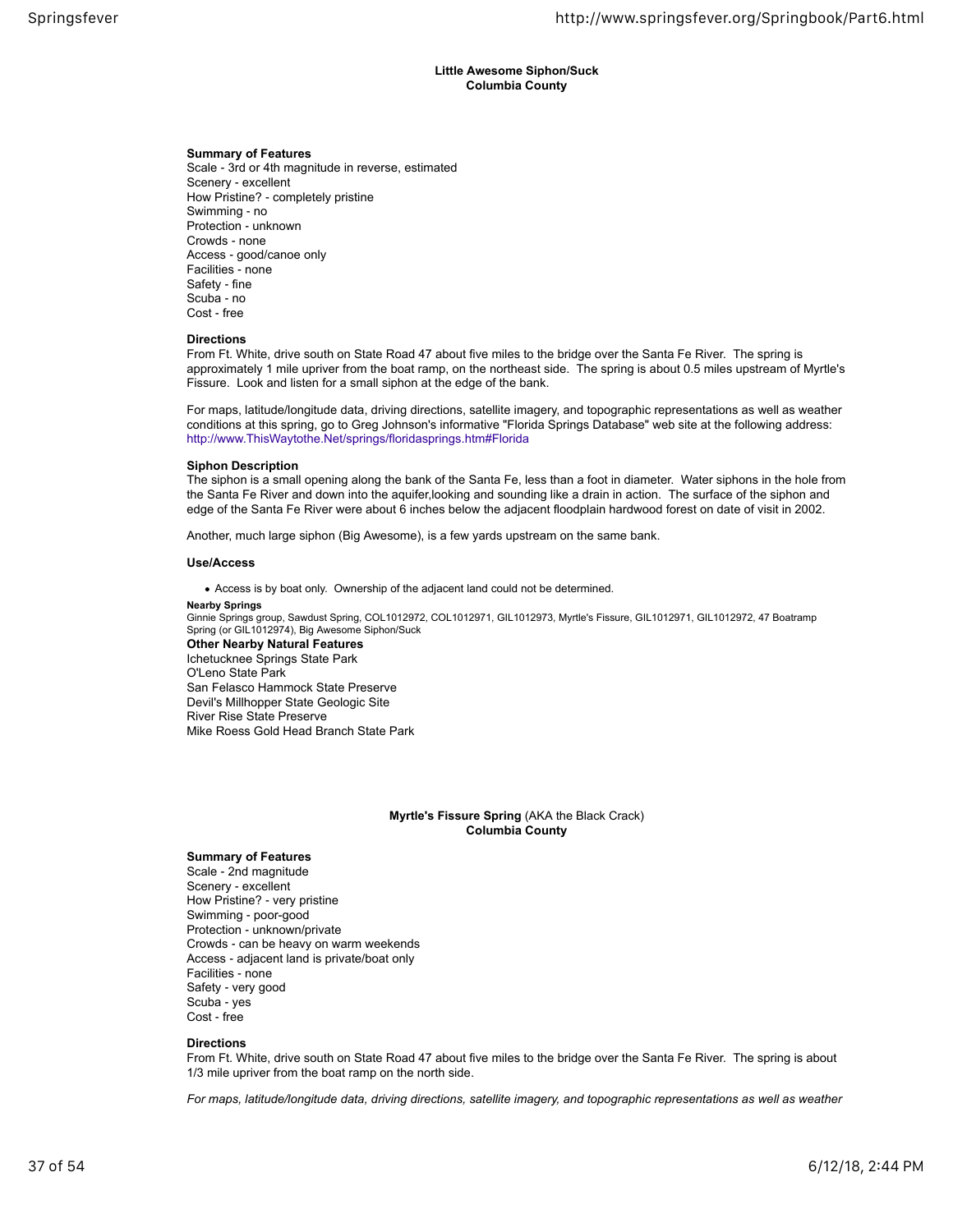*conditions at this spring, go to Greg Johnson's informative "Florida Springs Database" web site at the following address: http://www.ThisWaytothe.Net/springs/floridasprings.htm#Florida*

## **Spring Description**

Visible from the river, Myrtle's Fissure is about 120 feet from the Santa Fe and creates a shallow run that flows across rough and somewhat jagged limestone. Boulders lie in the run and along its edges. The spring is a long (about 75 feet) fissure that is only about 4 feet wide at its widest point and tapered at the ends. The fissure is against the bank, parallel to the river, and is widest and deepest near the downstream end. According to DeLoach (1997, p. 93) the fissure is at least 60 feet deep. Water flowing from the fissure is clear, but appears dark in the crack itself. Land around the spring is dense floodplain forest. When visited in June 2002, the water was clearer and a limstone wall was visible descending from the surface more than 20 feet.

## **Use/Access**

- Land around the spring is private property, and visitors need to stay in the water.
- The rocky run can be too shallow to canoe in times of low water, requiring visitors to walk up the run to the fissure. The bottom is sharp, so wear something to protect your feet.

## **Personal Impressions**

- With its powerful and sometimes noisy run, dark waters, and edges extending beyond your line of vision, Myrtle's Fissure is visually striking. Robert Frost's description of a snowbound forest also seem appropriate for this spring, which has waters that are '�lovely, dark, and deep.'�
- The authors were startled by a 3-4 foot orange snake on one visit in 2000.

#### **Nearby Springs**

Ginnie Springs group, Sawdust Spring, COL1012972, COL1012971, GIL1012973, GIL1012971, GIL1012972, 47 Boatramp Spring (or GIL1012974)

#### **Other Nearby Natural Features**

- Ichetucknee Springs State Park
- O'Leno State Park
- San Felasco Hammock State Preserve
- Devil's Millhopper State Geologic Site
- River Rise State Preserve
- Mike Roess Gold Head Branch State Park

## **C. Santa Fe River, State Road 47 to the Suwannee River**

This final 16-mile portion of the Santa Fe River has more development than the upper sections, and more motorboat traffic, especially in the last half after the river is joined by the clear-flowing Ichetucknee River. Nonetheless, it offers several long stretches of undeveloped forest and swamp bordering the river. Banks along this portion are generally low, but there are occasional areas of higher banks and exposed limestone.

River water clarity is variable, but tends to get less clear as one goes downriver. The water was very clear when visited in time of historic drought (January 2001) ‐ visibility up to 30 feet. Floodplain hardwoods, shrubs, and cypress trees flank the river, interspersed with houses ranging from rotting trailers and one-story cinderblocks to million-dollar mansions on concrete stilts. The greater development results in less wildlife along the river, but the authors saw one fallen tree with at least 30 turtles sunning themselves.

The river gradually widens as it is fed by more springs, Cow Creek, and the Ichetucknee. By the point of its juncture with the Suwannee, it is several hundred feet across. This stretch includes 2-3 areas of shoals in dramatic turns in the river. In times of low water, the shoals create rapids of Class 1-2 magnitude. Approximately 25 springs can be found along this final segment of the Santa Fe River. The springs range from 2nd to 4th magnitude, and some do not flow in times of drought.

For the most part, these springs are undeveloped and not dramatic. Several are surrounded by private property and are, in effect, backyard swimming pools for landowners with no unauthorized access. Several are in swampy areas and hard to see or reach, and others are along the banks of the river and easy to spot. Of this group, Sunbeam, Betty, GIL99972, and Campground Springs are perhaps the most attractive. Another, uncataloged spring just below Wilson Spring was very appealing.

## **47 Boatramp Spring (GIL1012974) Gilchrist County**

#### **Summary of Features**

Scale ‐ 2nd magnitude Scenery ‐ fair How Pristine? ‐ adjacent to boat ramp and highway bridge Swimming ‐ fair-good Protection ‐ fair Crowds ‐ heavy on warm weekends Access ‐ excellent Facilities ‐ good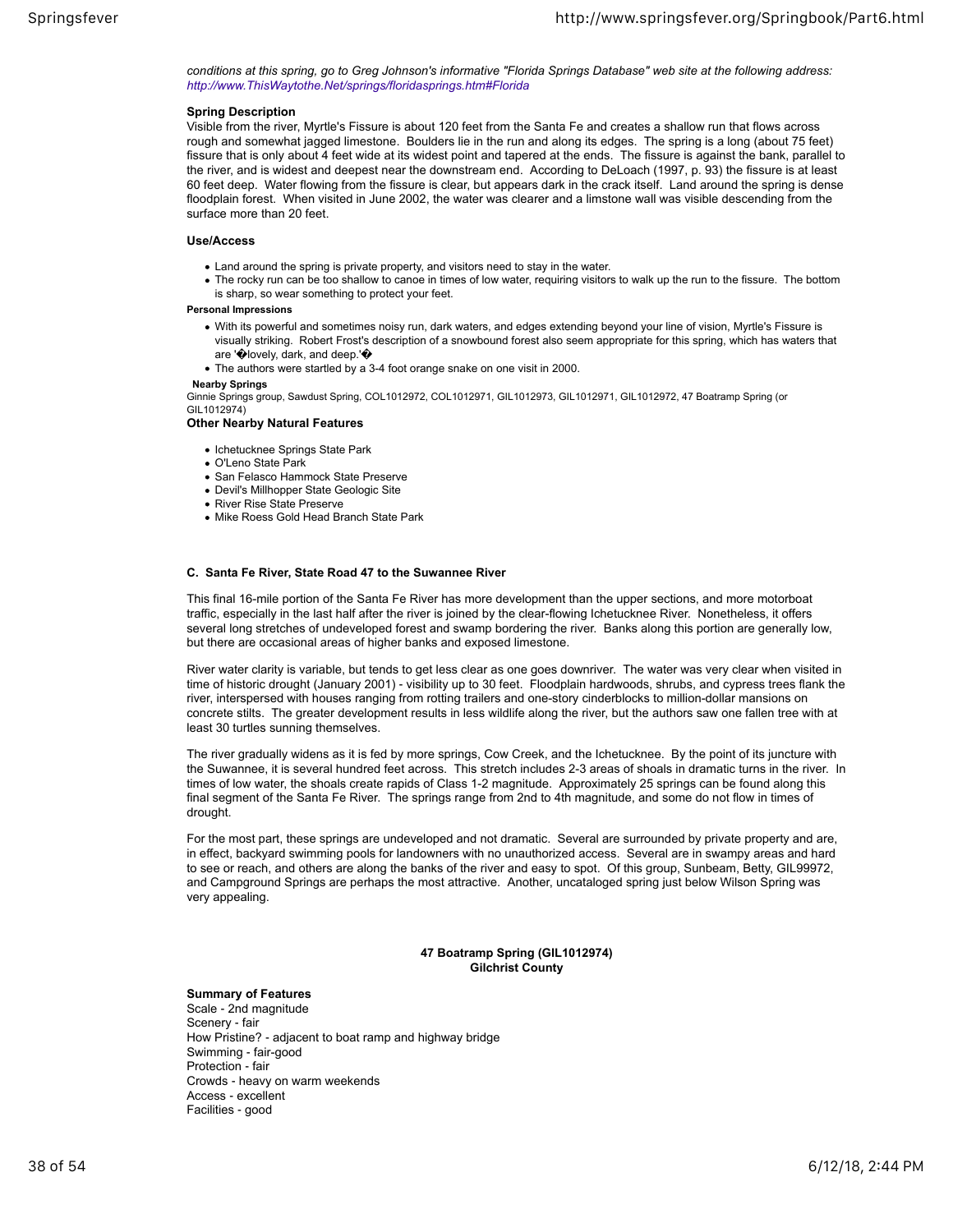Safety ‐ good to fair Scuba ‐ yes Cost ‐ free

#### **Directions**

From Ft. White, drive south on State Road 47 about five miles to the bridge over the Santa Fe River. The spring is just a few feet downstream of the apron of the boat ramp on the SE side of the bridge.

*For maps, latitude/longitude data, driving directions, satellite imagery, and topographic representations as well as weather conditions at this spring, go to Greg Johnson's informative "Florida Springs Database" web site at the following address: http://www.ThisWaytothe.Net/springs/floridasprings.htm#Florida*

## **Spring Description**

The spring lies in the river and flows from one or more limestone openings that are 10-15 feet deep at times of low-normal river heights. The flow creates visible, overlapping boils on the surface. Water flowing from the spring is clear, but the apparent clarity at the surface is affected by the clarity of the Santa Fe River.

#### **Use/Access**

Used for wading, some swimming, and rinsing off. Most users of the boat ramp a few feet away do not notice the spring is there.

#### **Personal Impressions**

The convenience of this spring cannot be surpassed. One may literally stand on the edge of the boat ramp and jump into the spring boil. It is an excellent place and way to clean off at the end of a long paddle, or to cool off at the beginning of one.

#### **Nearby Springs**

Ginnie Springs group, Sawdust Spring, COL1012972, COL1012971, GIL1012973, GIL1012971, GIL1012972, Myrtle's Fissure Spring

#### **Other Nearby Natural Features**

- Ichetucknee Springs State Park
- O'Leno State Park
- San Felasco Hammock State Preserve
- Devil's Millhopper State Geologic Site
- River Rise State Preserve
- Mike Roess Gold Head Branch State Park

#### **GIL928971 Gilchrist County**

#### **Summary of Features**

Scale ‐ 3rd magnitude Scenery ‐ good-very good How Pristine? ‐ houses nearby Swimming ‐ no Protection ‐ unknown-private Crowds ‐ none Access ‐ none, may be viewed from a distance by boat Facilities ‐ none Safety ‐ unknown Scuba ‐ no

## **Quick Directions**

About 15 minutes downriver from the put-in at the Highway 47 bridge on the south side of the Santa Fe River.

## **Full Directions**

From Fort White, drive south on State Road 47 about five miles to bridge over the Santa Fe River and put in at boat ramp (going downstream). After about 15 minutes, look for a creek mouth on left and then another just before the river narrows, deepens, and makes a left turn around some houses and exposed limestone. There is another creek mouth on the left after the turn. These mouths appear to lead to the spring.

*Note*: these tiny runs are not to be confused with the mouth of Cow Creek, which empties into the Santa Fe River above these runs and nearer the boat ramp at the State Road 47 bridge. Traveling downriver from the bridge, one would encounter Cow Creek first, on the left, as a much fuller run that flows south for several miles.

*For maps, latitude/longitude data, driving directions, satellite imagery, and topographic representations as well as weather conditions at this spring, go to Greg Johnson's informative "Florida Springs Database" web site at the following address: http://www.ThisWaytothe.Net/springs/floridasprings.htm#Florida*

#### **Spring Description**

The spring is on private property, and its runs were virtually dry and not navigable the date of the authors' visit (Jan. 2001), a time of historic drought. Viewed from a distance, the spring appears to form a circular pool and three runs. The runs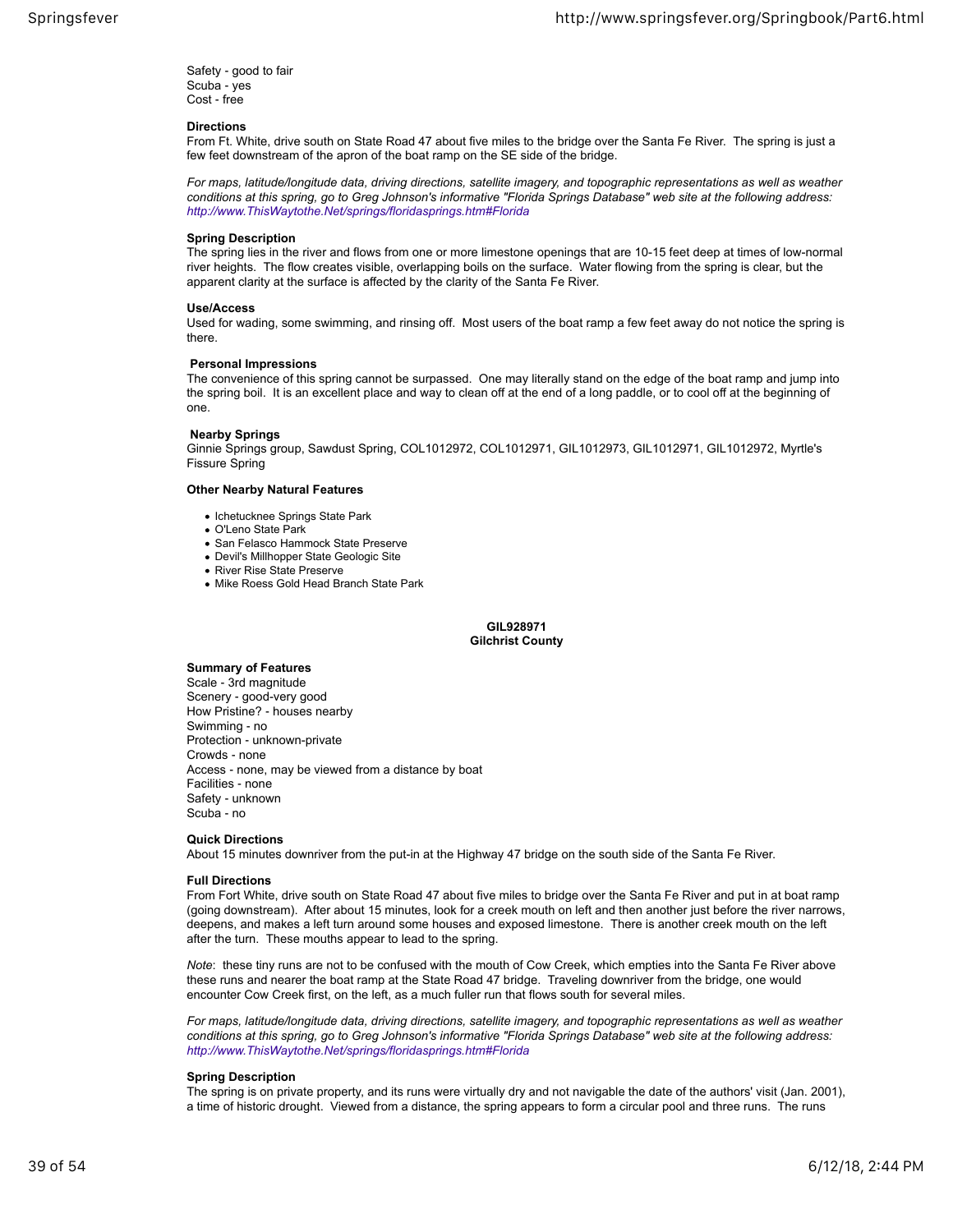create a sort of semicircular island of several acres. The land around the spring is rolling and covered in thick floodplain forest including cypress trees and cypress knees. There is 2-3 story house on the island overlooking the spring pool. A small bridge connects the house to the mainland, crossing the upstream run from the spring.

The upstream (most eastern) run had some water for about 75 feet, but no flow. The mouth of the middle run is rocky and had some mucky pools but no flow on date of visit. The third run downstream is about 100 yards long. The downstream run was flowing, with water tinkling over rocks and tree roots into the Santa Fe River. The water was clear and only a few inches deep. The runs create channels that are several feet below the surrounding land.

#### **Use/Access**

The spring is on private property and not accessible.

#### **Personal Impressions**

 The authors were confused trying to figure out whether the runs were from different springs or same one, where they led, and if they were indeed all from GIL928971. The western, downstream run was the only one flowing. It is not clear whether one could canoe up the lower run to the spring pool (in times of normal or high water), and/or if doing so would constitute trespassing.

## **Nearby Springs**

47 Boatramp Spring, Cedar Spring, GIL928972, COL928971, Wilson Spring

## **Other Nearby Natural Features**

Ichetucknee Springs State Park O'Leno State Park River Rise State Preserve

> **Cedar Spring Columbia County**

## **Summary of Features**

Scale ‐ 3rd magnitude (est.) Scenery ‐ fair-good How Pristine? ‐ in housing development, semi-cleared, but fairly pristine Swimming ‐ no Protection ‐ unknown Crowds ‐ none Access ‐ private Facilities ‐ none Scuba ‐ no

## **Quick Directions**

Shortly past GIL928971 on north side of Santa Fe River on lot past house with pontoon boat.

#### **Full Directions**

From Fort White, drive south on State Road 47 about five miles to bridge over the Santa Fe River and put in at boat ramp (going downstream). After about 20 minutes, or shortly after passing the downstream run of GIL928971, look on north (right) side of the river for a house with a pontoon boat. The spring is about 150 feet inland from the river between two houses and below several other houses set further inland.

*For maps, latitude/longitude data, driving directions, satellite imagery, and topographic representations as well as weather conditions at this spring, go to Greg Johnson's informative "Florida Springs Database" web site at the following address: http://www.ThisWaytothe.Net/springs/floridasprings.htm#Florida*

## **Spring Description**

The spring is in a low floodplain area between houses in a riverside development. It is about 150 feet north of the river and forms a circular pool. This pool was only 9 feet in diameter on date of visit in January 2001 and was murky and not flowing. The owner of the adjacent property told the authors that the spring did flow under normal conditions and that the water was clear under those conditions. The depth of the pool could not determined.

The area around the spring was partially cleared, but there were cypress trees and other hardwoods on the site. The spring run is about 100 yards long, parallel to the river, and passes under a footbridge behind 1-2 houses before joining the Santa Fe River. It appeared that the run would normally be a few inches to one foot deep.

#### **Use/Access**

The spring and run are on private property. The authors were invited by a landowner to see the spring. He said the development above the spring was named after the spring. The landowner said there was no general use of the spring, as it was too small for swimming and did not attract large enough fish for fishing.

## **Local Springiana**

The authors cannot find reference to this spring in any published document. In their book, A Canoeing and Kayaking Guide to the Streams of Florida. Volume 1, North Central Peninsula and Panhandle, Carter & Pearce identify a spring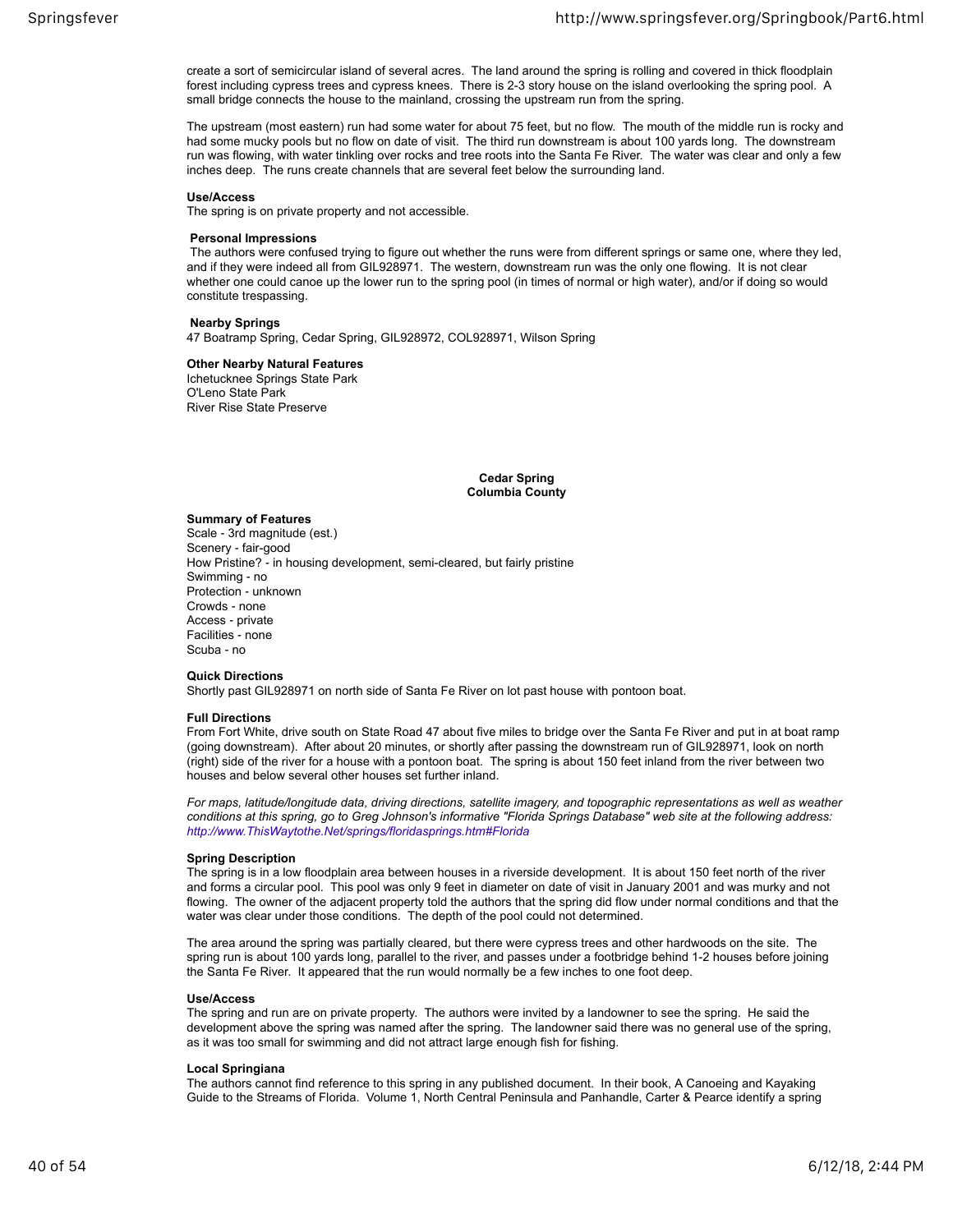they call Northbank as being ' $\ddot{\textbf{Q}}$  about one-half mile downstream from State Road 47 on the right bank' $\dot{\textbf{Q}}$  (p. 141). Hugging the right bank and looking very carefully, the authors did not see this spring. Cedar Spring is well more than  $\frac{1}{2}$ mile from the put-in at the 47 bridge. Cedar Spring is also not on the bank but rather well inland. In Springs of Florida, Rosenau et al. also identify a Northbank Spring and declare it is ' $\bullet$  about 1 mile downstream from State Hwy 47' $\bullet$  (p. 106) - about the site of Cedar Spring. Rosenau et al. also note that Northbank has '�numerous small vents'� which JF and RB did not see. Northbank and Cedar Springs may be the same spring.

## **Personal Impressions**

 In a severe drought, there was not much to see of this spring. However, it was interesting to find a spring that does not appear to have been identified officially. In periods of normal water levels, the spring would likely be very attractive if perhaps mucky.

#### **Nearby Springs**

47 Boatramp Spring, GIL928971, GIL928972, COL928971, Wilson Spring

## **Other Nearby Natural Features**

Ichetucknee Springs State Park O'Leno State Park River Rise State Preserve

> **GIL928972 Gilchrist County**

#### **Summary of Features**

Scale ‐ 4th magnitude Scenery ‐ fine How Pristine? ‐ completely pristine Swimming ‐ no Protection ‐ unknown, private Crowds ‐ none Access ‐ good, boat and then overland Facilities ‐ none Scuba ‐ no Cost ‐ free

## **Quick Directions**

Shortly past Cedar Spring on the south side of Santa Fe River.

#### **Full Directions**

From Fort White, drive south on State Road 47 about five miles to bridge over the Santa Fe River and put in at boat ramp (going downstream). After 25 minutes, or shortly after passing the downstream run of GIL928971 and Cedar Spring, look on the south (left) side of the river for a narrow spring run that curls into the river from the west. Look for a 4-5 foot bank on the upriver side of the mouth of the run, and a lower bank on the downriver side.

*For maps, latitude/longitude data, driving directions, satellite imagery, and topographic representations as well as weather conditions at this spring, go to Greg Johnson's informative "Florida Springs Database" web site at the following address: http://www.ThisWaytothe.Net/springs/floridasprings.htm#Florida*

## **Spring Description**

The presumed site of the springhead is inland from the river about 50 yards in an area of deep floodplain forest. On date of visit in January 2001, a time of historic drought, the spring and run were dry. The most likely site of the springhead is in the photograph below. However, there was evidence of water flow behind this site, and the springhead might be further inland. The likely spring area is a depression set about 10 feet below the surrounding land and covered with tree branches, cypress knees, and roots. The run winds about 75 yards to the river. The run was completely covered in leaves, identical to the surrounding high ground, suggesting the spring had been dry for several months at least.

## **Use/Access**

None. The run is narrow and would likely not be navigable even in times of normal water levels. The area was not posted.

#### **Personal Impressions**

 The spring is in a completely natural and undisturbed setting, something that can be said for only a small percentage of Florida springs.

#### **Nearby Springs**

47 Boatramp Spring, GIL928971, Cedar Spring, COL928971, Wilson Spring

## **Other Nearby Natural Features**

Ichetucknee Springs State Park O'Leno State Park River Rise State Preserve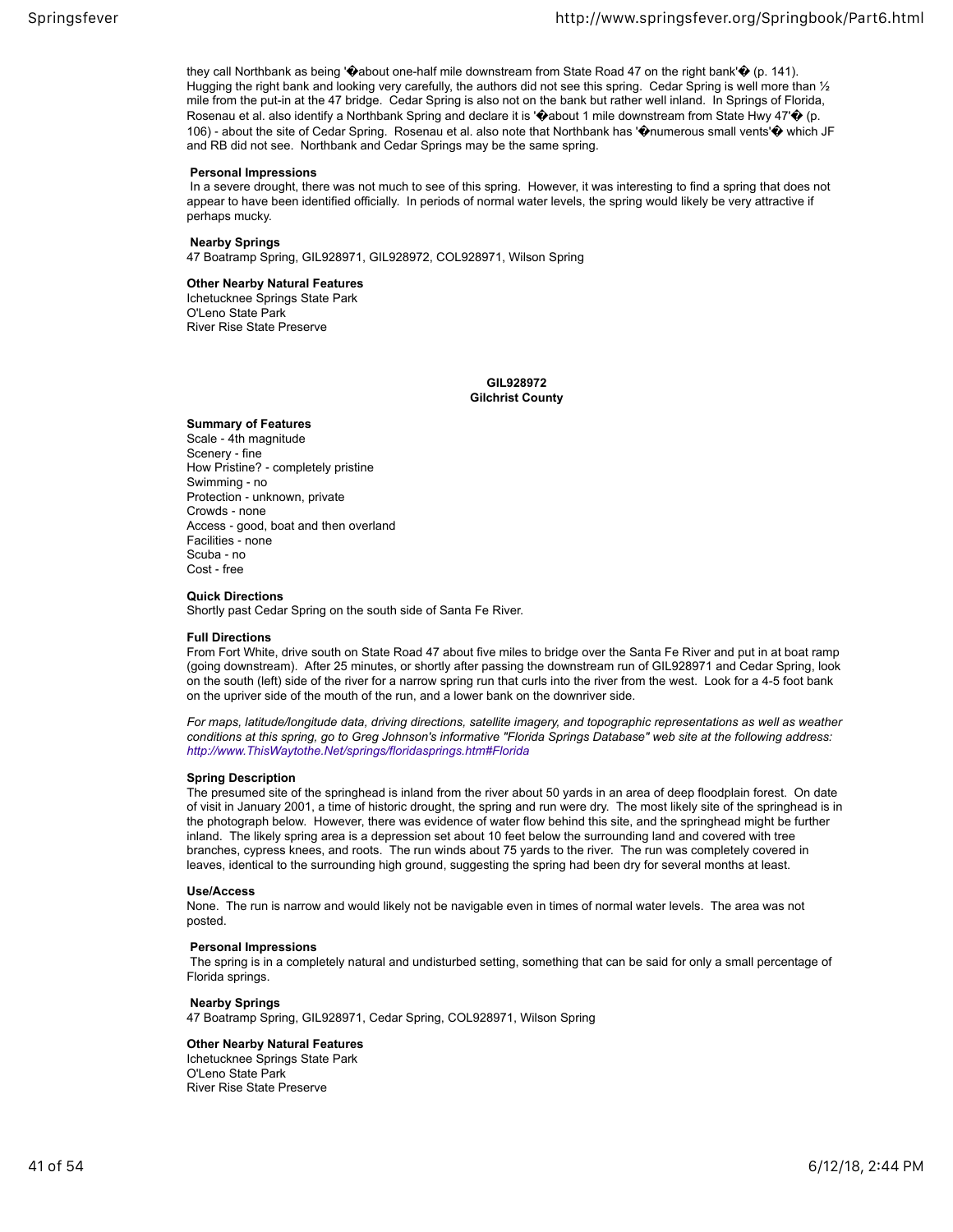**COL928971 Columbia County**

## **Summary of Features**

Scale ‐ 3rd Scenery ‐ fine How Pristine? ‐ very unspoiled Swimming ‐ no Protection ‐ unknown Crowds ‐ none Access ‐ very good, boat only Facilities ‐ none Safety ‐ very good Scuba ‐ no Cost ‐ free

## **Quick Directions**

A little more than 2 miles below State Road 47 bridge on north bank of Santa Fe River.

## **Full Directions**

From Fort White, drive south on State Road 47 about five miles to bridge over the Santa Fe River and put in at boat ramp (going downstream). After 2+ miles, look for semicircular spring pool on the bank on the right side, immediately after a swampy area on the right with thick shrubs.

*For maps, latitude/longitude data, driving directions, satellite imagery, and topographic representations as well as weather conditions at this spring, go to Greg Johnson's informative "Florida Springs Database" web site at the following address: http://www.ThisWaytothe.Net/springs/floridasprings.htm#Florida*

#### **Spring Description**

The spring forms a small semicircular pool or alcove at the edge of the river. On date of visit (January 2001), a time of historic drought, the pool was about 15 feet wide and 2 feet deep. There was a mild but clearly visible boil near the center of the pool, and water flowed from small openings in the bottom. Water in the pool is fairly clear and greenish. The land around the pool is thick floodplain forest, with a swampy area to the immediate east upriver of the spring.

#### **Use/Access**

The spring could be used for wading or sitting in the water. It is too shallow for swimming.

A tree at the downstream edge of the pool provides a nice perch for viewing and photographing.

#### **Personal Impressions** A cute little spring. Nearby Springs

GIL928971, Cedar Spring, GIL928972, Wilson Spring

## **Other Nearby Natural Features**

Ichetucknee Springs State Park O'Leno State Park River Rise State Preserve

> **Wilson Spring Columbia County**

## **Summary of Features**

Scale ‐ 2nd magnitude Scenery ‐ poor-fair How Pristine? ‐ in developed area, choked with exotics Swimming ‐ fair Protection ‐ unknown Crowds ‐ can be heavy on warm weekends Access ‐ very good, boat or car; must canoe into spring Facilities ‐ fair Safety ‐ good Scuba ‐ yes Cost ‐ free

## **Directions**

From U.S. 27 in Ft. White, take Wilson Springs Road west about 4 miles to the spring and boat ramp on the Santa Fe River. The spring is also about 3 miles downriver from the boat ramp where State Road 47 crosses the Santa Fe River.

*For maps, latitude/longitude data, driving directions, satellite imagery, and topographic representations as well as weather*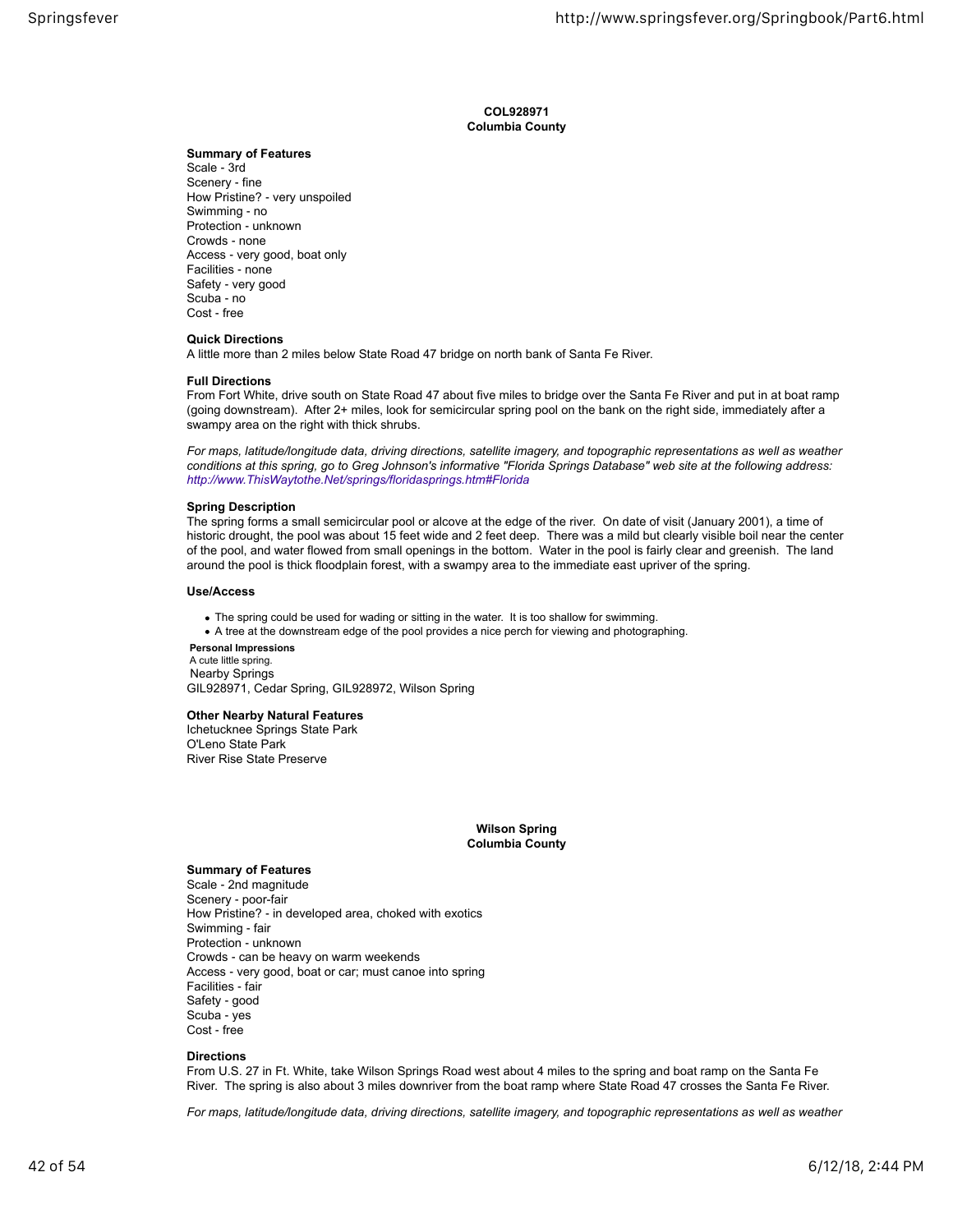*conditions at this spring, go to Greg Johnson's informative "Florida Springs Database" web site at the following address: http://www.ThisWaytothe.Net/springs/floridasprings.htm#Florida*

## **Spring Description**

The spring is in a residential area and is at the head of a run of about 100 yards. The spring forms a circular pool about 75 feet in diameter and 10-12 feet deep. Water in the pool is clear but fairly dark. There is a strong boil in the NW corner of the pool. The pool and run are filled with exotic vegetation as well as duckweed. Algae is present in the pool and run. The run is about 40 feet wide and 1-3 feet deep and has a strong current. There are low banks and some trees along the run and around the spring pool.

#### **Use/Access**

- Land around the pool is private property, so access is only by canoe. There are one house on the east side of the pool and run, and 6-7 houses above the run on the west side.
- The pool is used for swimming and diving. There is a rope swing and a sky-ride rigged to drop into the pool.
- There is a public boat ramp just below the mouth of the run.

#### **Personal Impressions**

 The spring is marred and altered by the very heavy exotic vegetation in it and its run. The land and development around the spring are unattractive.

#### **Nearby Springs**

GIL928971, Cedar Spring, GIL928972, COL928971, GIL99974, Unnamed Spring

## **Other Nearby Natural Features**

Ichetucknee Springs State Park O'Leno State Park River Rise State Preserve

> **GIL99974 Gilchrist County**

## **Summary of Features**

Scale ‐ 3rd magnitude Scenery ‐ fine How Pristine? ‐ very pristine Swimming ‐ no Protection ‐ unknown Crowds ‐ none Access ‐ very good, boat only Facilities ‐ none Safety ‐ very good Scuba ‐ no Cost ‐ free

#### **Quick Directions**

Almost immediately past boat ramp at Wilson Springs on the south side of the Santa Fe River.

#### **Full Directions**

From U.S. 27 in Ft. White, take Wilson Springs Road west about 4 miles to the spring and boat ramp on the Santa Fe River. Put in, cross to near the south side, and the look for the spring on the left.

*For maps, latitude/longitude data, driving directions, satellite imagery, and topographic representations as well as weather conditions at this spring, go to Greg Johnson's informative "Florida Springs Database" web site at the following address: http://www.ThisWaytothe.Net/springs/floridasprings.htm#Florida*

#### **Spring Description**

Water flows from beneath and adjacent to a limestone ledge at the edge of the river. There was a slight boil on date of visit (January 2001). The water is clear and shallow. Land around the spring is floodplain forest and is not developed.

#### **Use/Access**

- No apparent use.
- The authors paddled past this spring, giving it no more than a glance because they thought it was further downstream. It was only in retrospect that they realized they had passed it and had not stopped to take a photograph.

#### **Personal Impressions**

The spring is easy to miss, so look carefully to the left just after passing Wilson Spring.

#### **Nearby Springs**

GIL928971, Cedar Spring, GIL928972, COL928971, Wilson Spring, Unnamed Spring

## **Other Nearby Natural Features**

Ichetucknee Springs State Park O'Leno State Park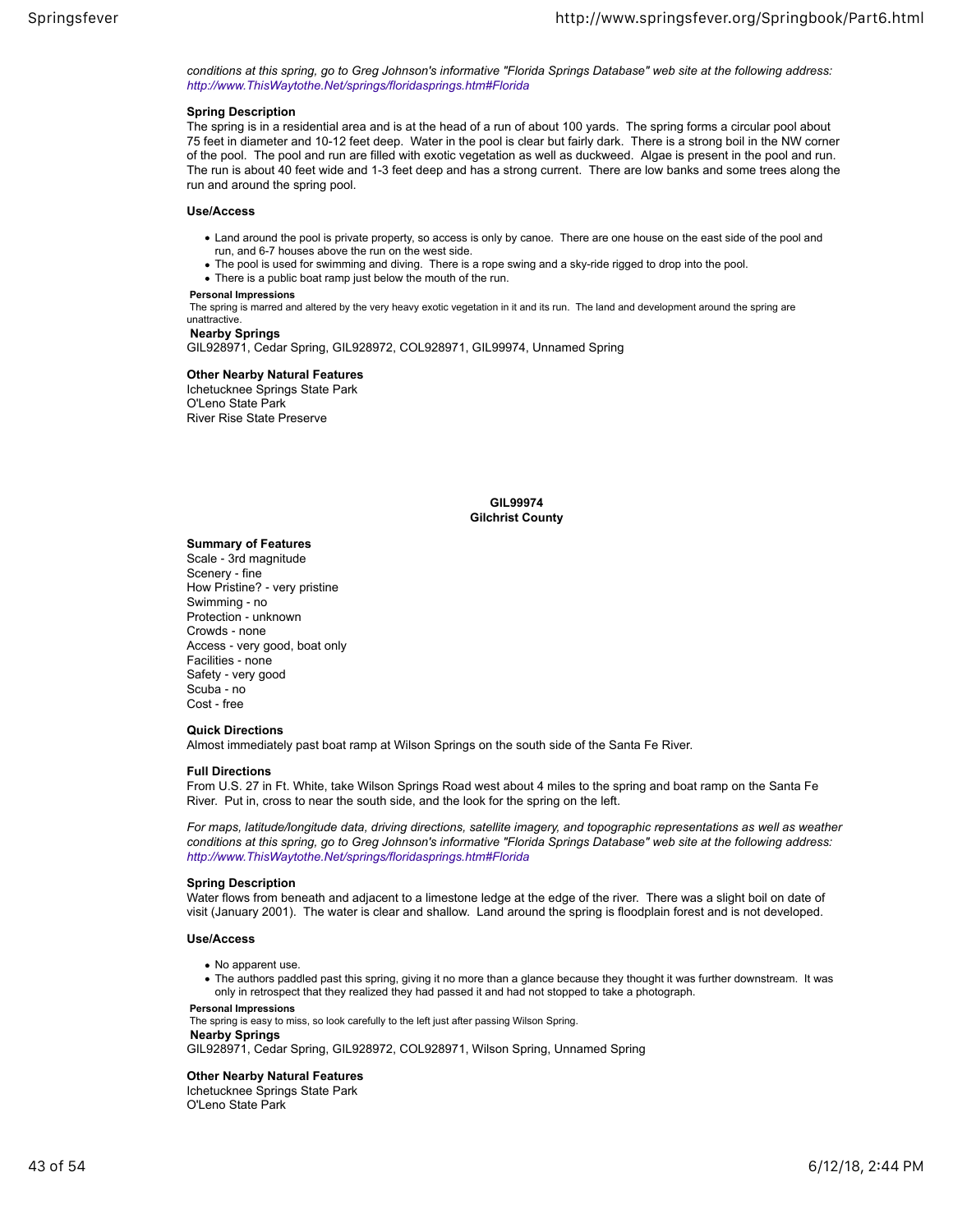River Rise State Preserve

**Unnamed Spring Gilchrist County**

#### **Summary of Features**

Scale ‐ 2nd magnitude (est.) Scenery ‐ good-very good How Pristine? ‐ dock just downstream of and above spring Swimming ‐ fair-good Protection ‐ unknown Crowds ‐ none Access ‐ very good, boat only Facilities ‐ none Safety ‐ good Scuba ‐ yes Cost ‐ free

## **Quick Directions**

5-10 minutes' paddle below Wilson Spring on south side of the Santa Fe River under high bank just before a high dock.

#### **Full Directions**

From U.S. 27 in Ft. White, take Wilson Springs Road west about 4 miles to the spring and boat ramp on the Santa Fe River. Put in, cross to near the south side, and the look for the spring on the left after 5-10 minutes in an area of high banks.

*For maps, latitude/longitude data, driving directions, satellite imagery, and topographic representations as well as weather conditions at this spring, go to Greg Johnson's informative "Florida Springs Database" web site at the following address: http://www.ThisWaytothe.Net/springs/floridasprings.htm#Florida*

#### **Spring Description**

The spring lies in the riverbed on the south side of the river and creates a semicircular alcove. There are high (15 feet) and steep limestone/sand banks above the river at this spot, and the spring forms a small alcove. There is a pronounced boil. The water was fairly clear, but the depth could not be determined except that it was greater than 12 feet. A few feet downstream of the spring at the top of the bank is an overhanging wooden dock/platform. There is a cleared area across from the spring, where small boys were playing on date of visit (January 2001).

#### **Use/Access**

- The dock above the spring suggests there is a house above it, but no structures can be seen from the river except the dock because of the steep banks. The site is not signposted, but the land is likely private property. One can get into the spring from a boat, however.
- The spring invites free-diving and scuba.

#### **Local Springiana**

The two boys playing across from the spring knew there was a spring at this site, but did not know a name for it.

#### **Personal Impressions**

This spring is not described in any literature the authors have found. It is a powerfully flowing spring - surely second magnitude. Weather conditions were too cold for diving on the date of visit, but the authors are determined to return.

#### **Nearby Springs**

GIL928971, Cedar Spring, GIL928972, COL928971, Wilson Spring, GIL 99974

#### **Other Nearby Natural Features**

Ichetucknee Springs State Park O'Leno State Park River Rise State Preserve

> **Unnamed Possible Spring Columbia County**

## **Summary of Features**

Scale ‐ 3rd magnitude (est.) Scenery ‐ poor How Pristine? ‐ in back yard of house on river Swimming ‐ unknown Protection ‐ unknown Access ‐ none, private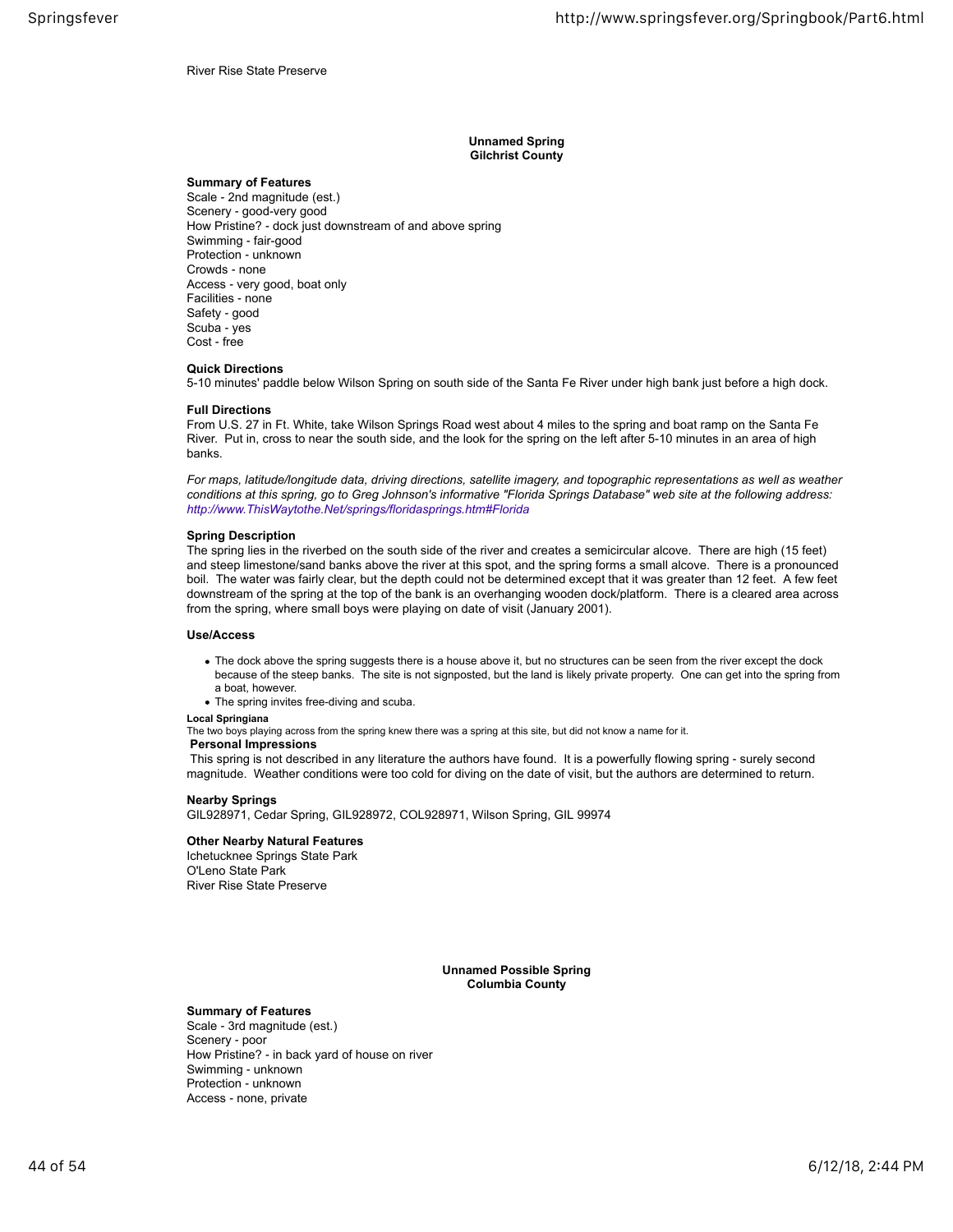#### **Directions**

From U.S. 27 in Ft. White, take Wilson Springs Road west about 4 miles to the spring and boat ramp on the Santa Fe River on Santa Fe River. Go downriver on the Santa Fe 2-3 miles, past 2 sets of small shoals and a hairpin turn. The spring is on the north (right) side of the river in a neighborhood after the dramatic river turn. Also located about 20 minutes' paddle upriver from the Oasis Spring boat ramp. To get to the Oasis boat ramp: From Branford, drive east/south on U.S. 27 to junction with Highway 129/49. Turn south. Drive about 5 miles to Highway 138 and turn east. Drive 3.4 miles to NE 2nd Way. Follow 2nd Way for 2.6 miles to dirt road on right and the boat ramp.

*For maps, latitude/longitude data, driving directions, satellite imagery, and topographic representations as well as weather conditions at this spring, go to Greg Johnson's informative "Florida Springs Database" web site at the following address: http://www.ThisWaytothe.Net/springs/floridasprings.htm#Florida*

#### **Spring Description**

The possible spring is about 100 feet from the river and forms an oval-shaped depression in the back yard of a red house on squared concrete pilings in a developed section of the Santa Fe River. On date of visit (January 2001), a time of historic drought, the pool was not flowing. However, there is a dry run of about 65 feet from the pool to the river, suggesting the site does flow and might therefore be a spring. The run cuts through natural bank along the river, which was about 8 feet above the river on date of visit. The run did not appear to be manmade and was not wide enough except for canoes. There was only a small puddle in the pool. The possible spring is in a cleared area behind a house along the river.

## **Use/Access**

The possible spring is on private property and the land is posted. In times of normal water levels, the site is likely used for swimming ‐ as a natural pool ‐ by the landowners.

#### **Personal Impressions**

 This spring is not described in any literature the authors have found. In their comprehensive spring compilation, Springs of the Suwannee River Basin in Florida (1998), Hornsby & Ceryak identify and catalogue another spring just 1-2 houses downriver from this site (COL917971, p. 33), but did not include this site. JF and RB did locate COL917971, and it was a different spring. The authors will take another look at this site in a time of normal river flow to see if it is flowing and therefore a spring.

#### **Nearby Springs**

COL928971, Wilson Spring, GIL 99974, COL917971, Sunbeam Spring, Oasis Spring

## **Other Nearby Natural Features**

Ichetucknee Springs State Park O'Leno State Park River Rise State Preserve

## **COL917971 Columbia County**

#### **Summary of Features**

Scale ‐ 3rd magnitude Scenery ‐ fair How Pristine? ‐ in back yard of house on river, run altered and dammed Swimming ‐ yes Protection ‐ unknown Access ‐ no, private

#### **Quick Directions**

1-2 houses past the unnamed possible spring above, 20 minutes' paddle upriver on the Santa Fe from private boat ramp at Oasis Spring or 2-3 miles below boat ramp at Wilson Spring.

#### **Full Directions**

From U.S. 27 in Ft. White, take Wilson Springs Road west about 4 miles to the spring and boat ramp on the Santa Fe River. Go downriver on the Santa Fe 2-3 miles, past 2 sets of small shoals and a hairpin turn. The spring is on the north (right) side of the river in a neighborhood after the dramatic river turn and 1-2 houses after the unnamed possible spring described above. To get to the Oasis boat ramp: From Branford, drive east/south on U.S. 27 to junction with Highway 129/49. Turn south. Drive about 5 miles to Highway 138 and turn east. Drive 3.4 miles to NE 2nd Way. Follow 2nd Way for 2.6 miles to dirt road on right and the boat ramp.

*For maps, latitude/longitude data, driving directions, satellite imagery, and topographic representations as well as weather conditions at this spring, go to Greg Johnson's informative "Florida Springs Database" web site at the following address: http://www.ThisWaytothe.Net/springs/floridasprings.htm#Florida*

## **Spring Description**

The spring is just off the river (the center of the pool perhaps 75 feet from the river) and forms an oval pool that is about 35 by 45 feet in diameter. Water in the pool was clear and shallow, and a mild boil was visible. The water had a green tint on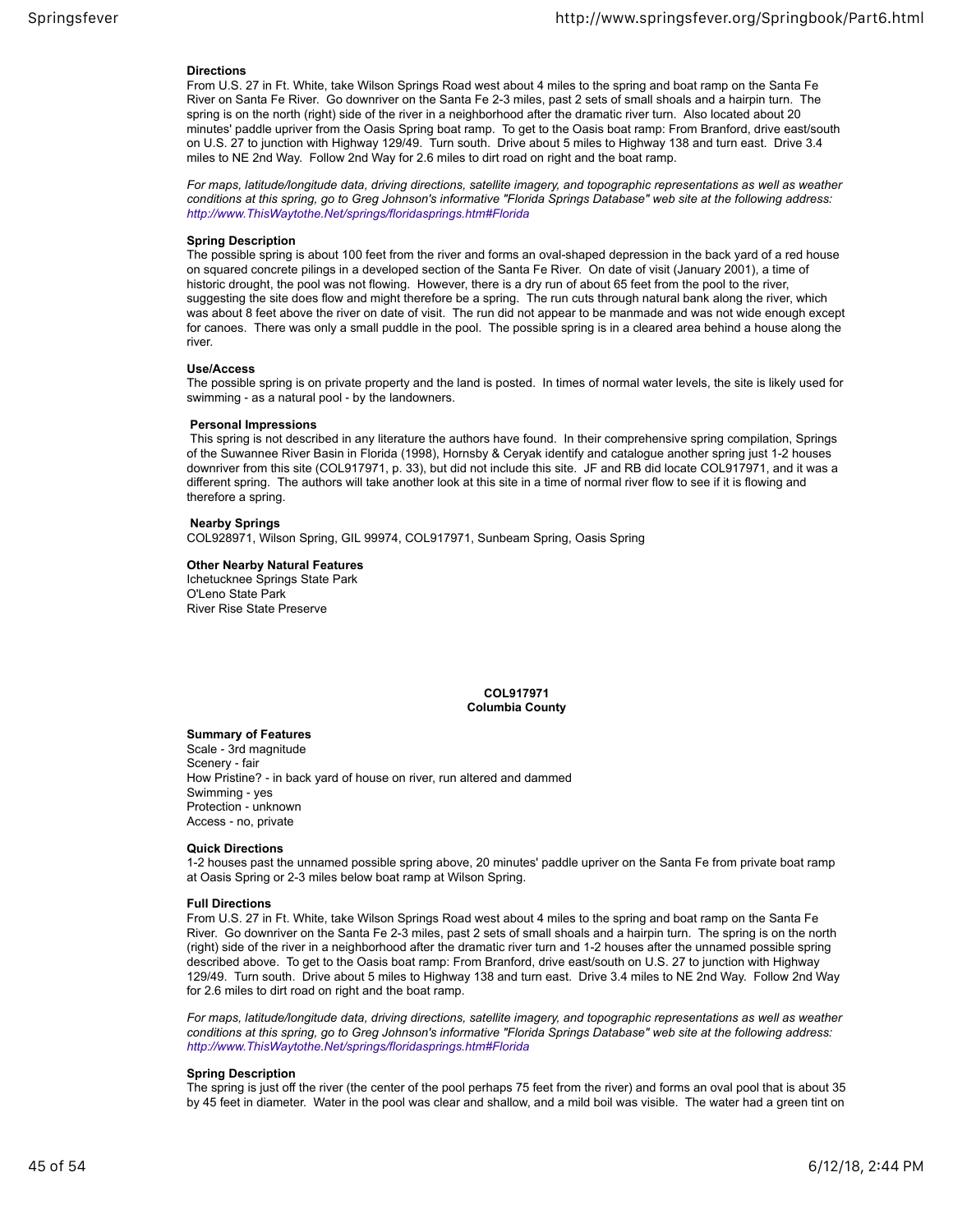date of visit (January 2001). No vent was visible, however, due to vegetation in the pool. The spring is set in a depression with banks rising around it on all sides and land sloping upward to a house on the north side. Much of the land around the spring has been cleared and is grassy.

The banks of the pool are shored with sandbags, and the mouth of the run is narrowed and partly dammed with sandbags and rocks. Water tumbles from the mouth of the pool into the river 25 feet away. On date of visit, the run was only a few inches deep.

## **Use/Access**

• Private property - no access. The authors pulled their canoe to the dam and paddled no further.

The site may be used for swimming and fishing by the landowners.

 **Nearby Springs**

COL928971, Wilson Spring, GIL 99974, unnamed possible spring, Sunbeam Spring, Oasis Spring **Other Nearby Natural Features** Ichetucknee Springs State Park O'Leno State Park

River Rise State Preserve

**Sunbeam Spring Columbia County**

## **Summary of Features**

Scale ‐ 2nd magnitude Scenery ‐ excellent How Pristine? ‐ development nearby; spring very pristine Swimming ‐ good wading and snorkeling Protection ‐ good Crowds ‐ boat traffic going by Access ‐ good; boat only Facilities ‐ none Safety ‐ good Scuba ‐ no Cost ‐ free

## **Quick Directions**

Five minutes past the unnamed possible spring and COL917971 Spring on the Santa Fe River. 15-20 minute paddle upriver from private boat ramp at Oasis Spring near the middle of the river.

## **Full Directions**

From U.S. 27 in Ft. White, take Wilson Springs Road west about 4 miles to the spring and boat ramp on the Santa Fe River. Go downriver on the Santa Fe 2-3 miles, past 2 sets of small shoals and a hairpin turn. The spring five minutes' paddle past COL917971 and lies in the riverbed a little toward the north (Columbia County) side. To get to the Oasis boat ramp: From Branford, drive east/south on U.S. 27 to junction with Highway 129/49. Turn south. Drive about 5 miles to Highway 138 and turn east. Drive 3.4 miles to NE 2nd Way. Follow 2nd Way for 2.6 miles to dirt road on right and the boat ramp.

*For maps, latitude/longitude data, driving directions, satellite imagery, and topographic representations as well as weather conditions at this spring, go to Greg Johnson's informative "Florida Springs Database" web site at the following address: http://www.ThisWaytothe.Net/springs/floridasprings.htm#Florida*

## **Spring Description**

The spring is in the riverbed and flows from two points in an up-jutting fissure/fracture that was exposed when the authors visited (January 2001) during a time of record drought. Water flows powerfully out of a crack in the limestone. On date of visit, more than 10 feet of the crack was exposed, and water flowed up and out against the current of the surrounding river. The crack angles downward to the riverbed, and water flowing from a second opening on the river bottom (about 18 feet upriver) creates another strong boil. Water in the spring is clear, and there was colorful algae growing on the limestone. The rocks were also covered with tiny (about 1 cm) periwinkle-like snails. Sunlight shafted into the exposed flowing vent, which is up to two feet wide and narrows as it goes down. The riverbed was about 6 feet deep on date of visit, and the bottom was visible.

## **Use/Access**

- When the fissure is exposed, one may walk on it and have a birds-eye view of the vent and its powerful flow.
- The authors waded around the site, which would also be excellent for snorkeling, even in normal river height conditions. A dive flag would be useful to warn approaching motorboats.

#### **Personal Impressions**

Sunbeam is a spectacular sight in times of low river water, and appealing and attractive under all but flood conditions. The upfolded fracture creates a dramatic and rare flow spectacle under dry conditions. The authors cannot think of another spring that offers such a prospect in the middle of a river. The closest approximation is Little River Spring in time of extreme drought, when the visitor can also stand on the limestone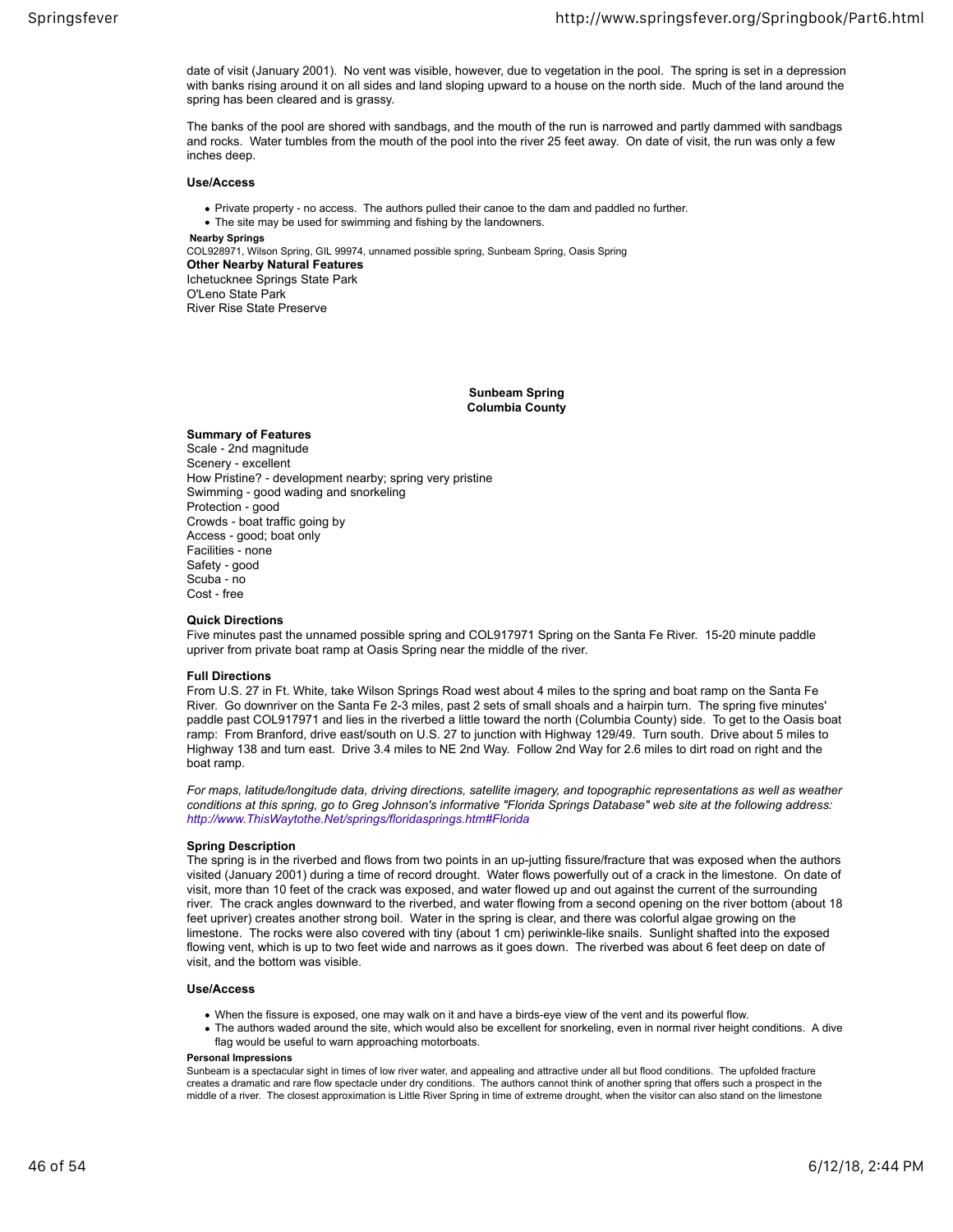directly over the site of the flow and look down into the mouth of the cavern. **Other Nearby Springs** COL928971, Wilson Spring, GIL 99974, unnamed possible spring, COL917971, Oasis Spring

## **Other Nearby Natural Features**

Ichetucknee Springs State Park O'Leno State Park River Rise State Preserve

> **Oasis Spring Gilchrist County**

## **Summary of Features**

Scale ‐ 3rd magnitude Scenery ‐ fair-good How Pristine? - dredging behind spring, boat ramp next to spring, land cleared, erosion Swimming ‐ good Protection ‐ unknown Crowds ‐ some on warm weekends Access ‐ good, boat and by land with authorization Facilities ‐ private dock adjacent to spring Safety ‐ very good Scuba ‐ no Cost ‐ free

## **Quick Directions**

At Oasis boat ramp, or 3 miles below Wilson Springs boat ramp on the south side of the Santa Fe River.

## **Full Directions**

From Branford, drive east/south on U.S. 27 to junction with Highway 129/49. Turn south. Drive about 5 miles to Highway 138 and turn east. Drive 3.4 miles to NE 2nd Way. Follow 2nd Way for 2.6 miles to dirt road on right and the boat ramp. Oasis Spring is just upriver of the ramp.

*For maps, latitude/longitude data, driving directions, satellite imagery, and topographic representations as well as weather conditions at this spring, go to Greg Johnson's informative "Florida Springs Database" web site at the following address: http://www.ThisWaytothe.Net/springs/floridasprings.htm#Florida*

## **Spring Description**

The spring pool is on the riverbank and is a semicircle about 40 feet in diameter. Water in the spring was clear and greenish, and there was some algae in the spring. Water flows from a limestone opening and a mild boil was present. On date of visit (January 2001), a time of historic drought, the water was very low and exposed limestone extended out of the water at the back end of the pool. Water in the spring was 3-6 feet deep.

A channel, which may be manmade, loops behind the spring, forms a small island, and reenters the river upstream. On date of visit, there was no flow of spring water back into this channel due to low river levels.

## **Use/Access**

The site appears to be used for swimming and hanging out. Under normal rain conditions, it would be deeper and more conducive to swimming and snorkeling.

## **Personal Impressions**

Not a bad little spring, despite the unattractive manmade '@improvements'@ around it. The authors would like to return when the water is higher and snorkel at the site.

## **Nearby Springs**

COL928971, Wilson Spring, GIL 99974, unnamed possible spring, COL917971, Sunbeam Spring

## **Other Nearby Natural Features**

Ichetucknee Springs State Park O'Leno State Park River Rise State Preserve

> **SUW917971 Suwannee County**

**Summary of Features** Scale ‐ 3rd magnitude Scenery ‐ fine-excellent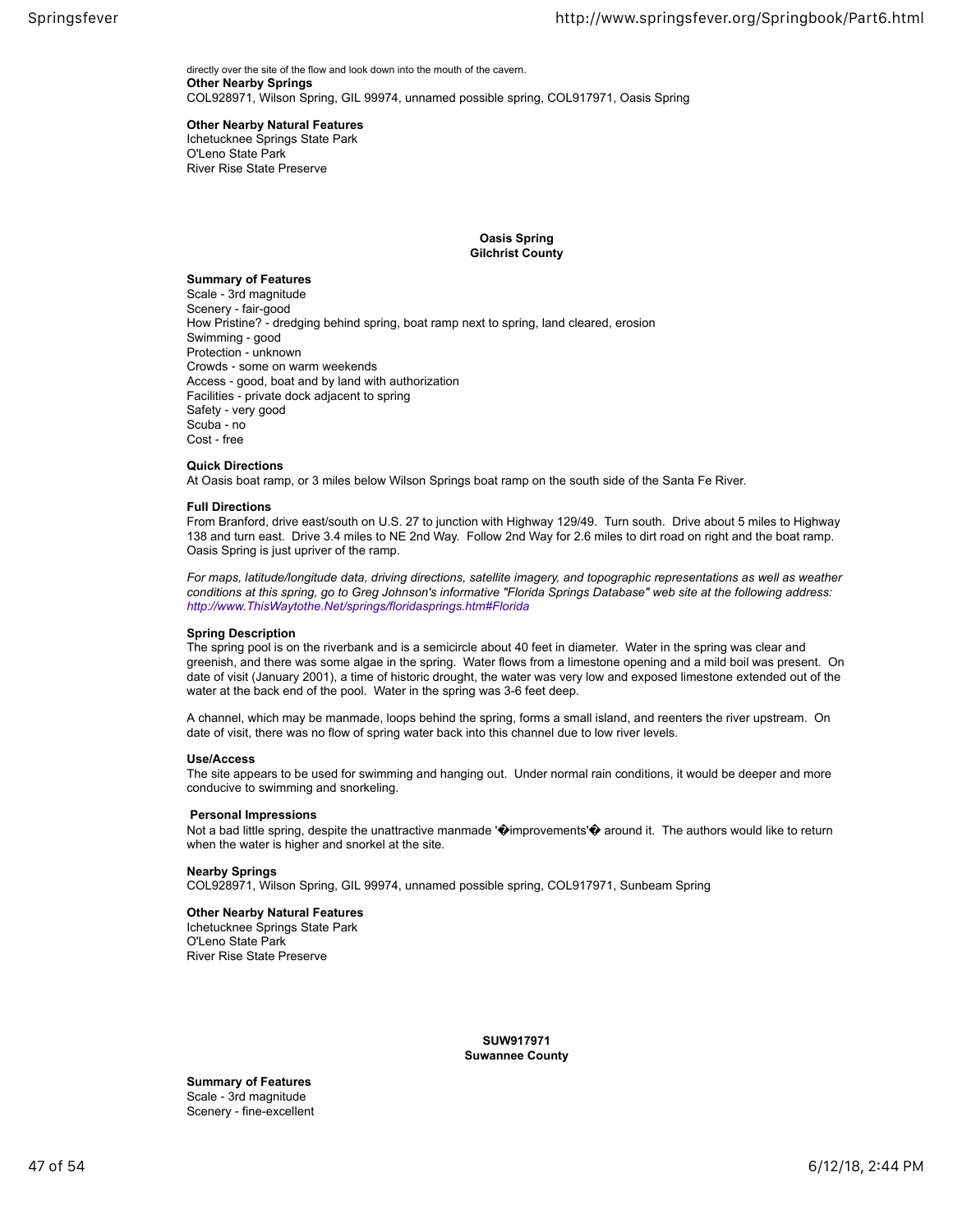How Pristine? ‐ house above spring, otherwise very natural Swimming ‐ no Protection ‐ unknown Crowds ‐ none Access ‐ very good, boat only Facilities ‐ none Safety ‐ very good Scuba ‐ no Cost ‐ free

## **Quick Directions**

On the north side of the Santa Fe River 150 feet below where it is joined by the Ichetucknee River.

#### **Full Directions**

From Branford, drive east/south on U.S. 27 to junction with Highway 129/49. Turn south. Drive about 5 miles to Highway 138 and turn east. Drive 3.4 miles to NE 2nd Way. Follow 2nd Way for 2.6 miles to dirt road on right and the boat ramp on the Santa Fe River. Paddle four miles to where Ichetucknee River joins the Santa Fe. The spring is 150 past the confluence on the right (north) side.

*For maps, latitude/longitude data, driving directions, satellite imagery, and topographic representations as well as weather conditions at this spring, go to Greg Johnson's informative "Florida Springs Database" web site at the following address: http://www.ThisWaytothe.Net/springs/floridasprings.htm#Florida*

#### **Spring Description**

The spring forms a small pool on the riverbank in an area of floodplain forest. On date of visit (January 2001), a time of historic drought, the spring was not flowing but did contain water. The water was dark and the pool was about 10 feet in diameter and mostly covered in water lettuce. The spring's dry run was just a few feet to the river.

#### **Use/Access**

No apparent use except by flora and fauna ‐ the spring is tiny and forms a small shallow pool.

There is a large house visible above the spring, which has a view of both the Santa Fe and Ichetucknee rivers.  **Personal Impressions**

 The spring was very nondescript on the date of visit, and the authors would likely have overlooked it had they not known its exact location.  **Nearby Springs**

GIL99972

## **Other Nearby Natural Features**

Ichetucknee Springs State Park O'Leno State Park River Rise State Preserve

## **GIL99972 Gilchrist County**

#### **Summary of Features**

Scale ‐ 3rd magnitude Scenery ‐ fine How Pristine? ‐ house above spring, undergrowth cleared above spring Swimming ‐ good, fine snorkeling Protection ‐ unknown Access ‐ adjacent land is private; make no landfall Facilities ‐ none Safety ‐ unknown Scuba ‐ no Cost ‐ free

## **Quick Directions**

On the Santa Fe River about ¼ mile below where it is joined by the Ichetucknee River on the south side.

## **Full Directions**

From Branford, drive east/south on U.S. 27 to junction with Highway 129/49. Turn south. Drive about 5 miles to Highway 138 and turn east. Drive 3.4 miles to NE 2nd Way. Follow 2nd Way for 2.6 miles to dirt road on right and the boat ramp on the Santa Fe River. Paddle four miles to where Ichetucknee River joins the Santa Fe. The spring is about  $\frac{1}{4}$  mile below the confluence on the left (south) side at the back yard of a house.

*For maps, latitude/longitude data, driving directions, satellite imagery, and topographic representations as well as weather conditions at this spring, go to Greg Johnson's informative "Florida Springs Database" web site at the following address: http://www.ThisWaytothe.Net/springs/floridasprings.htm#Florida*

#### **Spring Description**

The spring is adjacent to the riverbank and forms a small pool of irregular shape and two sections amid exposed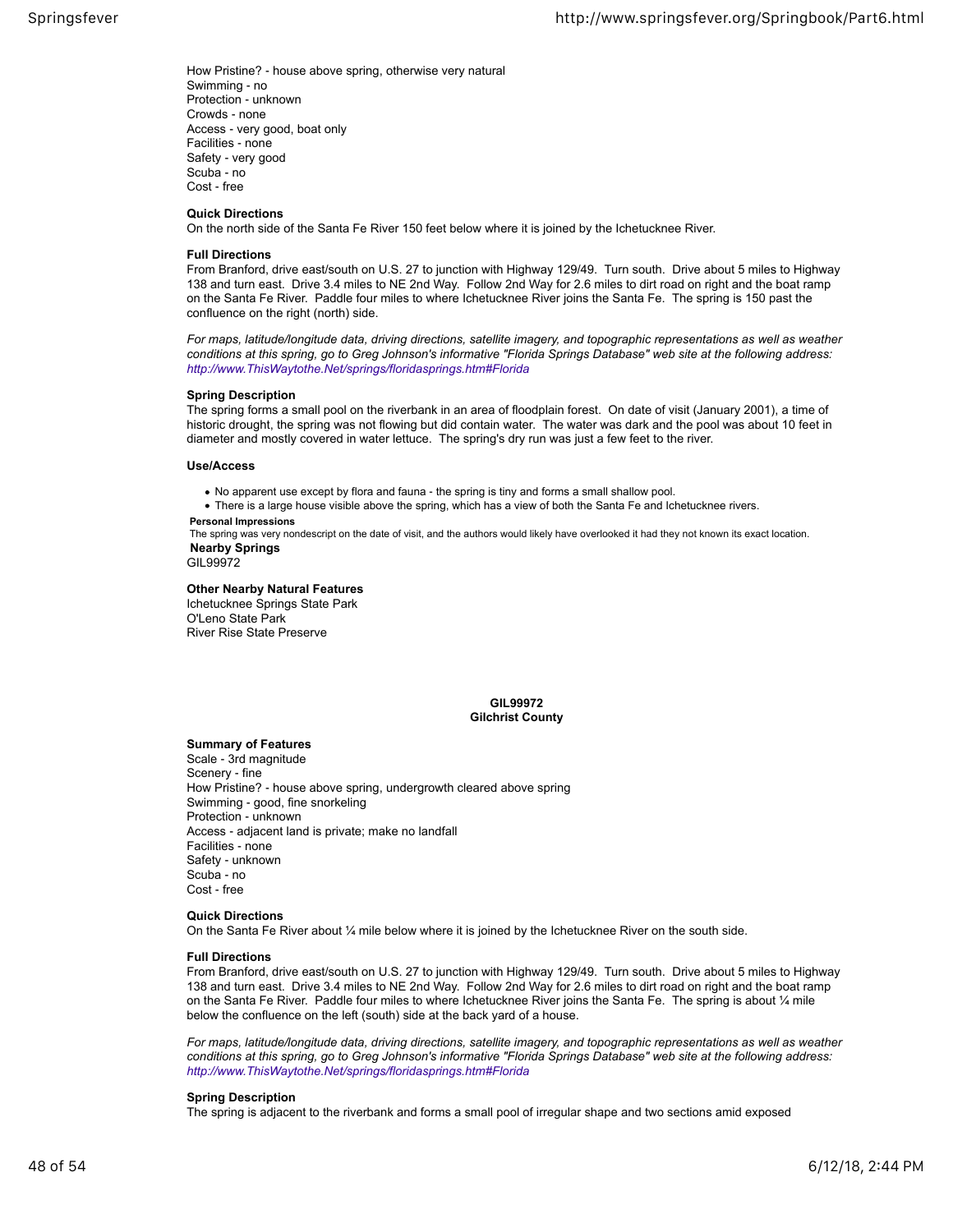limestone. On date of visit, a time of historic drought (January 2001), the pool was much reduced and only about 12 by 20 feet in diameter. Water flows from an eight-foot-deep limestone opening in the back (SW) end of the pool. The water was very clear and blue on the date of visit.

Land around the pool has been partially cleared and serves as the yard for the owners of a house on the property. There is a mature cypress tree in the center of the spring on the east side; its diameter is 3-4 feet.

#### **Use/Access**

- The land around the spring is private property and is posted.
- Another sign says ' $\bigcirc$  Beware of Dog.' $\bigcirc$  A dog on the property barked at the authors but must have been tied or fenced as it did not show itself.
- One can canoe into the lower portion of the spring in times of normal river heights.

## **Personal Impressions**

 The spring is very lovely and appealing. The authors wanted to take a dip but feared being yelled at (or worse) for trespassing. Presumably, however, one can go into the spring without trespassing as long as no landfall is made.

**Nearby Springs** SUW917971

## **Other Nearby Natural Features**

Ichetucknee Springs State Park O'Leno State Park River Rise State Preserve

> **Betty Spring Suwannee County**

## **Summary of Features**

Scale ‐ 3rd magnitude Scenery ‐ very good How Pristine? ‐ land cleared above/around spring, near site of old bridge, some erosion Swimming ‐ good wading and snorkeling Protection ‐ unknown Crowds ‐ small Access ‐ good, boat only and no landfall allowed Facilities ‐ none Safety ‐ good Scuba ‐ no Cost ‐ free

## **Directions**

From Branford, drive east/south on U.S. 27 about 4 miles to junction with U.S. 129. Drive south on U.S. 129 and go 3 miles to bridge over the Santa Fe River. Put in at boat ramp at county park at the bridge and go upriver about 2 miles to the spring on the left (north) side, just past site of old bridge across the river.

*For maps, latitude/longitude data, driving directions, satellite imagery, and topographic representations as well as weather conditions at this spring, go to Greg Johnson's informative "Florida Springs Database" web site at the following address: http://www.ThisWaytothe.Net/springs/floridasprings.htm#Florida*

## **Spring Description**

Betty Spring forms an oval pool on the north bank of the Santa Fe River. The pool was about 15 feet long, 10 feet wide, and three feet deep on date of visit (January 2001). Water in the spring was clear and blue and flowed from a small limestone opening near the mouth of the pool. There was a slight boil visible. On date of visit, water in the spring pool was appreciably warmer than the immediately adjacent water in the Santa Fe River. Limestone rose up about two feet around the edge of the pool; this limestone would be submerged under normal river heights. There is a dead cypress tree on the upriver side of the spring at the edge of the bank.

#### Use/Access

- The land around the spring is private and posted, so it may only be visited from the water and no landfall can be made.
- The spring may be used for wading, swimming, and snorkeling. Its small size, however, means that only a few people can be in it at a time.

#### **Local Springiana**

Based on materials along the banks just below the spring, there appeared to be a bridge that cross the river at this site many years ago.  **Personal Impressions**

 Betty is a cute little spring and very inviting for swimming after paddling a while on the river. Under the weaker sunlight of winter, and toward the end of the day, springs tend to be less refractive and not as blue. Betty, however, was quite blue even given such conditions and would likely glow under a summer sun.

## **Nearby Springs**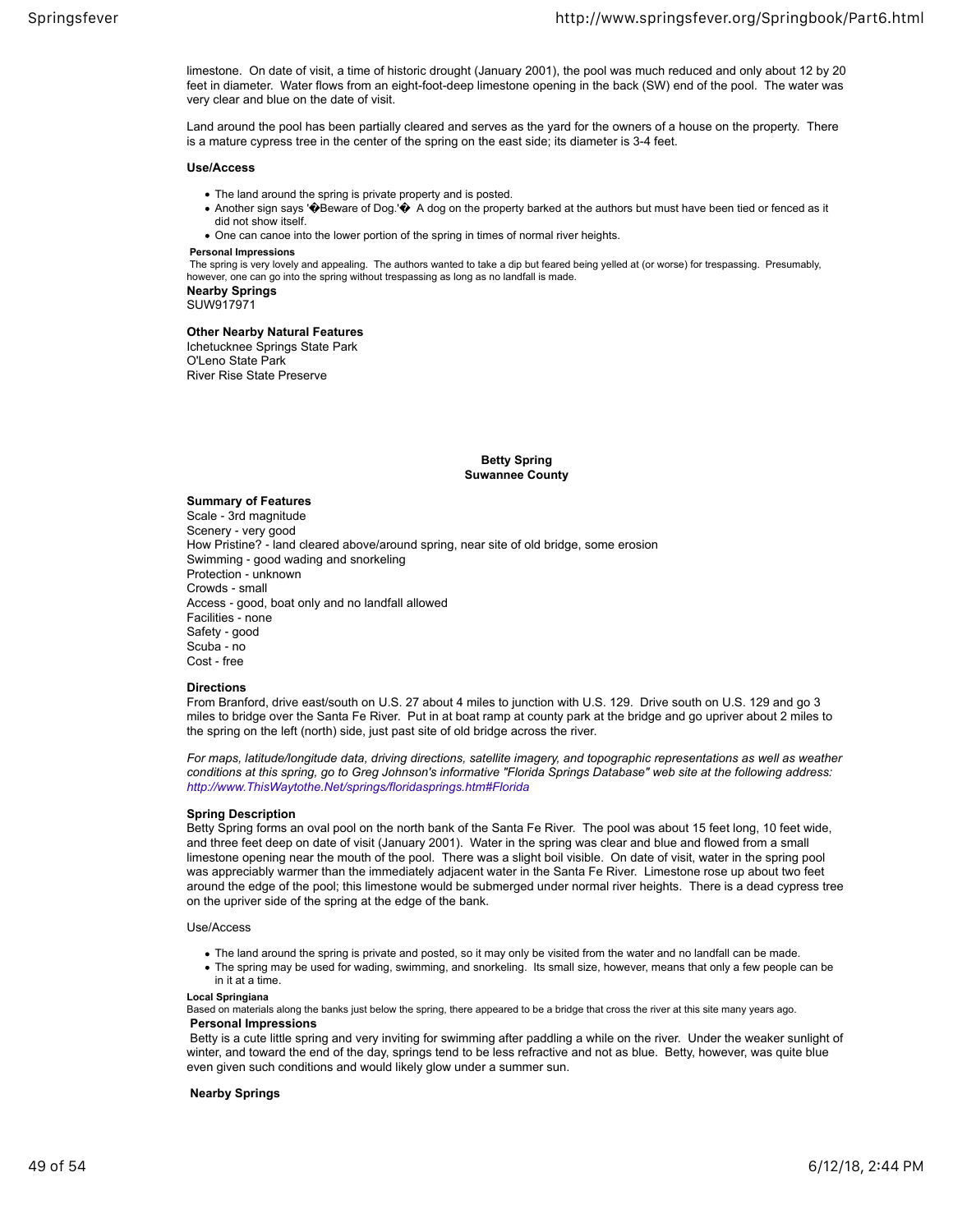- GIL729972
- GIL729973
- Campground Spring
- Trail Spring
- SUW107971
- GIL107971 GIL729971
- 

**Other Nearby Natural Features** Ichetucknee Springs State Park O'Leno State Park River Rise State Preserve

## **GIL729972? (or possibly) GIL 729973 Gilchrist County**

## **Summary of Features**

Scale ‐ 4th magnitude Scenery ‐ fair How Pristine? ‐ land cleared above spring Swimming ‐ no Protection ‐ unknown Crowds ‐ none Facilities ‐ none Safety ‐ good Scuba ‐ no Cost ‐ free

## **Directions**

Several miles below boat ramp at Oasis Spring on south side. From Branford, drive east/south on U.S. 27 to junction with Highway 129/49. Turn south. Drive about 5 miles to Highway 138 and turn east. Drive 3.4 miles to NE 2nd Way. Follow 2nd Way for 2.6 miles to dirt road on right and the boat ramp on the Santa Fe River. Paddle downstream 5-6 miles (?) miles and look for small mouth of run on the south (left) side.

*For maps, latitude/longitude data, driving directions, satellite imagery, and topographic representations as well as weather conditions at this spring, go to Greg Johnson's informative "Florida Springs Database" web site at the following address: http://www.ThisWaytothe.Net/springs/floridasprings.htm#Florida*

## **Spring Description**

The presumed spring was dry on date of visit in January 2001, a period of historic drought. A depression was located at the back of a 250-foot dry run that might be the spring pool. The dry pool was oval and about 50 by 100 feet in diameter. Land above the site is cleared, but below the spring is floodplain forest.

## **Use/Access**

Unknown.

## **Personal Impressions**

 The authors had difficulty locating several springs in this stretch of the Santa Fe that are described and photographed in the 1998 publication, *Springs of the Suwannee River Basin in Florida* (Hornsby & Ceryak, pp. 49-53). They wondered if all the springs in this section ‐ all of which are small ‐ were dry. Based on the description in Hornsby & Ceryak, the most likely match for this site is GIL729972 (p. 52).

## **Nearby Springs**

- Betty Spring
- Campground Spring
- Trail/Pleasant Grove Spring

## SUW107971

**Other Nearby Natural Features** Ichetucknee Springs State Park O'Leno State Park River Rise State Preserve

> **Campground Spring Gilchrist County**

## **Summary of Features**

Scale ‐ 2nd magnitude Scenery ‐ very good How Pristine? ‐ land partially cleared above pool for campground Swimming ‐ fair-good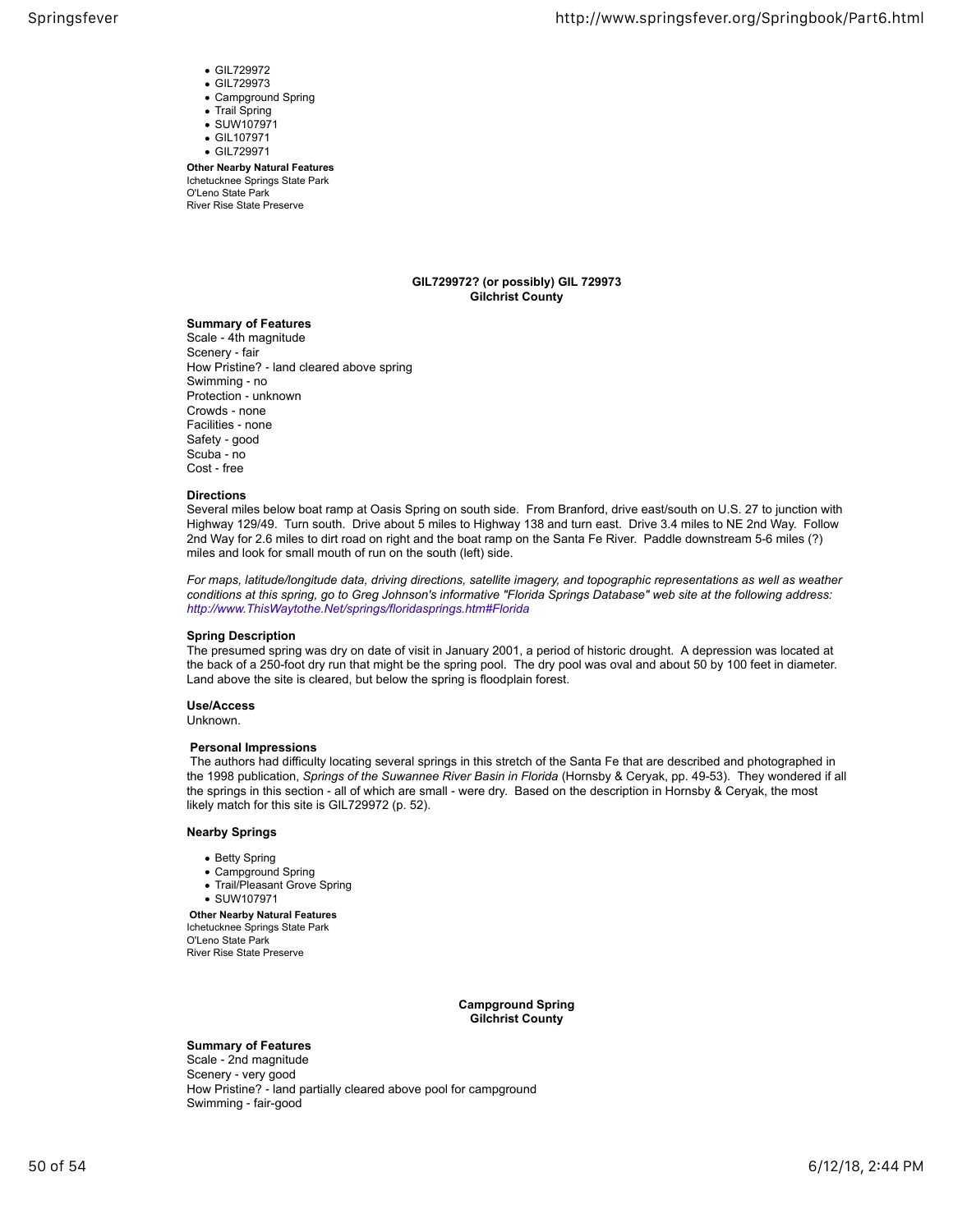Protection ‐ unknown Crowds ‐ unknown Access ‐ excellent, from water or land Facilities ‐ excellent at adjacent campground Safety ‐ good Scuba ‐ yes Cost - fee to launch boat or camp at site, free if approached by boat from different boat ramp

## **Directions**

From Branford, drive east/south on U.S. 27 about 4 miles to junction with U.S. 129. Drive south on U.S. 129 for about 4 miles, and turn right (west) at sign for Elly Ray's Campground on graded road about one mile below the bridge over the Santa Fe River. Follow to campground and river, and the spring is about 150 feet upriver on the right.

*For maps, latitude/longitude data, driving directions, satellite imagery, and topographic representations as well as weather conditions at this spring, go to Greg Johnson's informative "Florida Springs Database" web site at the following address: http://www.ThisWaytothe.Net/springs/floridasprings.htm#Florida*

## **Spring Description**

The spring is adjacent to the river and forms a semicircular pool that is 75 feet across and framed/canopied on three sides by 8 or so large cypress trees. On date of visit, which was also late in the day and with low sunlight (January 2001), the water in the spring was dark and the depth could not be determined. According to Hornsby & Ceryak (1998, p. 45), the spring has a maximum depth of 23 feet. No boil was visible.

## **Use/Access**

- The land behind the spring is used as a campground, and there is a boat launch nearby.
- Canoers and boaters cannot make unauthorized landfall; the site is posted. One can put in at the boat ramp, swim at the spring, or camp for a fee.
- There was a trail to the spring, but the authors could not tell if the spring was used for swimming/snorkeling/diving or just for sightseeing

#### **Personal Impressions**

 The evenly spaced cypress trees along the edge of the spring create an attractive sight. The authors plan to return to the spring in the summer and visit under conditions that are more conducive to swimming and snorkeling.

## **Nearby Springs**

- GIL729972
- GIL729973
- Betty Spring
- Trail Spring
- SUW107971 GIL107971
- GIL729971

**Other Nearby Natural Features** Ichetucknee Springs State Park O'Leno State Park River Rise State Preserve

## **Trail (or Pleasant Grove) Spring Gilchrist County**

## **Summary of Features**

Scale ‐ 3rd magnitude Scenery ‐ poor How Pristine? ‐ platform around spring, exotic plants in water, buildings above spring Swimming ‐ poor-good, depending on amount of plants in spring Protection ‐ unknown Crowds ‐ can be busy on warm days Access ‐ very good, land or water Facilities ‐ excellent in adjacent campground Safety ‐ very good Scuba ‐ no Cost ‐ fee to launch boat or camp at site, free if approached by boat from different boat ramp

## **Directions**

From Branford, drive east/south on U.S. 27 about 4 miles to junction with U.S. 129. Drive south on U.S. 129 for about 4 miles, and turn right (west) at sign for Elly Ray's Campground on graded road about one mile below the bridge over the Santa Fe River. Follow to campground and river, and the spring is a few feet downriver from the boat ramp next to a dock.

*For maps, latitude/longitude data, driving directions, satellite imagery, and topographic representations as well as weather conditions at this spring, go to Greg Johnson's informative "Florida Springs Database" web site at the following address: http://www.ThisWaytothe.Net/springs/floridasprings.htm#Florida*

## **Spring Description**

The spring is at the edge of the river and forms a semicircular pool 35 feet across. Water flows from a limestone opening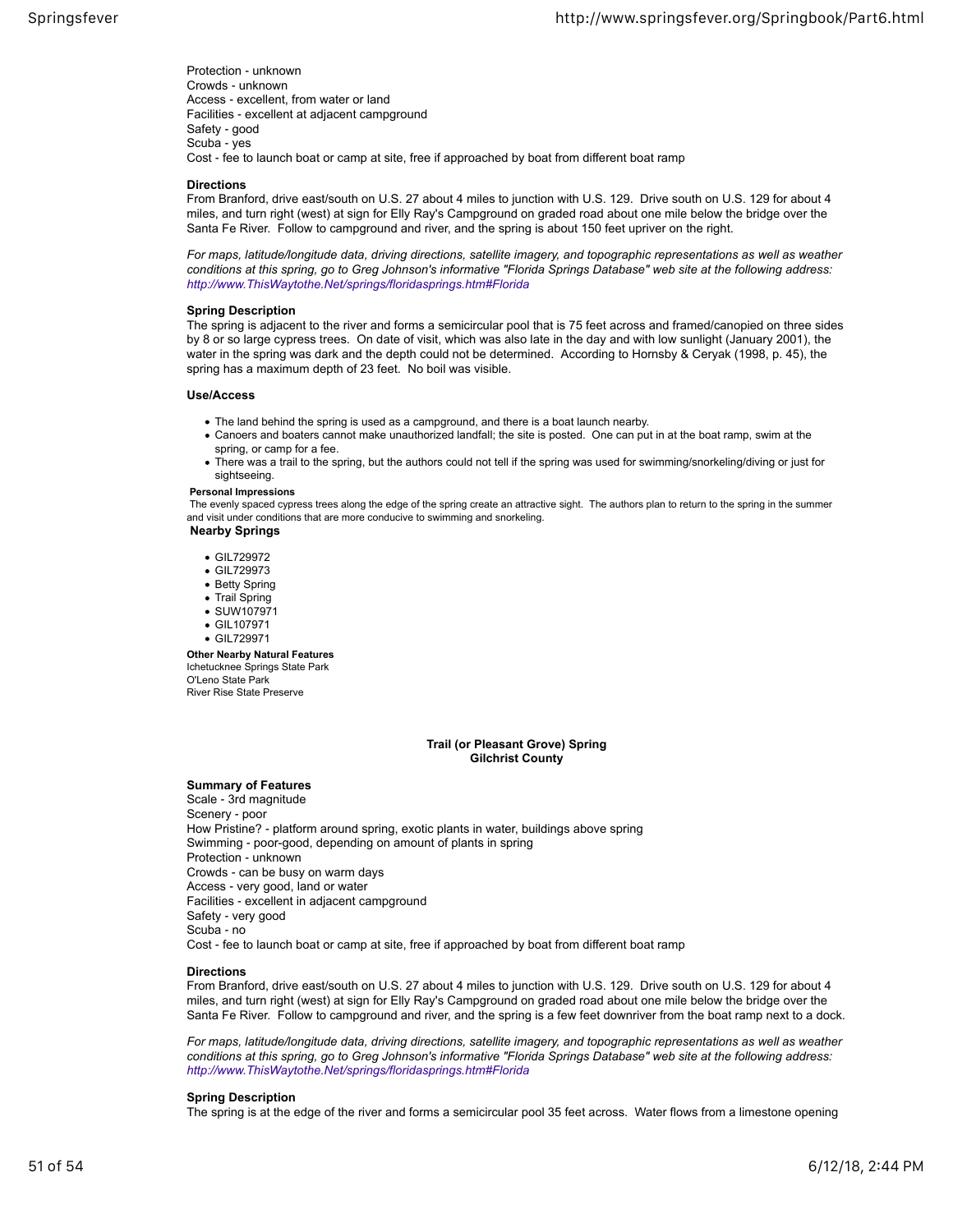in the back, downriver end of the pool from a depth of about 10 feet. The water was clear, and the limestone opening was visible from the surface; the rest of the pool was full of aquatic vegetation. The spring is framed by a wooden deck on three sides. Land slopes upward from the pool to several buildings that are part of a campground.

#### **Use/Access**

- The spring is located in a campground and is used for swimming. People jump from the wooden platform into the water.
- Canoers and boaters cannot make unauthorized landfall; the site is posted. One can put in at the boat ramp, swim at the spring, or camp for a fee.
- **Personal Impressions**

The spring was not attractive on date of visit, as it was full of exotic plants. The setting is no longer natural.

**Nearby Springs**

- GIL729972
- GIL729973
- Campground Spring
- Betty Spring
- SUW107971 GIL107971
- GIL729971

**Other Nearby Natural Features** Ichetucknee Springs State Park O'Leno State Park River Rise State Preserve

> **SUW107971 Suwannee County**

#### **Summary of Features**

Scale ‐ 2nd magnitude Scenery ‐ fine How Pristine? ‐ some trash near spring, otherwise very pristine Swimming ‐ poor-fair Protection ‐ unknown Crowds ‐ none Access ‐ very good, boat only Facilities ‐ none Safety ‐ good Scuba ‐ unknown Cost ‐ free

## **Directions**

From Branford, drive east/south on U.S. 27 about 4 miles to junction with U.S. 129. Drive south on U.S. 129 for about 5 miles, and turn right (west), immediately after passing the turn for State Road 138 (which is on the left/east). Drive on graded dirt road and then turn right/west on NW 39 Avenue to the Wanamake boat ramp on the Santa Fe River. (Note: the Santa Fe River is only about ¼ mile from the Suwannee River at this boat ramp.) Put in and go upriver about 2/3 to ¼ mile and look for spring on the left/west side. The spring is a short distance upriver from a swampy area on the north side characterized by very large cypress trees with wide trunks that taper dramatically and are reminiscent of Indian teepees.

*For maps, latitude/longitude data, driving directions, satellite imagery, and topographic representations as well as weather conditions at this spring, go to Greg Johnson's informative "Florida Springs Database" web site at the following address: http://www.ThisWaytothe.Net/springs/floridasprings.htm#Florida*

## **Spring Description**

The spring forms a semicircular pool at the edge of the river. The pool was about 50 feet wide on date of visit, and visibility in the water under winter and evening conditions (January 2001) was only about one foot. The pool is canopied by cypress and hardwoods, and the low area around the spring is thick floodplain forest. No flow was visible.

## **Use/Access**

- It appears that people occasionally camp or picnic at this site, as there was garbage on the land near the spring. The spring may also be used for swimming, but is in a low and muddy area and is not appealing for that purpose.
- Besides being accessible from the Wanamake boat ramp described above, the spring is also just a few minutes' paddle downstream of the boat ramp near Campground and Trail Springs.

#### **Personal Impressions**

The spring is not dramatic in appearance and can be easy to miss, especially when there is no visible flow. Look for the telltale circular pool. The site would likely be clearer on a sunny summer day.

#### **Nearby Springs**

- GIL729972
- GIL729973
- Campground Spring
- Trail Spring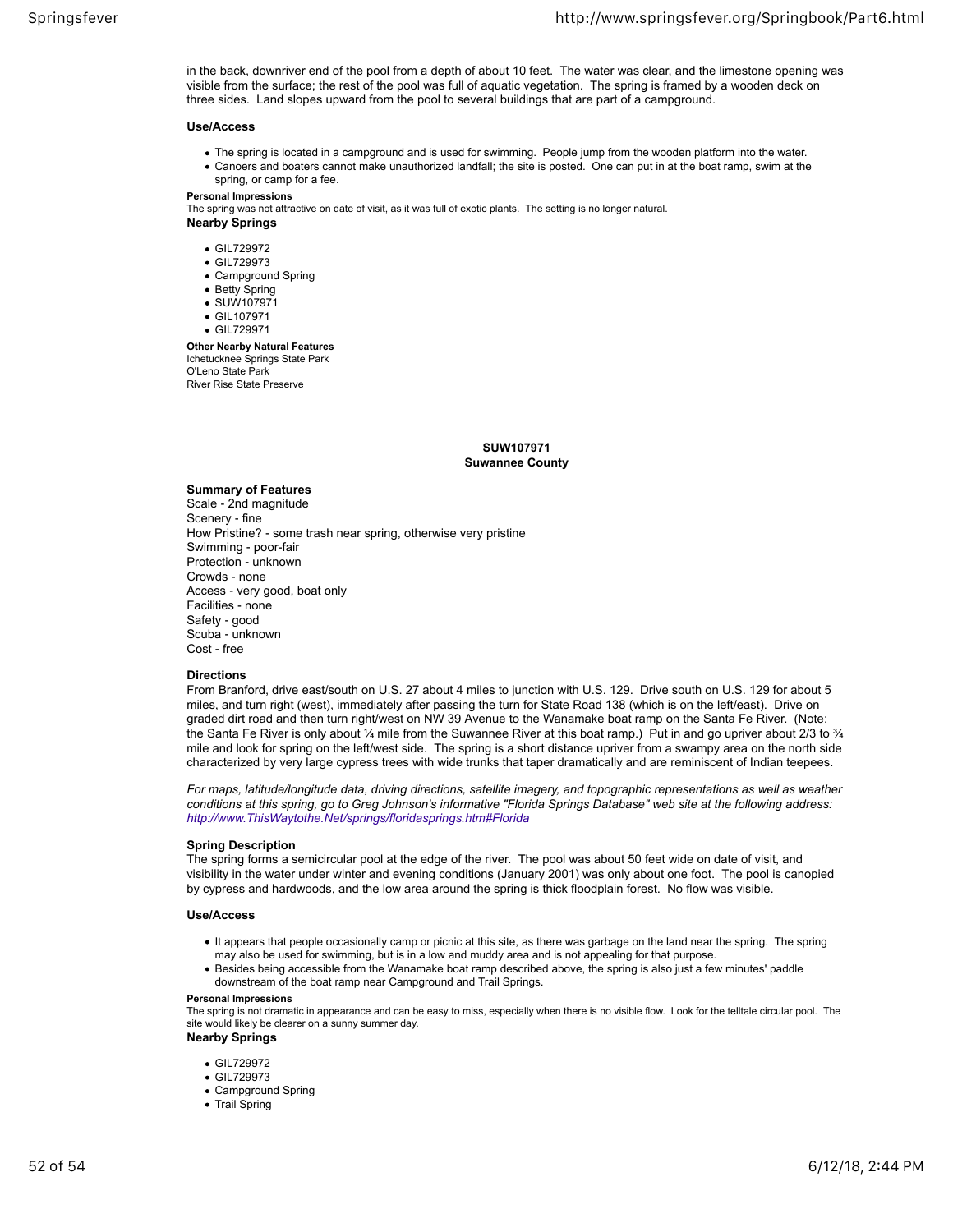- Betty Spring **GIL107971**
- GIL729971

**Other Nearby Natural Features** Ichetucknee Springs State Park O'Leno State Park River Rise State Preserve

> **GIL107971 Gilchrist County**

## **Summary of Features** Scale ‐ 2nd magnitude Scenery ‐ fine How Pristine? ‐ completely pristine Swimming ‐ poor-fair Protection ‐ unknown Crowds ‐ none Access ‐ very good, boat only Facilities ‐ none Safety ‐ very good Scuba ‐ unknown Cost ‐ free

## **Directions**

From Branford, drive east/south on U.S. 27 about 4 miles to junction with U.S. 129. Drive south on U.S. 129 for about 5 miles, and turn right (west), immediately after passing the turn for State Road 138 (which is on the left/east). Drive on graded dirt road and then turn right/west on NW 39 Avenue to the Wanamake boat ramp on the Santa Fe River. (Note: the Santa Fe River is only about  $\frac{1}{4}$  mile from the Suwannee River at this boat ramp.) Put in and go upriver about  $\frac{1}{2}$  mile and look for spring on the right/east side.

*For maps, latitude/longitude data, driving directions, satellite imagery, and topographic representations as well as weather conditions at this spring, go to Greg Johnson's informative "Florida Springs Database" web site at the following address: http://www.ThisWaytothe.Net/springs/floridasprings.htm#Florida*

## **Spring Description**

The spring forms a large pool at the edge of the river and is about 75 feet across and semicircular. A small creek flows either from or into the back of the pool. On date and time of visit (January 2001, just before sunset), the water was not clear and no flow was visible. The land around the spring is low and is floodplain forest. Hardwood trees line the edge of the spring, including a large and spreading tree on the downriver (south) side. A great blue heron was fishing in the creek/backwater behind the spring.

## **Use/Access**

There is no apparent use at this very pristine site.

## **Personal Impressions**

In trying to photograph this spring from a point of altitude, JF slipped and fell out of a tree, the idiot, and limped for the next three weeks. So I hope you like the photo!

## **Nearby Springs**

- GIL729972
- GIL729973
- Campground Spring
- Trail Spring
- SUW107971
- Betty Spring
- GIL729971

## **Other Nearby Natural Features**

Ichetucknee Springs State Park O'Leno State Park River Rise State Preserve

> **GIL729971 Gilchrist County**

**Directions** Near to GIL107971 above.